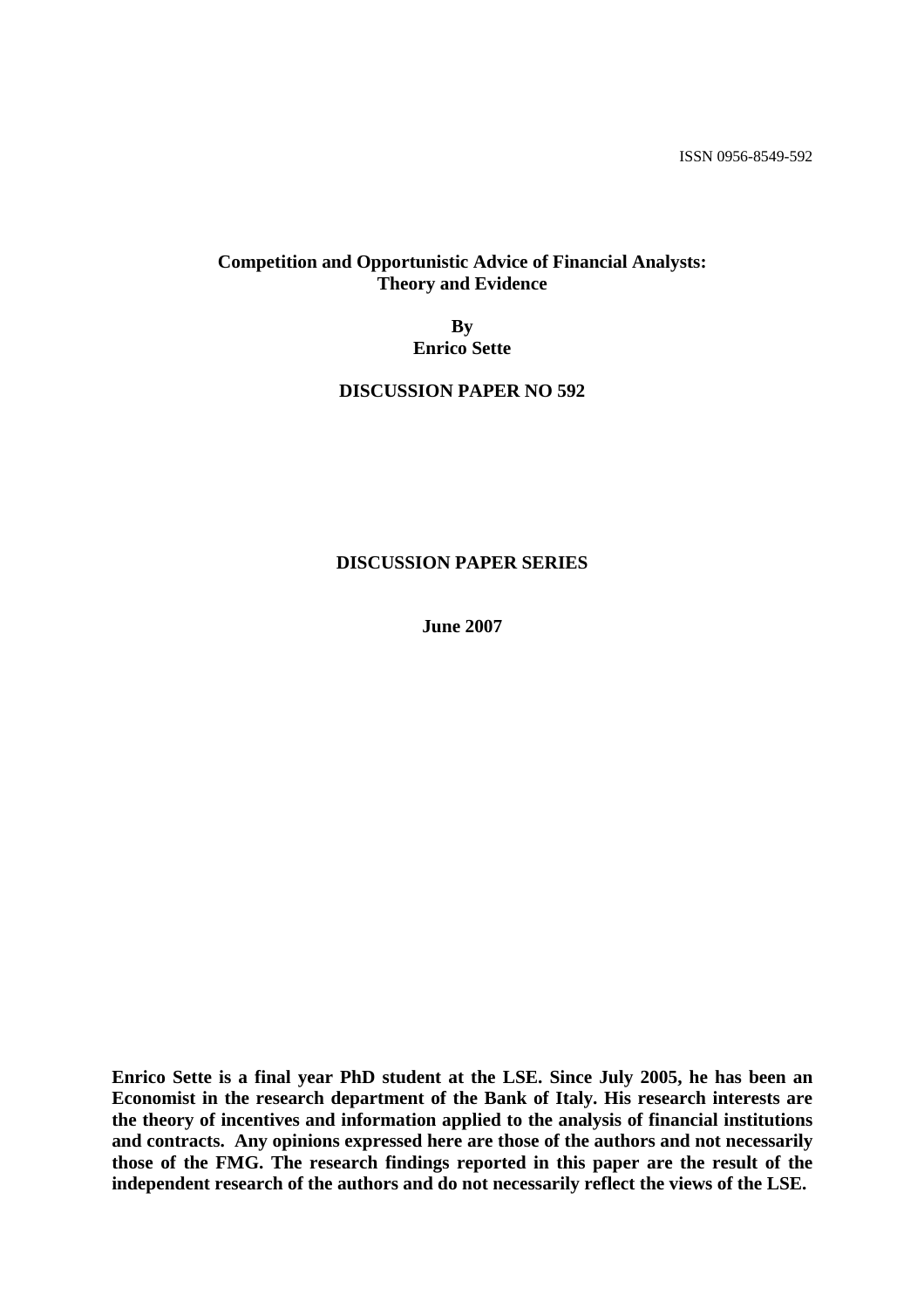# Competition and Opportunistic Advice of Financial Analysts: Theory and Evidence

Enrico Sette London School of Economics and Bank of Italy

June 20, 2007

First draft June 2005. This version June 2007

#### Abstract

This work investigates both theoretically and empirically how the behaviour of financial analysts is affected by competition, measured as the strength of coverage of a stock from other analysts. The interaction among analysts and investors is modelled as a dynamic cheap talk game. The theoretical model shows that analysts having a conflict of interest with investors, report information truthfully with higher probability if other, "neutral", analysts report information on the same stock. This empirical prediction is tested on data about recommendations on IPOs. The main result is that analysts working for the lead underwriter of the IPO ("insiders") are more optimistic when there are no other analysts (not working for the lead underwriter, "outsiders") covering the stock. The data also show that insiders do not seem to use the information contained in outsiders recommendations. Finally, outsiders are not ináuenced by recommendations previously issued by insiders. These results also allow to discriminate between competing hypothesis brought forward to explain insider's overoptimism. The empirical evidence suggests that insider analysts overoptimism is induced by incentives rather than by a "psychological bias".

Keywords: Competition, Financial Analysts, IPOs, Recommendations.

JEL Classification codes: D40, D82, G24, L15

# 1 Introduction and Motivation

The recent scandals involving some of the major players on Wall Street cast dark shadows on the conduct of many financial analysts. The prestige and glamour surrounding the profession during

Contacts: e.sette@lse.ac.uk. The previous versions of this paper circulated with the title ìOpportunistic Advice of Financial Analysts: Theory and Evidenceî. I would like to thank my supervisors Antoine Faure-Grimaud and Hyun Shin for their helpful guidance. I also thank Rocco Macchiavello, Andrea Tiseno, Michela Verardo, Fabian Waldinger and seminar participants at the LSE, FMG, Econometric Society European Meeting held in August 2006 in Vienna, for their helpful comments. All errors are my own. The views expressed in this paper are my own and do not necessarily reflect those of the Bank of Italy.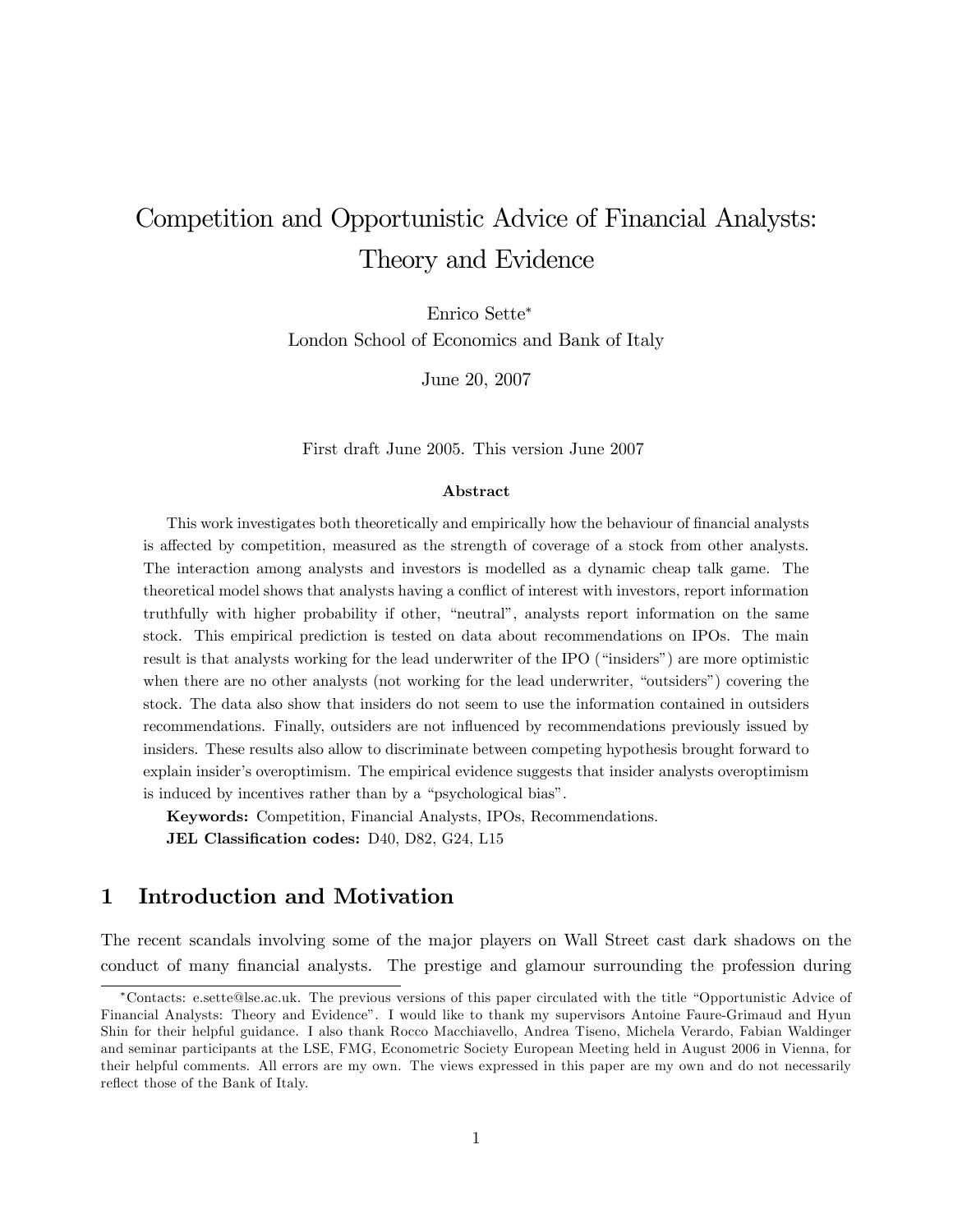the 1990s, which has been dubbed the "Age of the analysts", has been dissipated. The public debate focussed on searching for the causes of the excessive optimism shown by analysts when producing their reports about companies, as well as for appropriate corrective action. The incentive system ináuencing the analysts has been considered a major suspect and was put under close scrutiny by policy makers in order to restore confidence in financial information. The industry responded by claiming that analysts overoptimism was not driven by distorted incentives but by psychological biases leading analysts to have too positive an impression of the stocks they followed<sup>1</sup>. Another hot issue in the debate is to what extent market forces help to soften the potential conflicts of interest between investors and analysts and consequently the desirability and the effects of regulatory intervention.

The growing interest in the behaviour of financial analysts prompted the appearance of many important papers investigating different dimensions of the topic. Some papers document bookrunner<sup>2</sup> analyst overoptimism. Rajan and Servaes (1997) show that analysts forecasts of IPOs future earnings are overoptimistic and they are even more so for more underpriced IPOs and over longer time horizons. Michaely and Womack (1999) show that sell side analysts are systematically more optimistic than other analysts in their recommendations. Michaely and Womack (2004) review the literature and discuss the different theories brought forward to explain overoptimism from analysts affiliated with the bookrunner. In particular they stress two major hypotheses: the first, which I label the "opportunistic view" maintains that sell side analyst overoptimism is driven by incentives. The bookrunner profits by placing shares of the IPO on the market and from trading commissions. Therefore a positive recommendation boosts both channels. The latter hypothesis, which I label the "naive view", suggests that analysts following the company through the due diligence process become truly convinced of the superior quality of the firm just like parents see their kids under an especially positive light. Other papers point attention on the role of reputation and career concerns in ináuencing analyst behaviour. Hong and Kubik (2003) focus on analysts career concerns and discuss the effects of earnings forecast precision on job separation. They show that controlling for accuracy, analysts that tend to be more optimistic are more likely to experience favorable job separations. This evidence suggests that career concerns could be a driver for bookrunner analysts overoptimism. Jackson (2005) using Australian data, shows that there is a positive relationship between reputation and performance and also that more accurate analysts acquire a higher reputation. Fang and Yasuda (2005) document, on US data, that there is a positive relationship between reputation and forecast quality. They also show that the relative accuracy of more reputable analysts deteriorates during hot market periods when the gains from opportunistic behaviour are greatest. Ljungqvist, Marston and Wilhelm (2005) investigate whether analyst behaviour influences the likelihood of banks winning underwriting mandates. Their results suggest that optimistic behaviour does not increase the chances of winning a mandate. However,

 $1<sup>1</sup>$ Blanes-i-Vidal (2004) reports that "...we have the employer of analysts, usually investment banks, who have claimed that analysts report their private beliefs truthfully, although it is possible that some of them may suffer from honest (i.e. irrational) optimism about the companies they cover..."

<sup>&</sup>lt;sup>2</sup>The bookrunner is the lead underwriter of the IPO.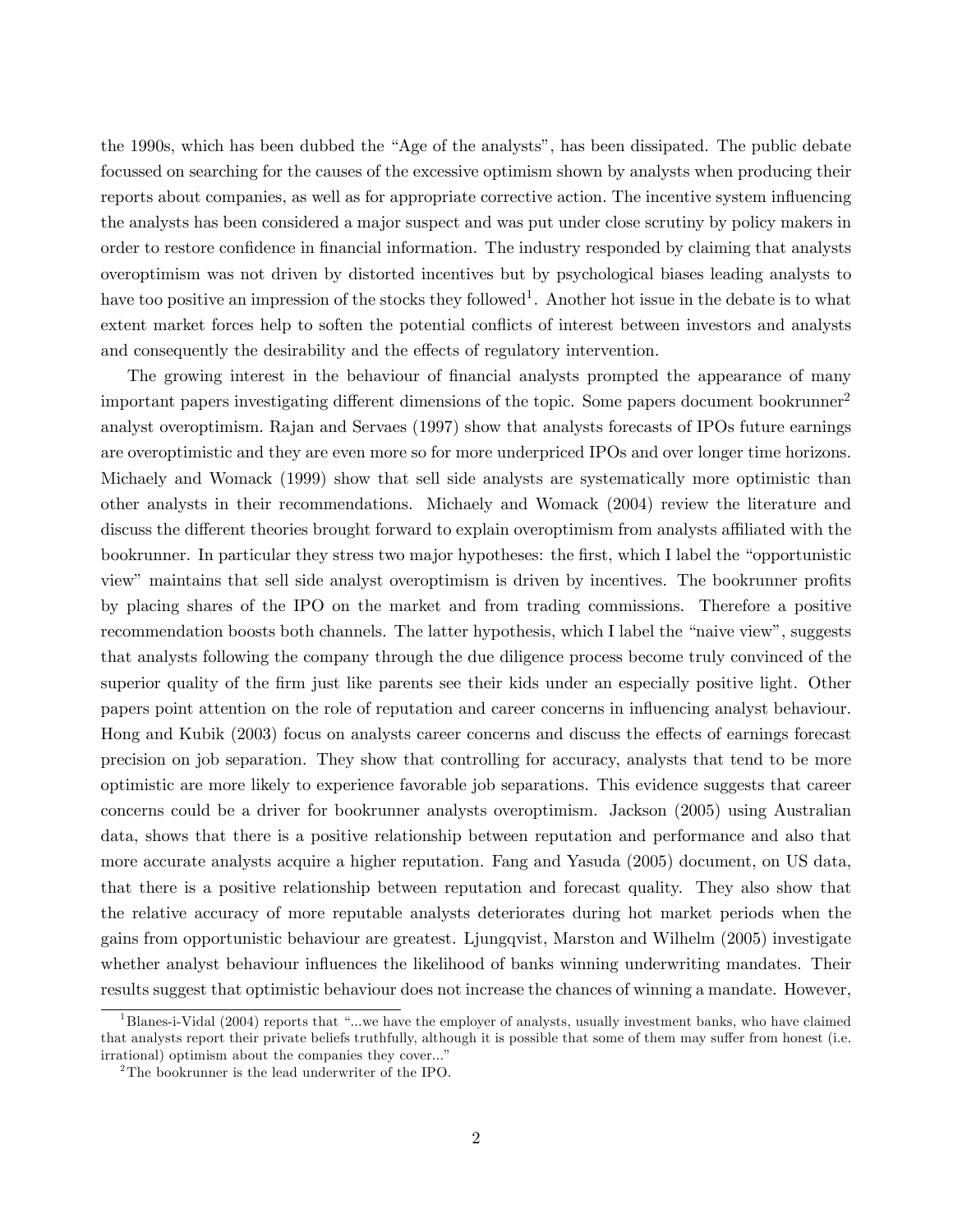they do Önd that analysts are more optimistic when the fees at stake are larger.

The existing literature provides a starting point for the present work: there is evidence of sell side analysts overoptimism and there is evidence that reputational concerns are important for analysts.

This work contributes to this debate investigating how the behaviour of financial analysts is affected by competition, captured by the strength of analyst coverage of each stock. The paper develops a theoretical model whose predictions are subjected to empirical test. The model shows that sell side analysts incentives to be overoptimistic are tempered by competition and reputational concerns. The model tries to capture the institutional features of the market for financial information in order to derive testable predictions. These predictions are then tested on a dataset of recommendations about IPOs over the period 1995 - 2002. Another important contribution is that the empirical methodology developed in the paper allows to distinguish between the opportunistic view and the naive view as explanations for the overoptimism of analysts working for the lead underwriter of the IPO.

The theoretical model formalizes the interaction among analysts and investors as a dynamic cheap talk game. This is related to the contributions of Sobel (1985), Benabou and Laroque (1992), Morris (2001). The main step ahead from these papers is that multiple sources of information are introduced and their influence studied in detail. The focus on the effects of competition is shared with Horner  $(2002)$ . The main difference is that my paper deals with a cheap talk model and the uninformed party can be "served" by multiple informed ones.

From now on, for expositional clarity, analysts working for the lead underwriter of the IPO are dubbed "insiders" while analysts working for other broker houses are dubbed "outsiders".

To summarize, the paper addresses the following questions:

- Are insiders less optimistic when other outsiders issued (or are likely to issue) a recommendation on the same stock?
- Do insiders influence recommendations from outsiders? (in other terms: do outsiders appear to use the information contained in insiders recommendation when issuing their own recommendations)
- Are insiders more likely to issue an optimistic recommendation if they observed an optimistic recommendation from an outsider? (in other terms: do insiders appear to use the information contained in outsiders recommendation when issuing their own recommendations)

The first question investigates the effects of competition from outsiders on the behaviour of insiders. The model investigates the conditions ensuring that competition is beneficial for truthtelling incentives. The data document that insider analysts appear to be less optimistic when they observed a recommendation from outsiders, or when they expect them to issue a recommendation (these expectations are function of Örm, industry and market characteristics). However, such behaviour is consistent both with the opportunistic and with the naive view. In fact, if insiders are psychologically biased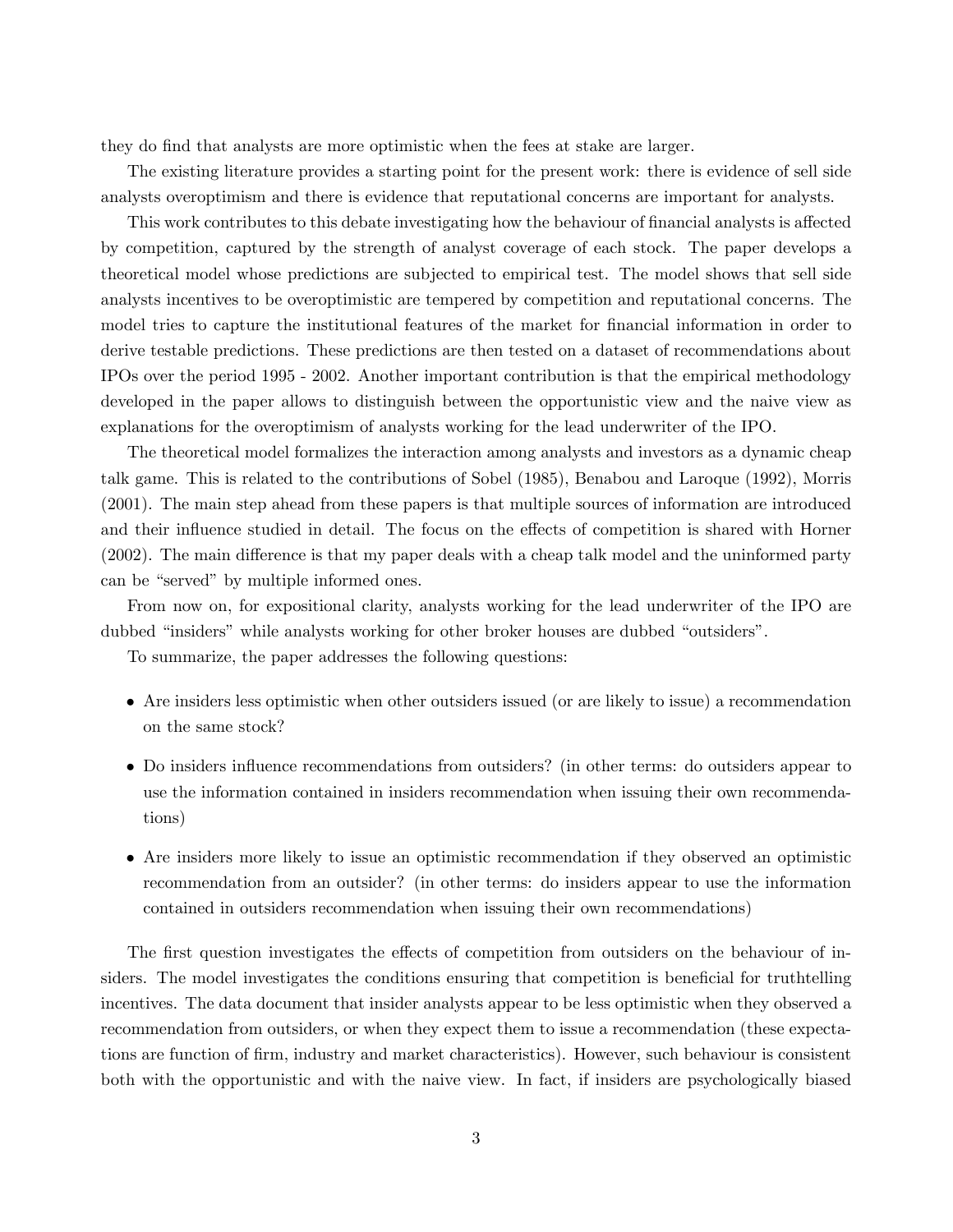in that they observe too positive a signal about the IPO, but are rational in updating their information, they will be less optimistic when observing the non biased signal contained in recommendations from outsider analysts. The second question investigates whether outsiders appear to update their information when observing a recommendation from an insider. The third question is crucial in discriminating between the opportunistic and the naive view: if insiders do not seem to be influenced by the information provided by outsiders, their overoptimism cannot be attributed to rational Bayesian updating, providing indirect evidence in favour of the opportunistic view.

The paper proceeds as follows: section 2 outlines the theoretical model, section 3 discusses the testable predictions, section 4 outlines the identification strategy, section 5 presents the dataset, section 6 describes the empirical results, section 7 contains robustness checks, section 8 discusses assumptions and results, section 9 concludes.

# 2 A Model of Analyst Behaviour

The interaction among analysts and investors is modelled as a dynamic cheap talk game: analysts privately observe the realization of a random variable that provides information about the quality of the Örm, and send a recommendation to investors. The latter adjust their portfolios possibly using the information provided by analysts. Insider analysts have a conflict of interest: they would like to report favorable information, so as to induce investors to purchase the stock, even when they observe a negative signal, because they are incentivized to do so by their employer. Each analyst is characterized by a type (careerist, not careerist) which is constant over time and across firms, and a condition (insider, outsider) which is constant over time for a given firm. The type of analysts is modelled as follows: the careerist type is willing to enjoy the current profit as he cares both about his future reputation, and about conforming to the interests of the bank he works for. On the contrary, a non careerist type wishes to report the truth anyway, because of, say, strong moral characteristics that induce very large costs from behaving opportunistically. Notice that even a small fraction of such analysts is sufficient to generate the results. The market appreciates non careerist analysts because their incentives are aligned to those of investors.

Players: there are one insider (he), one outsider (he) and one investor (she).

**Timing:** Agents interact on an infinite horizon, repeating the same stage game (evaluation of an IPO and investment decision).The timing of the stage game is as follows:

1. Analysts receive a signal about the quality of the IPO and report it (issue a recommendation) immediately as soon as they observe it. Hence, no strategic delay is allowed. The outsider analyst might not cover the stock, in that case they receive no information and issue no recommendation. The insider does not know whether an outsider covers the stock. Recommendations are publicly observed.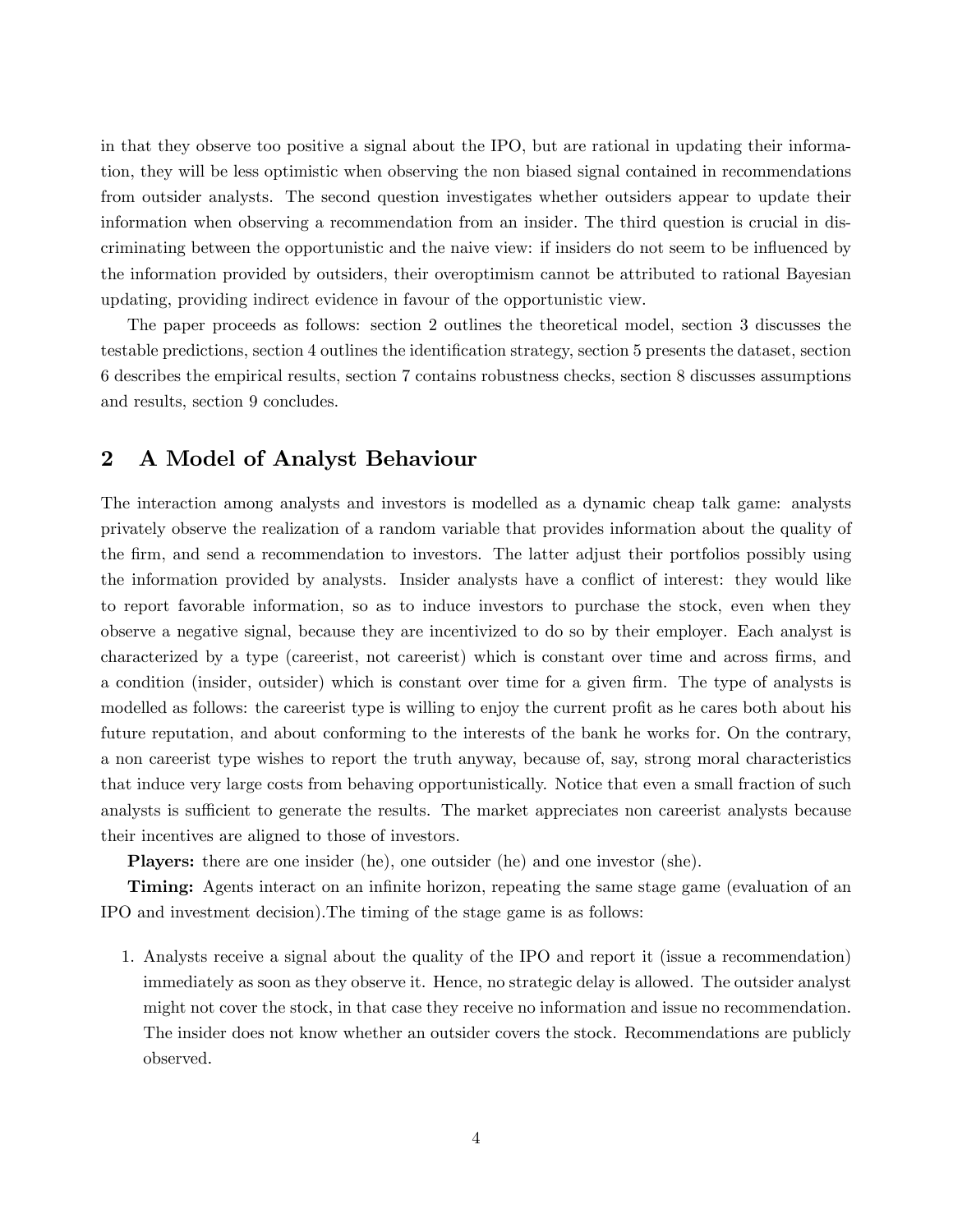- 2. The investor adjusts her portfolio each time she observes a recommendation, provided the recommendation has enough credibility (notice that it is optimal for her to do so as I am assuming no adjustment costs).
- 3. Payoffs are realized and all players observe whether the recommendation was correct. Therefore reputation of an analyst is public information.

Information Structure: agents can be of two types, careerist and not careerist. The prior probability of the latter event is  $\lambda$ . An analyst's type is drawn at the very beginning of the game and is private information. The investor and the other analyst share the same beliefs about an analyst's type. Analysts also privately observe a signal s about the realization of a binary random variable  $\Theta = \{L, H\}$  representing the quality of the firm. The precision of the signal depends upon whether the analyst is an insider: insiders get more informative signals than outsiders. Formally,

$$
\Pr(\theta = Y \mid s = Y, Insider) = a
$$
  
\n
$$
\Pr(\theta = Y \mid s = Y, Outsider) = b
$$
,  $Y = L, H$ , where  $a > b > \frac{1}{2}$ 

ensures that insider agents get a more informative signal than outsiders. The signal of the insider is independent from those of the outsiders. This assumption could be relaxed, but it is to be noticed that the independent signal case implies the influence of outsiders on insider's behaviour is the weakest. If signals are not independent, recommendations of outsiders provide information about what the insider observed and thus about his type. Assuming independent signals implies that the presence of other senders only influences the chances the insider enjoys current profit if he lies. Suppose the insider reports that he observed  $s = H$ . He might have really observed this signal, but might also have observed  $s = L$  and decide to take the benefits arising from inducing the investor to choose the action that increase current payoff (buy).

Contracts: monetary transfers contingent on the correctness of the recommendation are not feasible.

Analyst Strategies: analyst's actions in each period are  $r : S \to R$ ; where r is a mapping from the set of signals S to the set of recommendations R. Attention is limited to Markovian strategies, i.e. strategies that depend upon history at time  $t-1$  only. Strategies are probabilities of truthful reporting  $q_t^{i,j}$  $t_i^{i,j}$ , where i denotes an agent type, j denotes the state observed, and t the time period.

Analyst Payoffs: the payoff of analysts is comprised of a wage which is increasing in his reputation and, when he is an insider, of a term which depends upon his ability to induce investors to purchase shares of the IPO. An outsider can have a payoff term that depends upon the probability of getting future business with the company. Formally, in the case of a careerist insider, current payoff is  $U() = w(\lambda_{t-1}) + g(\Omega)$  where w is a wage increasing in the reputation of the analyst for being non careerist (the intuition is that these are the analysts most valued by investors, though not necessarily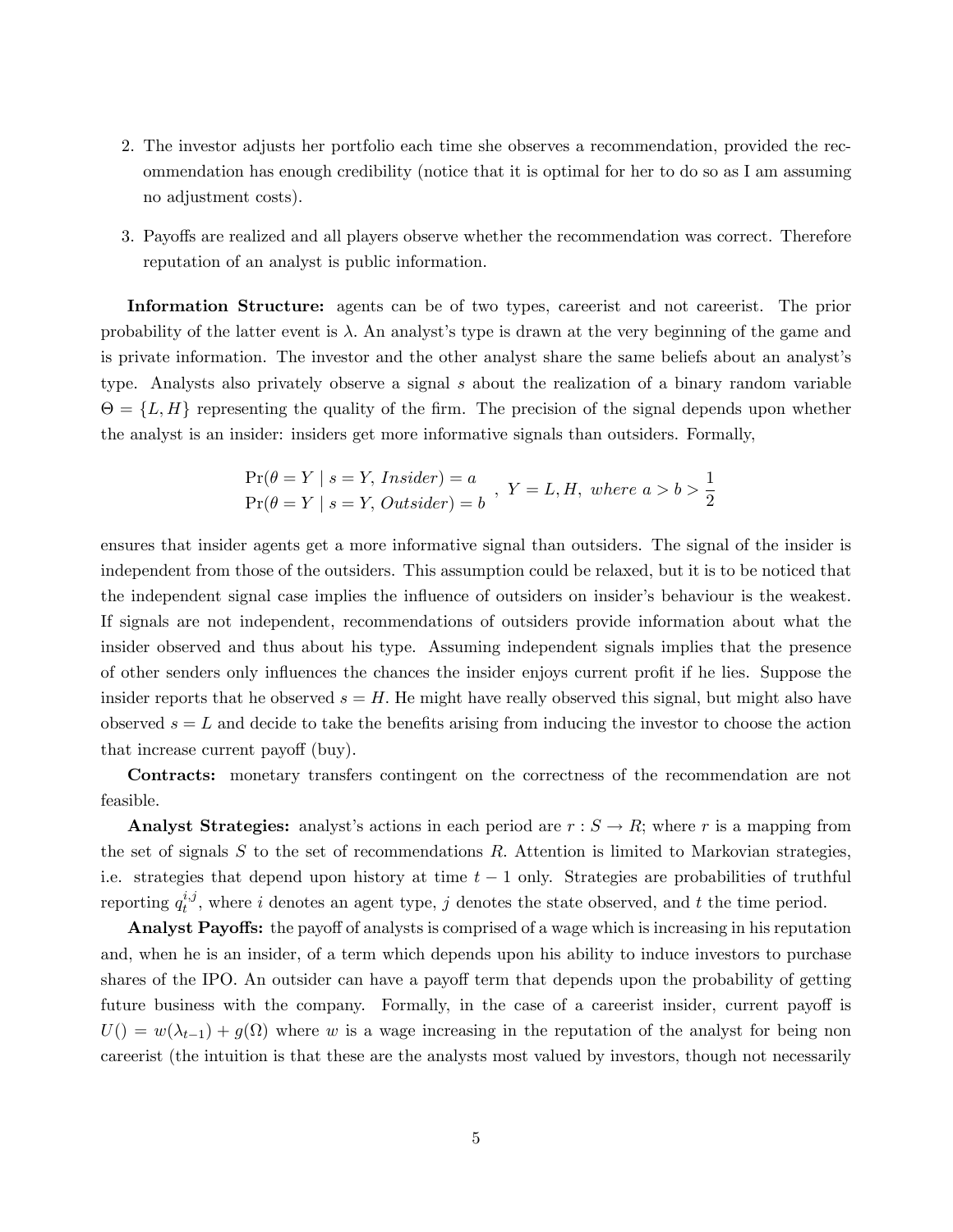by investment banks<sup>3</sup>. The assumption is motivated by the fact that analysts are nominated in the All American League by institutional investors and there is evidence that such analysts earn higher wages. The term g represents the payoff from inducing investors to purchase the stock.  $\Omega$  represents the beliefs of the insider about the likelihood the outsider will be issuing a recommendation: The function U is continuous and maps  $\mathbb R$  into  $\mathbb R$ . Non careerist insiders payoff features a cost of lying, so that  $U() = w(\lambda_{t-1}) + g(\Omega) - M(1 - q)$  and M is so high that they will always find it optimal to set  $q = 1$ , and are committed types. Careerist outsiders have a payoff  $U()=w(\lambda_{t-1})+I*\tau$  where  $\tau$  is the gain from issuing a favorable report about the company in terms of greater chances of getting future business with the same company or with others, and  $I$  is an indicator function taking the value 1 when outsiders get a short run gain by misreporting information, and 0 otherwise. In the latter case, as they do not gain anything by misreporting, they will be indifferent whether to report information truthfully or not, and I assume they will report their information at face value. Notice that such gains are independent on the behaviour of investors because the outsider is not going to gain by how successful the current IPO turns out to be. The possible gains are in terms of future business with the company and for that it is sufficient that a positive report is issued. Non careerist outsiders have a moral cost by lying so that they always report the truth. Finally, to ease the analysis, it is assumed that insiders face the risk of getting a punishment from their company if they are discovered reporting low prospects after having observed good prospects. The company can go to court and bring verifiable evidence. Such punishment is large enough so that insiders always report the truth if they observe a good signal (notice that this might not be necessarily the case, in equilibrium, for careerist insiders<sup>4</sup>). Therefore it follows that

$$
\begin{aligned} q_t^{NC,H} &= 1 \\ q_t^{NC,L} &= 1 \\ q_t^{C,H} &= 1 \end{aligned}
$$

where  $NC$  refers to non careerist and C to careerist. Hence, non careerist agents always report truthfully, while careerist agents always report truthfully if they observe the firm prospects are good. It remains to determine  $q_t^{C,L}$  $t^{0,L}$ , the probability a careerist analyst reports the truth when he observes the firm has bad prospects, and this will be determined in equilibrium. To ease notation, from now on,  $q_t^{C,L} = q_t.$ 

**Investor Payoff:** The investor gets a payoff of  $\Pi(\pi(\alpha))$  if she makes the right decision (i.e. sell when  $Y = L$  and buy when  $Y = H$ ) and  $\Pi(-\pi(\alpha))$  otherwise, where  $\Pi : \mathbb{R} \to \mathbb{R}$ , is continuous and

<sup>&</sup>lt;sup>3</sup>Therefore investment banks are forced to link wage to the chances the analyst is non careerist because such analysts increase the appeal of the bank to investors, even if banks would prefer careerist types. The wage function could also include a component linked to the chances of internal career (which could then be decreasing in the probability the analyst is non careerist) without altering the basic insight of the model. However, if the internal career motive becomes too strong, insiders will have stronger incentives to misreport and in equilibrium their credibility could even be compromised.

<sup>&</sup>lt;sup>4</sup>This follows because if in equilibrium careerist types find it optimal to report optimistically when the state is low with relatively large probability, they can also have incentives to "pool" with non careerist and report a low state more often than what own information would dictate. This is essentially the "political correctness" effect highlighted in Morris (2001).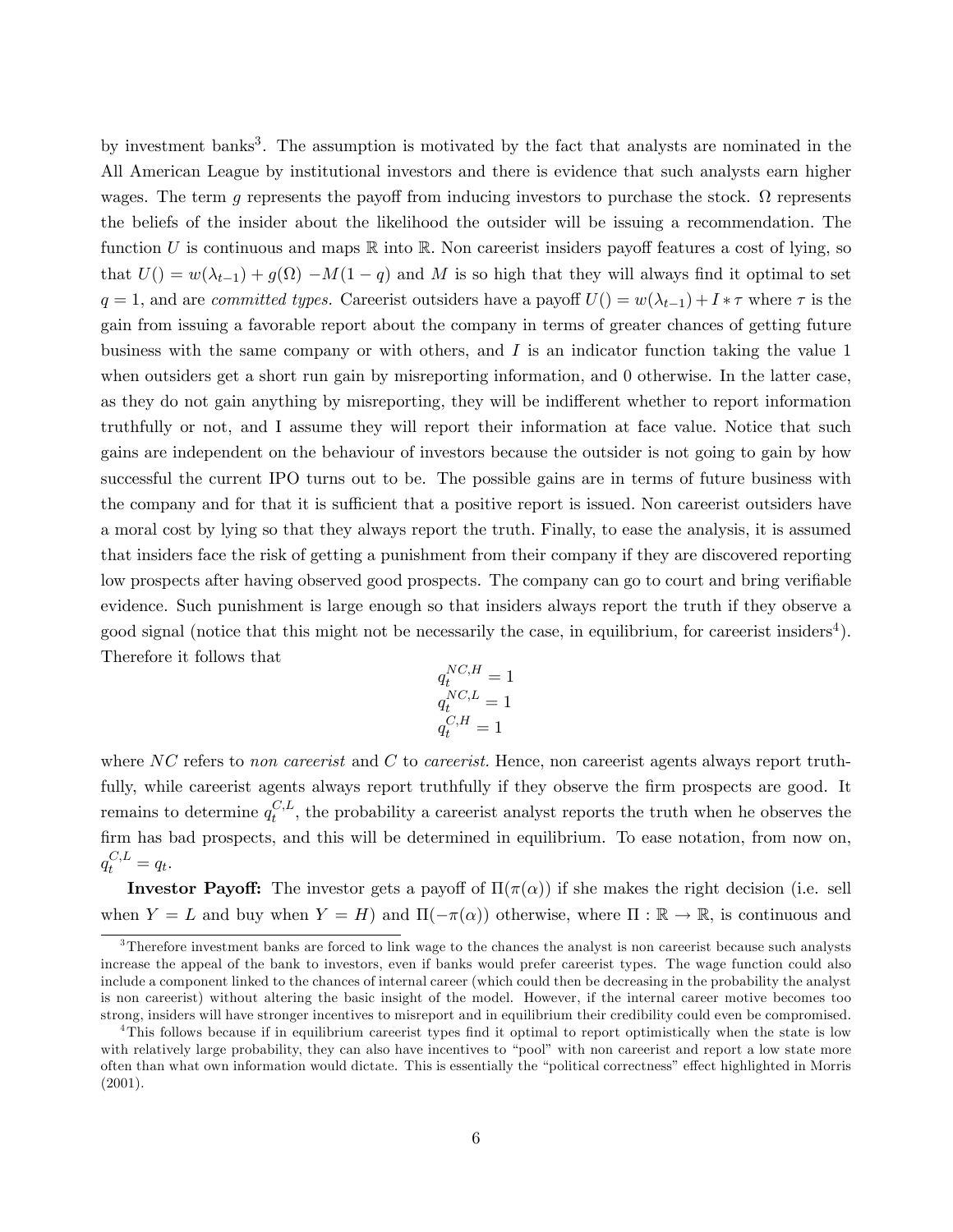differentiable at least twice. Moreover,  $\Pi_{\pi} > 0$ ,  $\Pi_{\pi\pi} < 0$  (so as to ensure a unique interior solution),  $\pi_{\alpha} > 0$ , where  $\alpha$  is the quantity of shares traded. The investor adjusts her portfolio by varying  $\alpha$ (for example, buying or selling) as a function of the likelihood the messages received are correct. An insider analyst is credible as long as  $\lambda_t a + (1 - \lambda_t)[a + (1 - a)(1 - q_t)] > \frac{1}{2}$  $\frac{1}{2}$ . If this is not verified, the investor ignores the recommendation from the insider. When recommendations are credible, if only the message of the insider is available, the probability that buy is the true state conditional on a buy recommendation from the insider is given by

$$
p = \frac{\lambda_t a + (1 - \lambda_t)[a + (1 - a)(1 - q_t)]}{\lambda_t a + (1 - \lambda_t)[a + (1 - a)(1 - q_t)] + \lambda_t (1 - a) + (1 - \lambda)[(1 - a) + a(1 - q_t)]} = \frac{\lambda_t a + (1 - \lambda_t)[a + (1 - a)(1 - q_t)]}{1 + (1 - \lambda_t)(1 - q_t)}
$$

and the investor sets the optimal  $\alpha$  as the solution of the program

$$
Max_{\alpha} \ p\Pi(\pi) + (1-p)\Pi(-\pi))
$$

It is easy to see that  $\alpha$  is increasing in p, which in turn increases in q. In fact the first order condition yields

$$
\frac{\partial \pi}{\partial \alpha} [p \Pi_{\pi}(\pi(\alpha)) - (1 - p) \Pi_{\pi}(-\pi(\alpha))] = 0
$$

which reduces to

$$
p\Pi_{\pi}(\pi(\alpha)) - (1 - p)\Pi_{\pi}(-\pi(\alpha)) = 0
$$

and the implicit function theorem yields

$$
\frac{d\alpha}{dp} = -\frac{\Pi_{\pi}(\pi(\alpha)) + \Pi_{\pi}(-\pi(\alpha))}{[p\Pi_{\pi\pi}(\pi(\alpha)) + (1-p)\Pi_{\pi\pi}(-\pi(\alpha))] \pi_{\alpha}}
$$

which is positive as  $\Pi_{\pi\pi} < 0$ . Notice that a bad signal will be taken at face value because careerist types never report a bad signal when observing a good signal as they could be punished by their employer. Therefore, following a sell report from the insider,  $\alpha$  is set independently of  $\lambda$ , the probability the insider is non careerist<sup>5</sup>. This implies that  $p = a$  is constant and  $\alpha$  is set optimally independently of the analyst reputation.

For the moment, to simplify the exposition, it is assumed that  $I = 0$ , so that the outsider does not gain anything by issuing a favorable recommendation, and therefore reports the information he observes. Notice that in such a case he will not use the informational content of recommendations that the insider might have issued earlier. Hence, if the investor also observes the message of the outsider,

 $5$ Allowing insiders to strategically report a bad signal when observing a good one, an effect similar to Morris (2001), would imply that the more reputable the insider, the more it hurts him to issue a bad signal as in that case  $\frac{\partial \alpha}{\partial p} < 0$ . This is not the case here as a bad report surely means the insider observed a bad report and the probability the signal is correct is just a: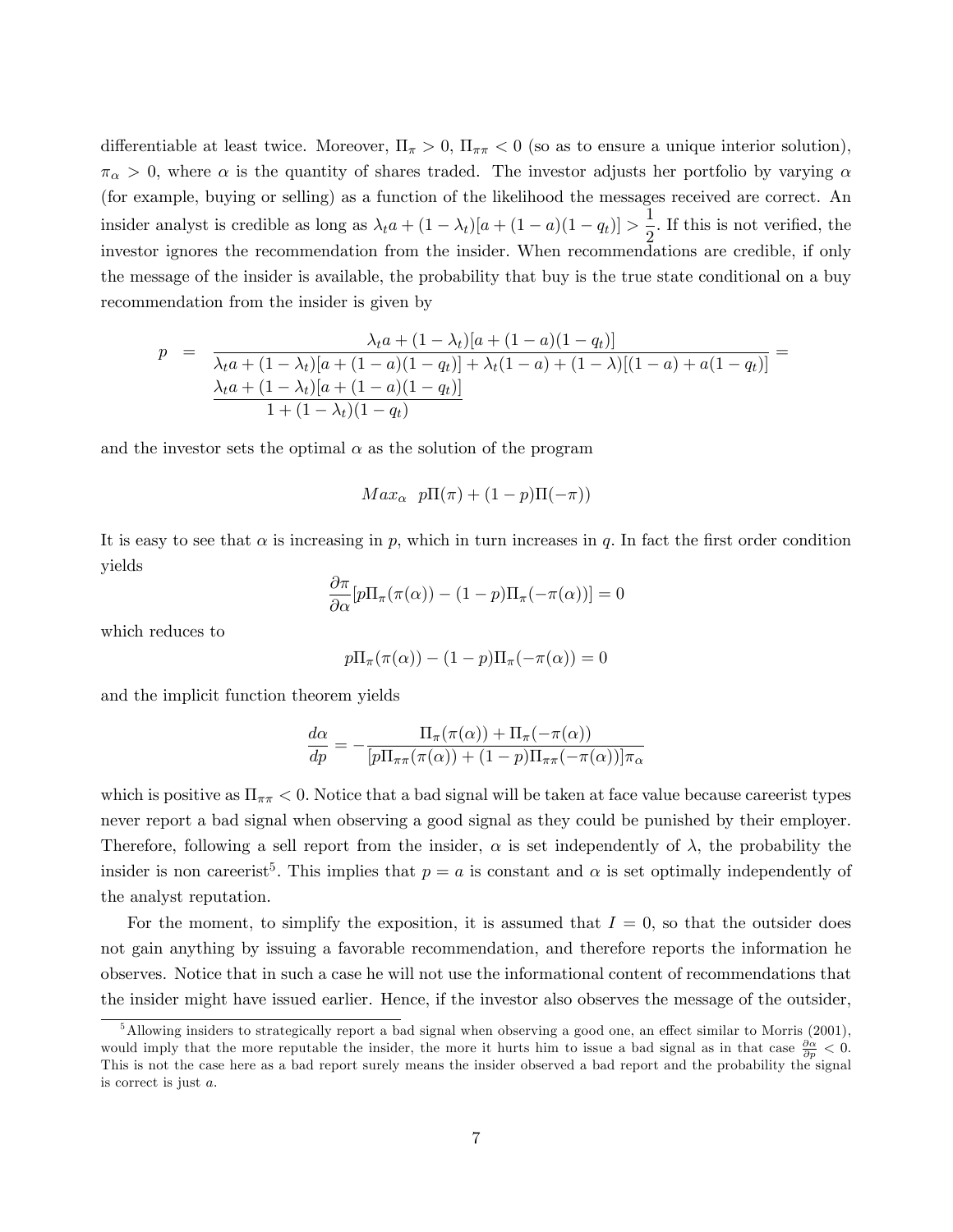the probability that buy is the correct action is represented by:

$$
p_o^{b,b} = \Pr{ob(bu \, y \mid bu \, y, bu \, y)} = \frac{bp}{bp + (1 - b)(1 - p)}
$$

where the notation indicates that a message from the outsider has also been issued, and that the message was a buy. As  $p_o^{b,b} > p$ , a buy message from an insider is reinforced by a buy message from the outsider. On the contrary, a sell message from an outsider reduces the probability the insider message was true: in fact, the probability that buy is the true state when the investor observes a buy message from an insider and a sell message from the outsider, becomes

$$
p_o^{b,s} = \Pr ob(bu \, y \mid bu \, y, sell) = \frac{(1 - b)p}{(1 - b)p + b(1 - p)}
$$

it is easy to see that  $p_o^{b,s} < p$ , so that now the investor will buy less shares of the company. Notice that if the probability the insider is non careerist is not large enough to ensure his recommendation is credible, then the message of the insider will be ignored and the only equilibrium involves babbling from the insider. On the contrary, when his messages are credible, then even if the message from an outsider is more credible, the investor will use all information to update her beliefs about the true quality of the company.

**Beliefs:** The analysis is still assuming that  $I = 0$  so that outsiders report information truthfully. Then, there is no updating on the type of the outsider. The market updates the reputation of an insider analyst for being non careerist according to Bayes rule, so that:

$$
\Pr(\text{non \text{ \textit{careerist}} \mid \textit{Sell}, \textit{True}) = \lambda_{t+1}^{S,+} = \frac{\lambda_t}{\lambda_t + (1 - \lambda_t)q_t}
$$
\n
$$
\Pr(\text{non \text{ \textit{careerist}} \mid \textit{Sell}, \textit{Wrong}) = \lambda_{t+1}^{S,-} = \frac{\lambda_t}{\lambda_t + (1 - \lambda_t)q_t}
$$
\n
$$
\Pr(\text{non \text{ \textit{careerist}} \mid \textit{Buy}, \textit{True}) = \lambda^{B,+} = \frac{a\lambda_t}{a\lambda_t + (1 - \lambda_t)[a + (1 - a)(1 - q_t)]}
$$
\n
$$
\Pr(\text{non \text{ \textit{careerist}} \mid \textit{Buy}, \textit{Wrong}) = \lambda^{B,-} = \frac{(1 - a)\lambda_t}{(1 - a)\lambda_t + (1 - \lambda_t)[(1 - a) + a(1 - q_t)]}
$$

It is useful to state a preliminary result.

**Remark 1** A careerist insider never reports information truthfully with probability 1.

In fact in such a case,  $\lambda_{t+1}^{S,+} = \lambda_{t+1}^{S,-} = \lambda_{t+1}^{B,+} = \lambda_{t+1}^{B,-} = \lambda_t$ . Then, there is no reputational gain from reporting the truth, and thus lying is always optimal. This, however, contradicts the fact that  $q = 1$ .

Equilibrium: the equilibrium concept is Markov Perfect Equilibrium. There always exists an equilibrium in which the investor discards recommendations, and analysts babble. Instead the focus here will be on equilibria with information transmission. In such equilibria the investor uses the information contained in recommendations, as long as analysts have enough credibility.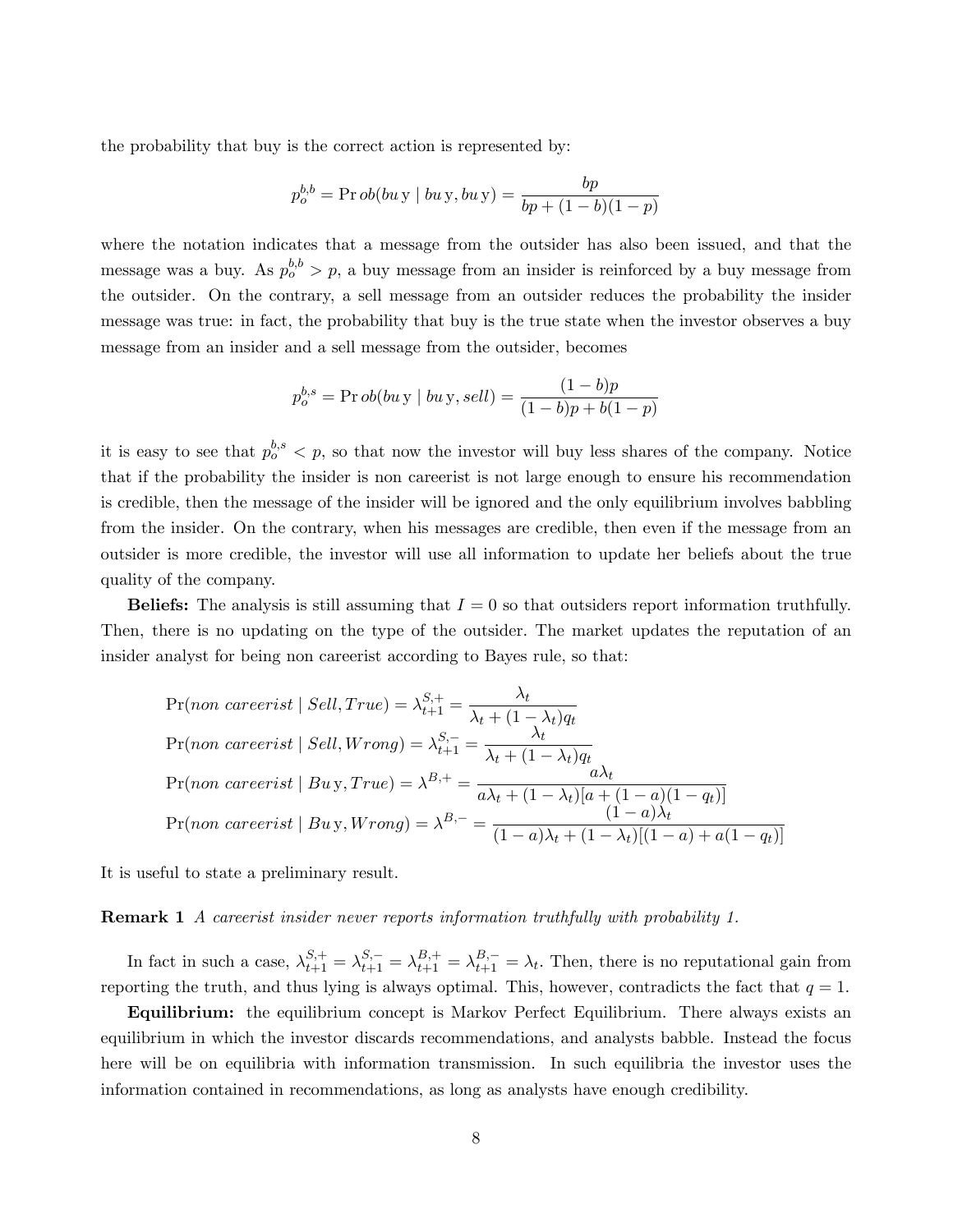The equilibrium is a set of beliefs  $\Lambda$  about the insider analyst type, probability of truthtelling  $0 \leq q_t < 1$  and an optimal investment strategy  $\alpha$  for the investor so that

$$
\alpha \in \arg\max E\Pi
$$

the insider behaves optimally and beliefs are confirmed in equilibrium and evolve according to Bayes rule. The payoff of the insider from reporting the truth is

$$
V_T = E(\alpha \mid s, \Omega)g + \delta[aW(\lambda^{S,+}) + (1-a)W(\lambda^{S,-})]
$$

while that from lying is

$$
V_L = E(\alpha | b, \Omega)g + \delta[aW(\lambda^{B,-}) + (1-a)W(\lambda^{B,+})]
$$

and the insider decides whether to lie or to randomize<sup>6</sup>, so that

 $V_T < V_L$ 

In both expressions,  $W(.)$  is the continuation value. This formulation implies that the payoff of the insider depends upon the effectiveness of his recommendation: if the investor has more trust in the analyst, then  $\alpha$  will be larger and the current gain amplified. The term  $E(\alpha | j, \Omega)$ , where  $j = s, b$ , represents the expected probability that the outsider issues a recommendation on the company, based upon company observable characteristics, such as industry, size and upon how hot the IPO market is and upon the general economic conditions which can be captured by a time variable. All these characteristics are included in  $\Omega$ . The expectation is conditional upon whether the recommendation issued by the insider was a buy or a sell, and of course  $E(\alpha | b, \Omega) > E(\alpha | s, \Omega)$ . The analysis concentrates on equilibria associated with value functions  $W$  non decreasing and continuous in own reputation  $\lambda^7$ . It is still to be proved that the equilibrium is unique, that is, there is a unique value function W; solving the dynamic problem of the insider, and that the equilibrium probability of truthtelling  $q^*$ , is unique. This task can be accomplished by applying standard recursive techniques.

**Proposition 2** The game has a unique equilibrium probability of truthtelling  $q_t$ .

**Proof.** It will be proved firstly that there exists a unique q that solves the equation  $V_T - V_L = 0$  for every  $\lambda$  and W. To this end, define a function

$$
S(q, \lambda, W) = V_T - V_L = E(\alpha | s, \Omega)g + \delta[aW(\lambda^{S,+}) + (1-a)W(\lambda^{S,-})]
$$

$$
-E(\alpha | b, \Omega)g - \delta[aW(\lambda^{B,-}) + (1-a)W(\lambda^{B,+})]
$$

<sup>6</sup>Remark 1 shows that  $q = 1$  (implying  $V_T > V_L$ ) cannot occur in equilibrium.

There could be equilibria with W decreasing in  $\lambda$ . Such equilibria are not very intuitive though, and can be discarded.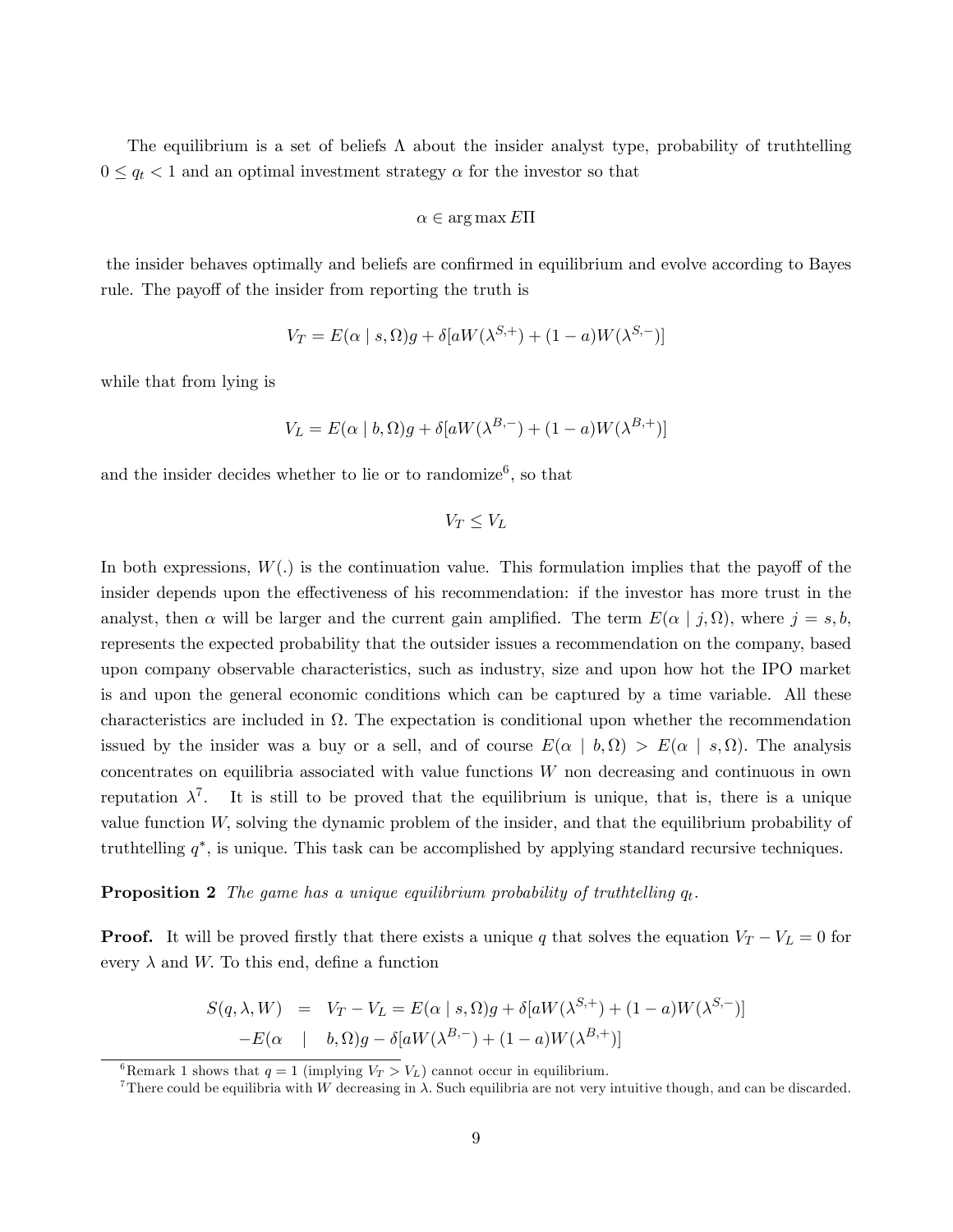The function S is continuous: this follows by continuity of W,  $\lambda$  and  $\alpha$ . The function S is monotonically decreasing in  $q$ . This follows because when  $q$  raises, the first term decreases and the second term increases as  $\frac{\partial \lambda^{S,+}}{\partial \lambda}$  $\frac{\partial}{\partial q} < 0$ ,  $\partial \lambda^{S,-}$  $\frac{\partial}{\partial q} < 0$ ,  $\partial \lambda^{B,-}$  $\frac{1}{\partial q} > 0,$  $\frac{\partial \lambda^{B,+}}{\partial q} > 0$  . Furthermore,  $\frac{\partial E(\alpha \mid b, \Omega)}{\partial q} > 0$ . as  $\frac{\partial \alpha}{\partial p} > 0$  and the derivative  $\frac{\partial p}{\partial q}$  is  $\frac{(1 - \lambda_t)(2a - 1)}{[1 + (1 - \lambda_t)(1 - q_t)]}$  $[1 + (1 - \lambda_t)(1 - q_t)]^2$  $> 0$  as  $a > \frac{1}{2}$ ; while  $\frac{\delta E(\alpha \mid s, \Omega)}{\partial q} = 0$ as a sell recommendation is taken at face value and is independent of q. Hence the term  $E(\alpha)$  $(s, \Omega)g - E(\alpha | b, \Omega)g$  is monotonically decreasing in q. Then, the assumption that only continuation values W increasing in  $\lambda$  are considered ensures monotonicity is verified. Thus the function S attains its maximum when  $q = 0$  and its minimum when  $q = 1$ . There are two cases: if  $W(1) < [E(\alpha(0))]$  $(b, \Omega) - E(\alpha(0) | s, \Omega)]g + \delta[aW(\frac{(1-a)\lambda_t}{(1-a)\lambda_t + (1-a)\Omega(t)})]$  $\frac{(1-a)\lambda_t}{(1-a)\lambda_t+(1-\lambda_t)}$ , then  $q=0$  is always optimal<sup>8</sup>, because in such a case, by increasing q, the left hand side  $V_T$  will decrease further and the left hand side  $V_L$  increase. If, on the contrary,  $W(1) > [E(\alpha(0) | b, \Omega) - E(\alpha(0) | s, \Omega)]g + \delta[aW(\frac{(1-a)\lambda_t}{(1-a)\lambda_t + (1-a)\lambda_t + (1-a)\lambda_t + (1-a)\lambda_t + (1-a)\lambda_t + (1-a)\lambda_t + (1-a)\lambda_t + (1-a)\lambda_t + (1-a)\lambda_t + (1-a)\lambda_t + (1-a)\lambda_t + (1-a)\lambda_t + (1-a)\lambda_t + (1-a)\lambda_t + (1-a)\lambda_t + (1-a)\lambda_t + (1-a)\lambda_t + (1-a)\lambda_t + (1-a)\lambda_t + (1-a)\lambda_t + (1-a)\lambda_t + (1-a)\lambda_t + (1-a)\lambda_t$  $\frac{(1-a)\lambda_t}{(1-a)\lambda_t+(1-\lambda_t)}$ , as  $S(1) < 0$  there exists a unique  $q^* \in (0, 1)$  so that  $S(q^*) = 0$ , and  $V_T = V_L$ .

This shows that for each  $\lambda$  and continuation value W there exists a unique q that satisfies  $V_T$  $\leq V_L$ . Also notice that given the continuity of S, uniqueness of  $q^*(\lambda, W)$  implies its continuity. The next step consists in proving that there exists a unique value function W solving the program. To this end it will be proved that the function  $TW(\lambda) = \max\{V_T(\lambda); V_L(\lambda)\}\)$  is a contraction, so that by invoking Blackwell Theorem it is possible to prove that the value function is unique. In equilibrium, either  $q^* = 0$  and then  $V_T < V_L$ , so that  $\max\{V_T; V_L\} = V_L$ , or  $q^* \in (0,1)$  and  $V_T = V_L$ , so that max $\{V_T; V_L\} = V_T = V_L = V$  Hence  $TW(\lambda) = V_L 1_{q^*=0} + V 1_{q^* \in (0,1)}$ . The function  $TW(\lambda)$  is continuous by continuity of q,  $\lambda$  and W. To prove monotonicity, note that when  $q^* \in (0,1)$ , the identity  $V_T = V_L = V$  holds. Consider the couple  $(\lambda_1, W_1) \ge (\lambda_2, W_2)$ . Then, if the associated  $q^*$  are such that  $0 < q_1^* < q_2^*$ , one can exploit the fact that  $V = V_T$  to show that  $V(\lambda_1, W_1) > V(\lambda_2, W_2)$ . On the contrary, if  $q_1^* > q_2^* > 0$ , the fact that  $V = V_L$  allows to prove that  $V(\lambda_1, W_1) > V(\lambda_2, W_2)$ . Finally, when  $q_1^* = q_2^* = 0$ ,  $V = V_L$ , and again it is easy to see that  $V(\lambda_1, W_1) > V(\lambda_2, W_2)$ . Thus the value function  $V = \max\{V_T, V_L\}$  is monotonic. Discounting is satisfied as well, so that it is possible to invoke Blackwell Theorem to conclude that  $TW$  is a contraction and admits a unique fixed point  $W$ . This, together with uniqueness of q satisfying  $V_T \leq V_L$ , proves the equilibrium is unique.

The next step is to investigate what happens if  $I = 1$  so that careerist outsiders might want to mislead the investor in order to please the firm going public and raise the chances of getting future business. In such a case, a sell recommendation is taken at face value, while the probability a buy recommendation from an outsider is correct is given by  $r = \frac{\lambda_t b + (1 - \lambda_t)[b + (1 - b)(1 - z_t)]}{1 + (1 - \lambda_t)(1 - \lambda_t)}$  $\frac{1 + (1 - \lambda_t)(1 - z_t)}{1 + (1 - \lambda_t)(1 - z_t)}$  where  $z_t$  is the probability a careerist outsider reports information truthfully. This expression is analogous to that for careerist insiders taking into account that the signal of the outsider is correct with probability b: When the investor observes a recommendation from the outsider after that of an insider she will

<sup>&</sup>lt;sup>8</sup>Note that in this case,  $\lambda^{+,S} = \lambda^{-,S} = 1$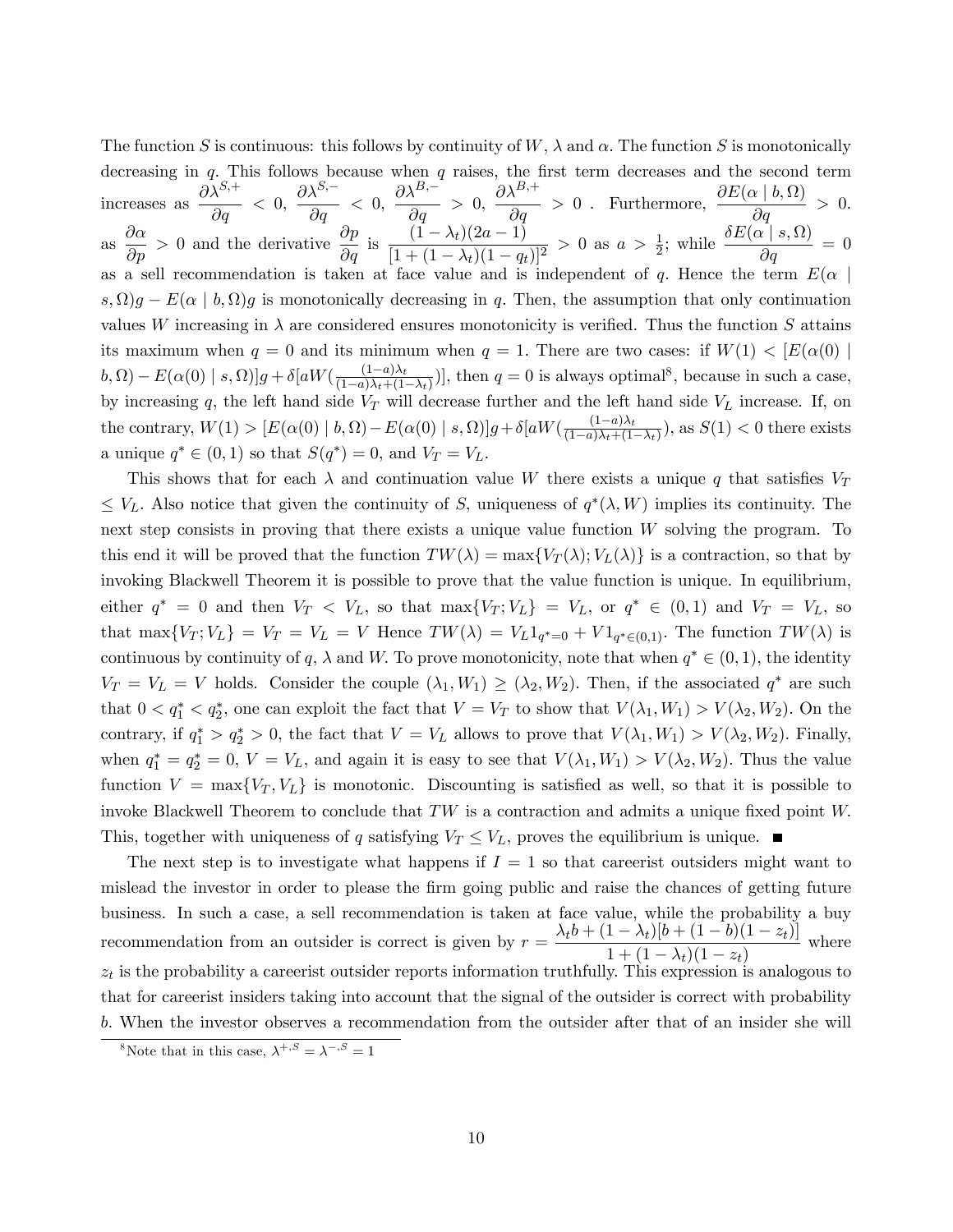update her beliefs in the obvious way and

$$
\tilde{p}_{o}^{b,b} = \Pr{ob(bu \, y \mid bu \, y, bu \, y)} = \frac{rp}{rp + (1 - r)(1 - p)}
$$

and

$$
\tilde{p}_{o}^{b,s} = \Pr ob(bu \, y \mid bu \, y, sell) = \frac{(1 - b)p}{(1 - b)p + b(1 - p)}
$$

where the latter expression follows because sell messages are taken at face value. In such a case the chances the message from the outsider is correct is given by b. The Markov Perfect Equilibrium will now be a set of beliefs  $\Lambda$  about the insider and the outsider type, probability of truthtelling for careerist insiders  $q_t$  and for careerist outsiders  $z_t$ , an optimal action  $\alpha$  for the investor so that

#### $\alpha \in \arg \max EU$

and the careerist insider and careerist outsider optimally decide whether to randomise of lie. The proof for the existence of a unique equilibrium probability of truthtelling for the careerist insider and outsider is analogous to the previous case when the careerist outsider has no incentive to misreport, and is thus omitted.

Now, it is possible to analyse the effects of competition on truthtelling incentives. It will be firstly discussed the simpler case when  $I = 0$  and the outsider just reports his signal. The answer can be found by inspecting  $E(\alpha | b, \Omega)$ . As  $\alpha$  is increasing in the probability p that the buy message is correct given the available information, it is sufficient to focus on the latter probability. Hence the insider knows that  $\alpha$  is larger, the larger p. Thus he picks his optimal policy as a function of  $E(p | b, \Omega)$ . The latter is equal to  $\gamma \{a[(1-b)p_o^{b,b} + bp_o^{b,s}] + (1-a)[bp_o^{b,b} + (1-b)p_o^{b,s})]\} + (1-\gamma)p$  where  $\gamma(\Omega)$  is the probability the outsider issues a recommendation on the company and it depends upon the vector  $\Omega$  defined above. This follows because upon observing a low signal, the insider knows the outsider correctly observes a low signal with probability  $ab$ , thus issuing a sell recommendation, and inducing investor beliefs  $p_o^{b,s}$  that the company has good prospects. With probability  $a(1-b)$  the outsider observes a good report, thus recommending to buy, so that investor beliefs become  $p_o^{b,b}$ . The intuition for the rest of the expression should now be obvious.

The next proposition examines the effects of competition on the expected trading volume of the investor.

**Proposition 3** The higher the chances the outsider issues a recommendation, the lower the expected  $\alpha$  if the insider reports a buy recommendation. If the insider issues a sell recommendation, his expectations of  $\alpha$  do not depend on the chances an outsider issues a recommendation.

Proof. The expected probability the buy message is correct if the outsider might issue a recommendation is given by:  $\gamma[(a+b-2ab)p_o^{b,b}+(2ab+1-a-b)p_o^{b,s}] + (1-\gamma)p$ . The derivative of this expression with respect to  $\gamma$  is  $p_o^{b,s} - p + (a + b - 2ab)(p_o^{b,b} - p_o^{b,s})$ . The derivative is negative as long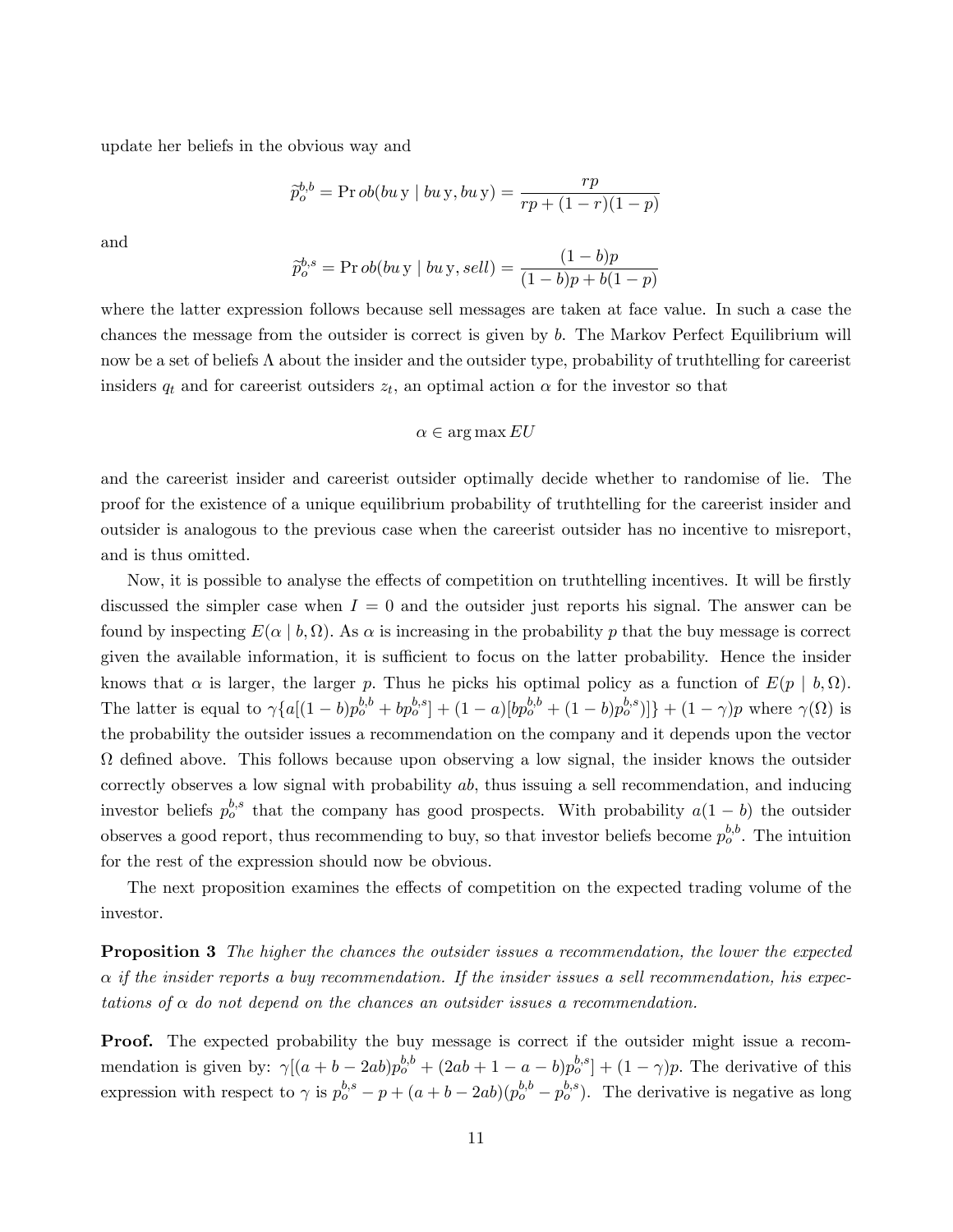as  $b > \frac{1}{2}$  which is verified as the signal of the outsider is informative. Hence the more likely the outsider issues a recommendation, the less strongly the insider will be able to influence the investor with a buy message. A different reasoning applies if the insider reports a sell message. In such a case the expected probability buy is the right thing to do after the insider issued a sell recommendation is  $\gamma[(a+b-2ab)p_o^{s,b} + (2ab+1-a-b)p_o^{s,s}] + (1-\gamma)(1-a)$ . It is easy to see that now the derivative with respect to  $\gamma$  is nil. This follows because the sell recommendation is taken at face value and considered as correct with probability a.  $\blacksquare$ 

The intuition for this result is that in the case of a buy recommendation after observing a poor signal on the company, the insider knows the outsider is more likely to have observed a poor signal (even if signals are independent, they are not conditionally independent) and thus more likely to recommend to sell. Therefore, the larger the chances the outsider issues a recommendation, the larger the chances he issues a sell recommendation, inducing the investor to buy less shares of the IPO. This follows because  $p \neq a$ . On the contrary, if the insider issues a sell recommendation, then his expectation, today, of what the outsider reports, is just his signal. Therefore the degree of competition has no effect. The asymmetry between the buy and the sell recommendation comes from the fact that if the insider reports buy when observing sell, he attributes a larger probability to the event that the outsider observed poor prospects for the company. Therefore, it is more likely that he issues a sell recommendation, and this lowers the expectations about investor trading volume of the IPO.

#### Proposition 4 Competition unambiguously improves truthtelling incentives.

**Proof.** Competition is parameterized by the probability  $\gamma$  that the outsider issues a recommendation. A greater  $\gamma$  reduces  $E(\alpha | b, \Omega)$  but has no effect on  $E(\alpha | s, \Omega)$ . In equilibrium it is true that

$$
E(\alpha \mid s, \Omega)g + \delta[aW(\lambda^{S,+}) + (1-a)W(\lambda^{S,-})] = E(\alpha \mid b, \Omega)g + \delta[aW(\lambda^{B,-}) + (1-a)W(\lambda^{B,+})]\}
$$

or

$$
[E(\alpha | b, \Omega) - E(\alpha | s, \Omega)]g = \delta[aW(\lambda^{S,+}) + (1-a)W(\lambda^{S,-})] - \delta[aW(\lambda^{B,-}) + (1-a)W(\lambda^{B,+})]\} \equiv \widetilde{V}_{ins}
$$

Hence, if the chances the outsider issues a recommendation raise, the left hand side is reduced. In equilibrium the right hand side has to go down in order to keep the insider indifferent between reporting the truth and lying. This implies that q has to raise because  $\delta[aW(\lambda^{S,+}) + (1-a)W(\lambda^{S,-})]$  decrease in q, and  $\delta[aW(\lambda^{B,-}) + (1-a)W(\lambda^{B,+})]$  increase.

The intuition is that the presence of outsiders reduces the current gains by misreporting.

Notice that at first thought, the presence of outsiders could also affect share holdings after the insider reported a sell recommendation. That could reduce his current gains when reporting truthfully so much as to reduce truthtelling incentives. This intuition, however, is incorrect, because when the insider reports a sell recommendation, his expectation of the final beliefs of the investor are just his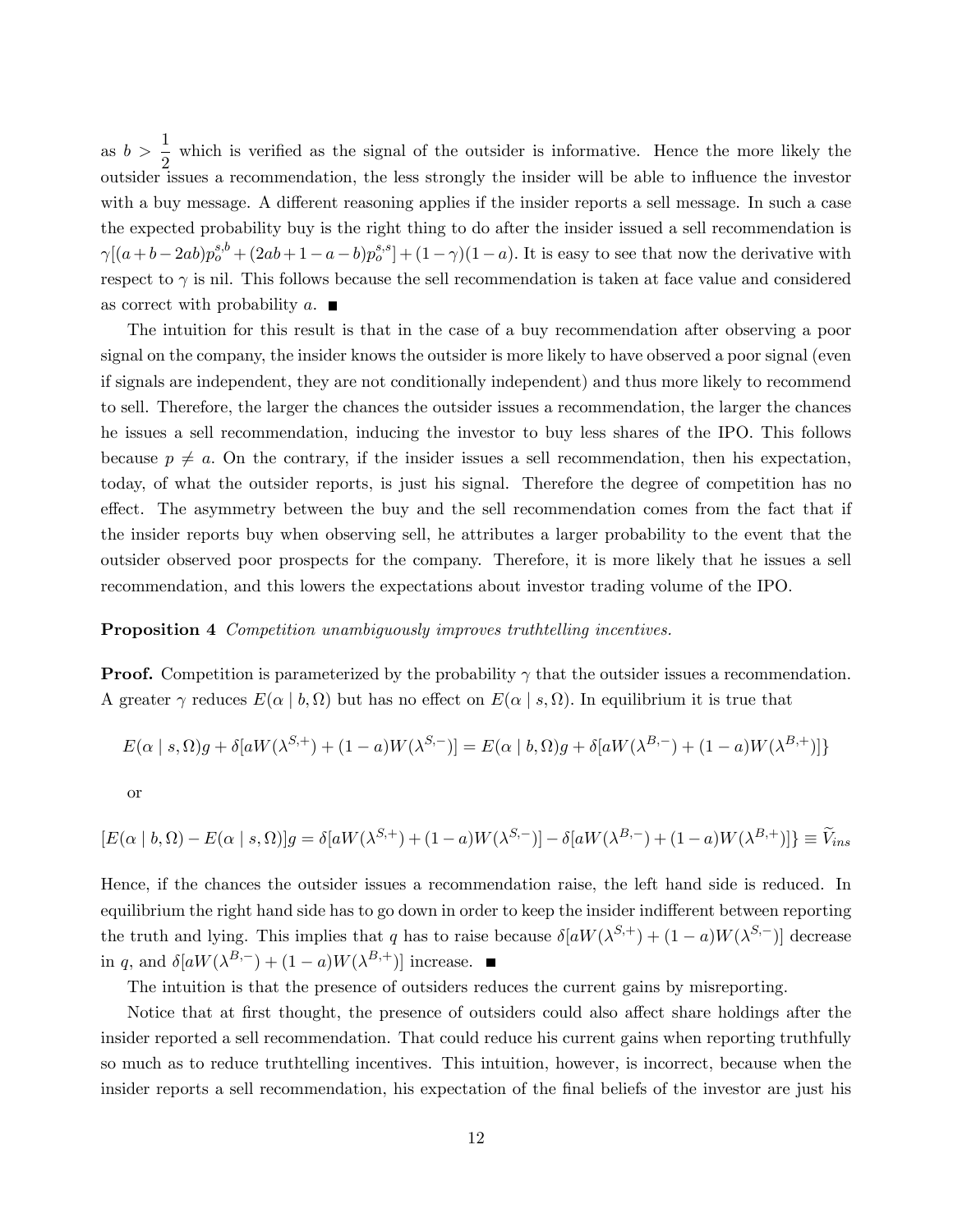information as beliefs follow a martingale.

The model predicts that competition induces careerist insiders to report information truthfully more often, as the more competitive the market for financial information is, the larger the chances the outsider issues a recommendation. The result is derived under the assumption that outsiders do not derive any benefit by misreporting their information and thus act non strategically. If this is true, the outsider should not be influenced by the information contained in recommendations issued by insiders<sup>9</sup>. This is a further testable prediction of the model.

If careerist outsiders gain by issuing a favorable recommendation (in this case  $I = 1$ ), the effects of competition might be less clear. Now, if a careerist insider reports a buy signal, that might reduce the reputational cost for the careerist outsider to report a buy signal when observing low prospects for the company. This follows because if the insider recommendations have some credibility, a buy recommendation induces the outsider to update her beliefs about the true quality of the company.

**Proposition 5** A careerist outsider observing a sell recommendation from an insider is more willing to misreport his information

**Proof.** The recommendation from the insider cannot make it less likely that a buy message is correct and thus reduces the reputational cost of a lie. In fact, notice that either the message of the insider has no credibility, and then has no effect, or it has some. In the latter case, if the outsider observed a low state his beliefs the true state is good are given by  $\frac{p(1 - b)}{(1 - b)(1 - b)}$  $\frac{p(1-b)+(1-p)b}{p(1-b)+(1-p)b}$ . Hence, the continuation value by lying is now given by  $\frac{p(1-b)}{(1-b)(1-b)}$  $\frac{p(1-b)}{p(1-b)+(1-p)b}W(\lambda_{t+1}^{B,+}) + (1-\frac{p(1-b)}{p(1-b)+(1-p)}$  $\frac{p(1-b)}{p(1-b)+(1-p)b}$   $W(\lambda_{t+1}^{B,-})$ . The continuation value by reporting truthfully, is  $\hat{W}(\lambda_{t+1}^s)$ . It is evident that a buy report from an insider lowers the reputational cost for a careerist outsider. This follows essentially by standard Bayesian updating. Notice that the current gains for a careerist outsider are represented by the probability of future business with the company going public, and thus are not dependent upon the effectiveness of the recommendation. This implies that they are not dependent on the degree of competition either.

Hence, a careerist insider might take into account the fact that the careerist outsider would be influenced by his report. In such a case competition could be harmful for truthtelling incentives. In order to establish whether that happens, it is useful to define the beliefs the careerist insider has about the probability that a careerist outsider will issue a buy recommendation in equilibrium. The latter is defined as  $\omega(z_t)$  where the dependence on  $z_t$ , the equilibrium probability of truthtelling of a careerist outsider, indicates that what matters is the likelihood a careerist outsider issues a recommendation and that he behaves opportunistically. This probability should be part of the vector  $\Omega$ , but with

 $9$ Notice that this is not dependent upon the assumption that the signal of insider and that of outsider are independent. This follows because outsiders have no special interest in reporting truthfully as this provides no signal about their types. Outsiders just pool because careerist are indifferent between reporting the truth or lying and they will then prefer to pool. In such a case a wrong report will have no consequences on their reputation and this implies there is no interest in the informational content of insiders' recommendations.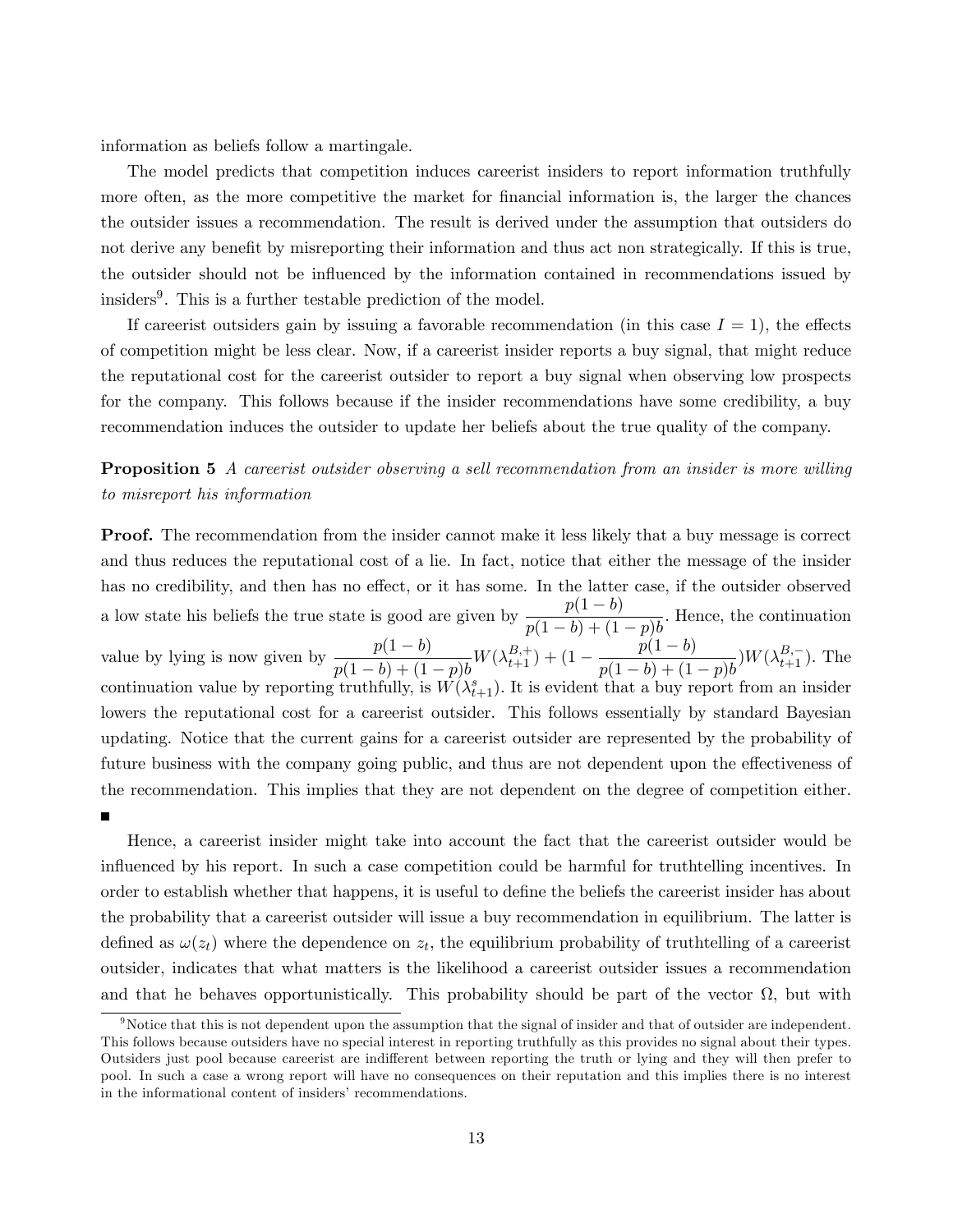some abuse of notation I write  $E(\alpha | j, \Omega, \omega(z_t))$  where  $j = b, s$ ; to stress that the expected gains from inducing the investor to purchase the stock also depend on the likelihood a careerist outsider issue a recommendation and lie. Notice that when the investor observes a recommendation, she knows the identity of the analyst issuing it and so can assess his reputation and weigh the credibility of the recommendation. Also notice that if the investor receives recommendations from a non credible outsider, and the insider fully anticipates this, then competition would have no effect on the behaviour of a careerist insider. The next proposition shows that in equilibrium the higher the chances the outsider issues a recommendation, the stronger truthtelling incentives.

#### **Proposition 6** Competition cannot reduce truthtelling incentives, even if outsiders are strategic.

**Proof.** When outsiders are strategic a buy report from the insider raises the chances the outsider reports buy. The insider expectation (after reporting buy) of the probability the investor attaches to the IPO being good is:

$$
\gamma (1 - \lambda_t) \{ a [b(z_t \tilde{p}_o^{b,s} + (1 - z_t) \tilde{p}_o^{b,b}) + (1 - b) \tilde{p}_o^{b,b}] + (1 - a) [b \tilde{p}_o^{b,b} + (1 - b)(z_t \tilde{p}_o^{b,s} + (1 - z_t) \tilde{p}_o^{b,b})] \}
$$

$$
+ \gamma \{ \lambda_t [a(b \tilde{p}_o^{b,s} + (1 - b) \tilde{p}_o^{b,b}) + (1 - a)(b \tilde{p}_o^{b,b} + (1 - b) \tilde{p}_o^{b,s})] \} \equiv \gamma \omega(z_t)
$$

Therefore, if  $\omega(z_t) > p$ , the insider will have stronger incentives to lie when he expects there is more competition. The reason is that he expects the competing analyst shares the same incentives he has. The expression can be simplified, yielding

$$
[-z_t(1 - \lambda_t) - \lambda_t](1 - a - b + 2ab)(\tilde{p}_o^{b,b} - \tilde{p}_o^{b,s}) + \tilde{p}_o^{b,b} - p > 0
$$
\n(1)

However, if the outsider is credible (implying  $\lambda_t b + (1 - \lambda_t)[b + (1 - b)(1 - z_t)] > \frac{1}{2}$  $(\frac{1}{2})$  the inequality cannot be satisfied. To see this, notice that the inequality is not satisfied either when  $z_t = 0$  or when  $z_t = 1$ . Also, notice that the left hand side of the inequality is monotonically decreasing in  $z_t$ . Thus, competition cannot decrease truthtelling.

Thus, the model suggests that competition cannot reduce truthtelling incentives, independently on whether the outsider is strategic or not. The intuition for this result is that if the outsider is credible, then he is more likely to report information truthfully. Thus, in equilibrium, if the insider reported falsely a buy recommendation, he still expects the outsider is more likely to issue a sell recommendation. The only possibility is that the insider holds different beliefs from the investor about the type of the outsider (but this cannot happen in a Markov Perfect Equilibrium unless there is asymmetric information about the outsider type, or investors are not fully rational). Whether the latter happens, is in essence an empirical question.

It should also be borne in mind that a necessary (but not sufficient) condition for competition to be harmful for truthtelling incentives, is that outsiders are responsive to the insider recommendation. In particular, if the insider issues a buy recommendation, that should raise the chances the outsider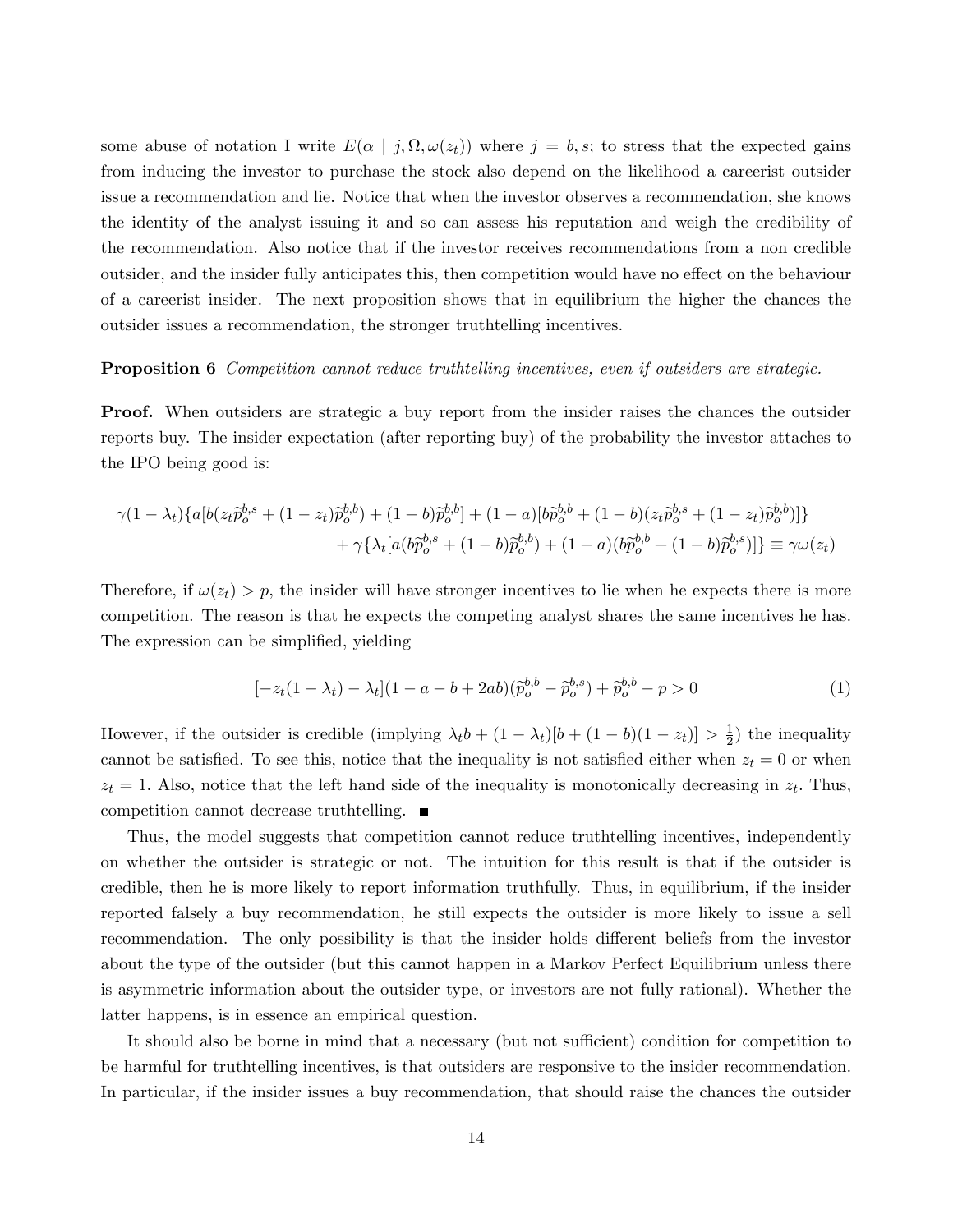issues a buy recommendation as well. This possibility will be investigated in the empirical section.

Until now it was assumed that the insider moves first. Removing this assumption does not harm the results. In fact, if both types of outsider have no incentive to misreport, then the model will be the same. If careerist outsiders had incentives to misreport, then they would decide their optimal action on the basis of the expectation the insider is careerist. A careerist outsider will have incentives to wait for the recommendation of the insider. On the other hand he might pool with non careerist and issue a recommendation before the insider to show the market he just cares about reporting his information. This is an interesting problem that, however, does not seem to alter the main mechanism highlighted in this paper.

The model would also yield predictions about the effect of reputation on incentives. For example, it is easy to see that as more information about an analyst type has been revealed, truthtelling incentives decrease. These aspects have not been emphasized in the discussion as the dataset does not allow to derive information about an analyst reputation.

Finally, an important assumption is that insiders have rational expectations about the likelihood outsiders issue recommendations. Therefore their behaviour reflects their correct forecast of the chances that some outsider will issue a recommendation on any given stock. However, insiders can make mistakes in assessing whether outsiders will issue a recommendation on the same stock.

In order to clarify the modelling strategy, the role of the main assumptions is summarized below:

- The greater precision of insider signals is introduced for the sake of realism, but plays no specific role for the results and could be dispensed with.
- The assumption that insiders do not issue a bad report when observing a good signal, determines the fact that the investor decision is not responsive to reputation when observing an unfavourable report because the signal is fully credible. The assumption considerably simplifies the analysis and its removal would modify the equilibrium of the game. However, the effects of competition highlighted in the model will still hold.
- The assumption about the timing of the game is needed to simplify the analysis. Without this assumption each analyst would choose optimally the timing to issue a recommendation. However, assuming this does not happen does not seem unrealistic as the data do not show any specific pattern. Furthermore, insider analysts cannot issue a recommendation earlier than 25 days from the IPO (40 days, since July 2002), so they have a relatively limited choice. Even allowing for strategic timing of information transmission, the basic insight about the role of competition would remain valid.
- The assumption that analysts always issue a recommendation when they receive information about a company is made to simplify the solution of the model. Allowing for strategic "silence" would not alter the basic insight of the model, it would add a further strategic choice to careerist insiders. This assumption, however, might have consequences for the empirical work: if analysts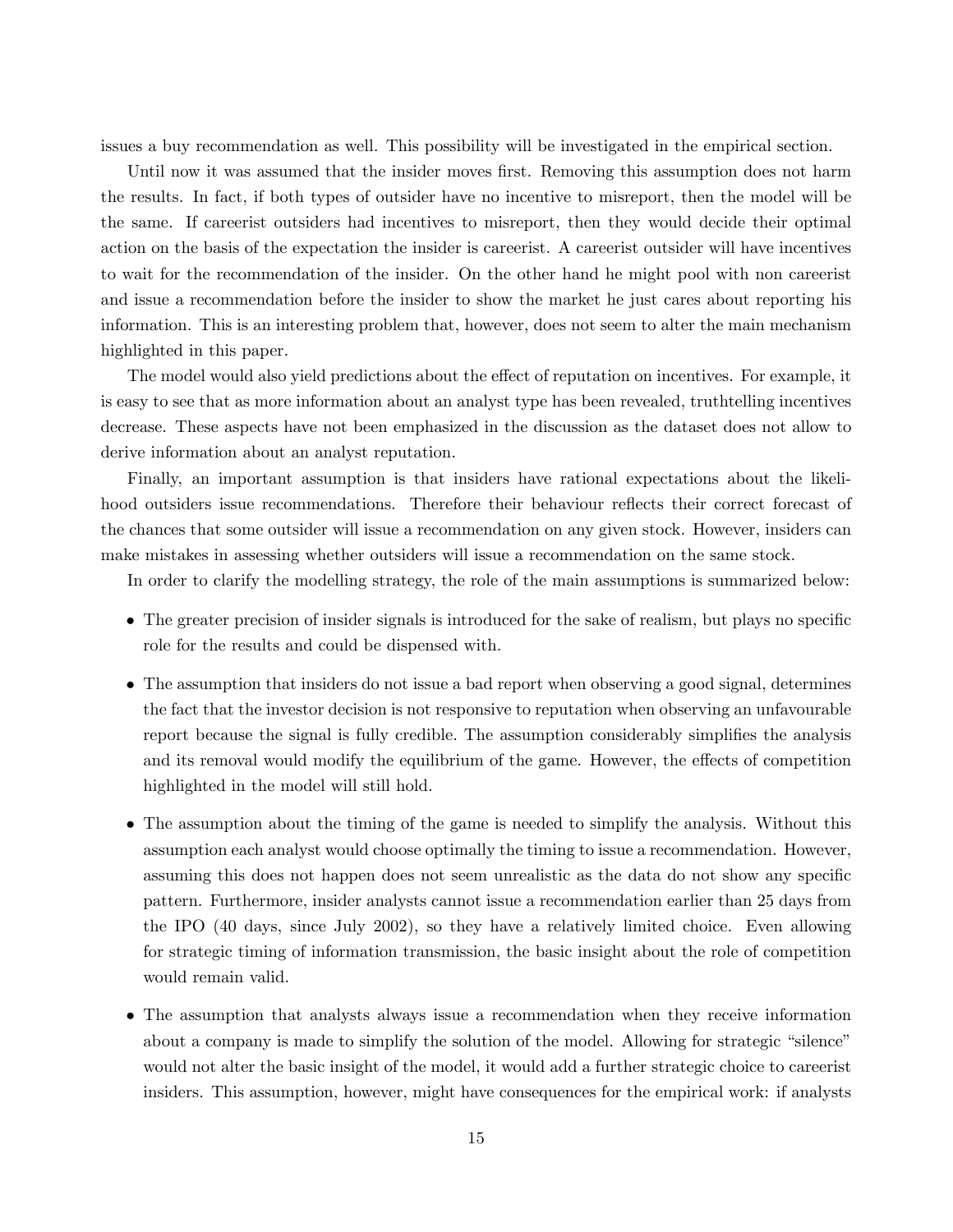strategically choose to avoid sending a recommendation, the sample might be biased. This possibility is discussed further in section 7.

- The model assumes that recommendations take a binary form. In practice, however, recommendations can be considered as partitions over the space of company states. The dataset used in the empirical analysis codifies recommendations in 5 intervals. The assumption of binary recommendation allows to improve the tractability of the analysis, without a great loss of generality.
- The model assumes there is one outsider only. This is not restrictive at all. It just helps reducing the computational and notational burden. In a more general set up, the insider and the outsiders will form beliefs about the likelihood other outsiders issue a recommendation, and how many of them are likely to do so. Hence the predictions of the model are suitable to be tested on data where more than one outsider issues a recommendation.
- The presence of only one insider is slightly more restrictive. The presence of multiple insiders complicates the analysis, but not the conclusion: in fact, insiders will now form beliefs about the chances other insiders issue a recommendation, but the intuition of the model will not be overturned.
- Career concerns in this model are not related to talent, but to some moral characteristics. A talent model, in which more talented analysts observe a more precise signal of the state of the world, can yield similar predictions. An important difference, however, will be in the behaviour of outsiders: the latter would always use the information contained in previous recommendations of insiders (as long as these are credible) because they will try to guess the true value of the Örm using all available information.

A last point to notice is that in this model the degree of competition in future interactions with investors is unknown. Analysts do not know which IPO they will follow in the future, therefore a higher degree of competition on the current IPO does not increase the expected degree of competition in future IPOs (future stage games). Therefore competition has no effect on the value of future reputation. On the contrary, if a larger degree of competition on the current IPO implied a larger degree of competition in the future, then the value of building a reputation might decrease. Sette (2005) elaborates on this point in the context of organisational design.

# 3 Testable Hypothesis

The model predicts that competition is beneficial for truthtelling (insiders are less overoptimistic when some outsider issued a recommendation, or when they expect outsiders to do so).

Notice firstly, that insiders often do not know whether outsiders will issue a recommendation. They form expectations based upon variables such as the size of the IPO, the industry the firm operates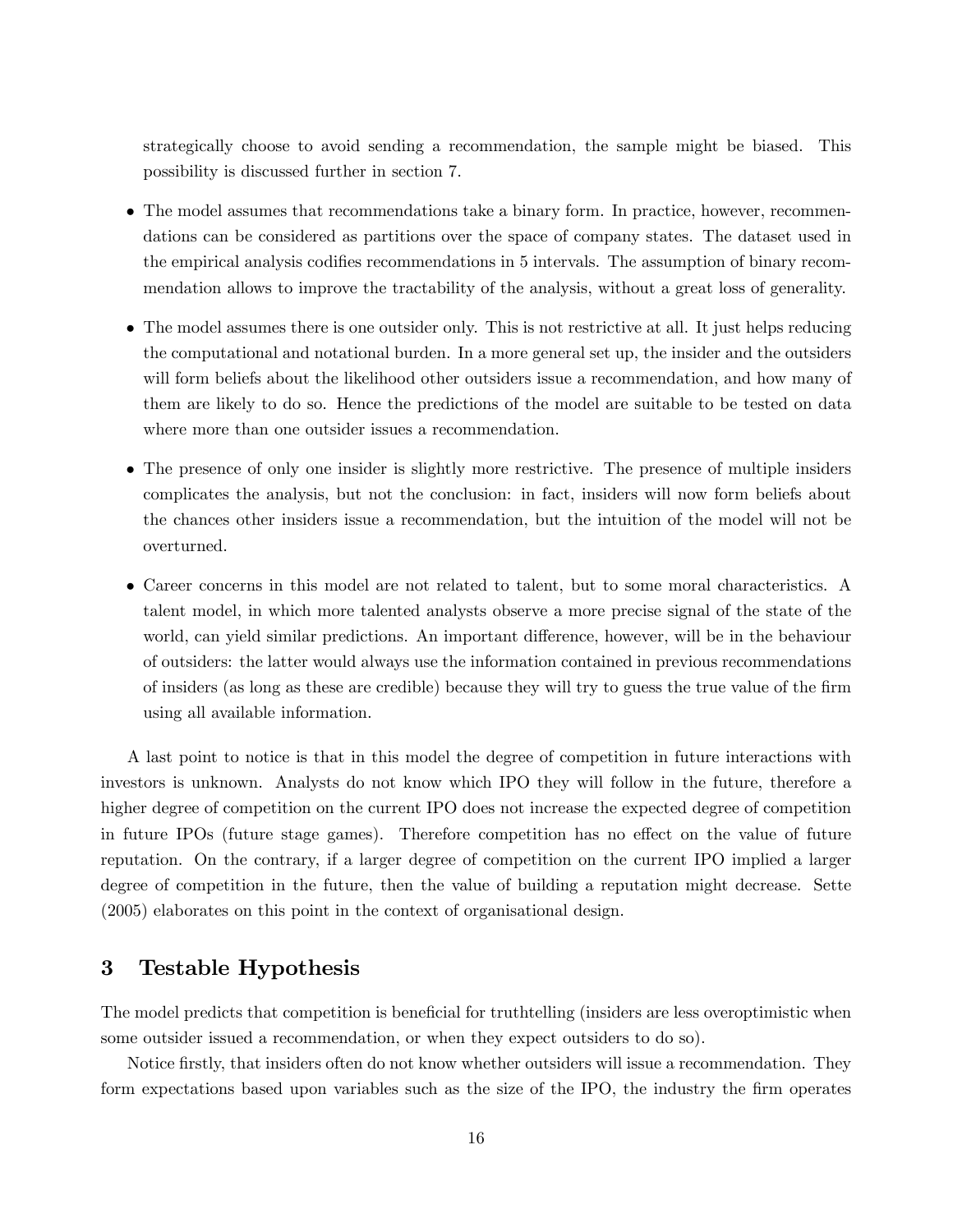in, how "hot" the market is. However, the fact insiders can make mistakes raises the difficulty to identify the effect of competition, because insiders might report the truth attaching a large probability outsiders issue a (truthful) recommendation, while this might not happen in the data.

Also, the model assumes that analysts are rational and driven by incentives. This is the view taken by the New York attorney - general, Eliot Spitzer, as well as by a large part of the press about the financial scandals of 2002-2003. An alternative hypothesis suggests that analysts are truly convinced of the superior quality of the stocks they follow, so that they receive an optimistically biased signal but do not realize it. Then there can be two possibilities: the first is that analysts are totally naive and ignore information that could be conveyed by recommendations issued by outsiders. In such a case, insider analysts should be more optimistic independently of whether they are the first analyst to issue a recommendation. The second possibility is that analysts, though optimistically biased, are rational in updating their beliefs. Then, if they are the first to issue a recommendation, they report the biased signal at face value. On the contrary, when an outsider issues a recommendation they update their signal and make a less optimistic, though positively biased, recommendation. Then the "naive view" predicts the same empirical behaviour as the "opportunistic view".

However, it is possible to distinguish between these hypotheses by testing whether insider analyst behaviour is affected by that of outsiders: if the insider is not more likely to issue an optimistic recommendation after observing an optimistic recommendation from outsiders, then there would be little evidence in favour of information updating taking place. Then, the opportunistic view would be consistent with the evidence, while the naive view would not.

To sum up, the following hypotheses will be brought to empirical test:

 H1: Insiders are less optimistic when it is more likely that there are outsiders issuing a recommendation about the stock, so that insiders face more competition.

If hypothesis H1 is correct, it might also be true that

 H2: Outsiders do not seem to react to the information contained in recommendations previously issued by insiders.

Then, in order to understand whether the behaviour of insiders is consistent with the "opportunistic view" rather than with the "naive view", it should be true that

 H3: The extent to which insiders issue an optimistic recommendation is not ináuenced by the observation of previous optimistic recommendations by outsiders.

The next section discusses the identification strategy where these aspects are developed and made operational, so as to define how to estimate the different hypotheses on the data.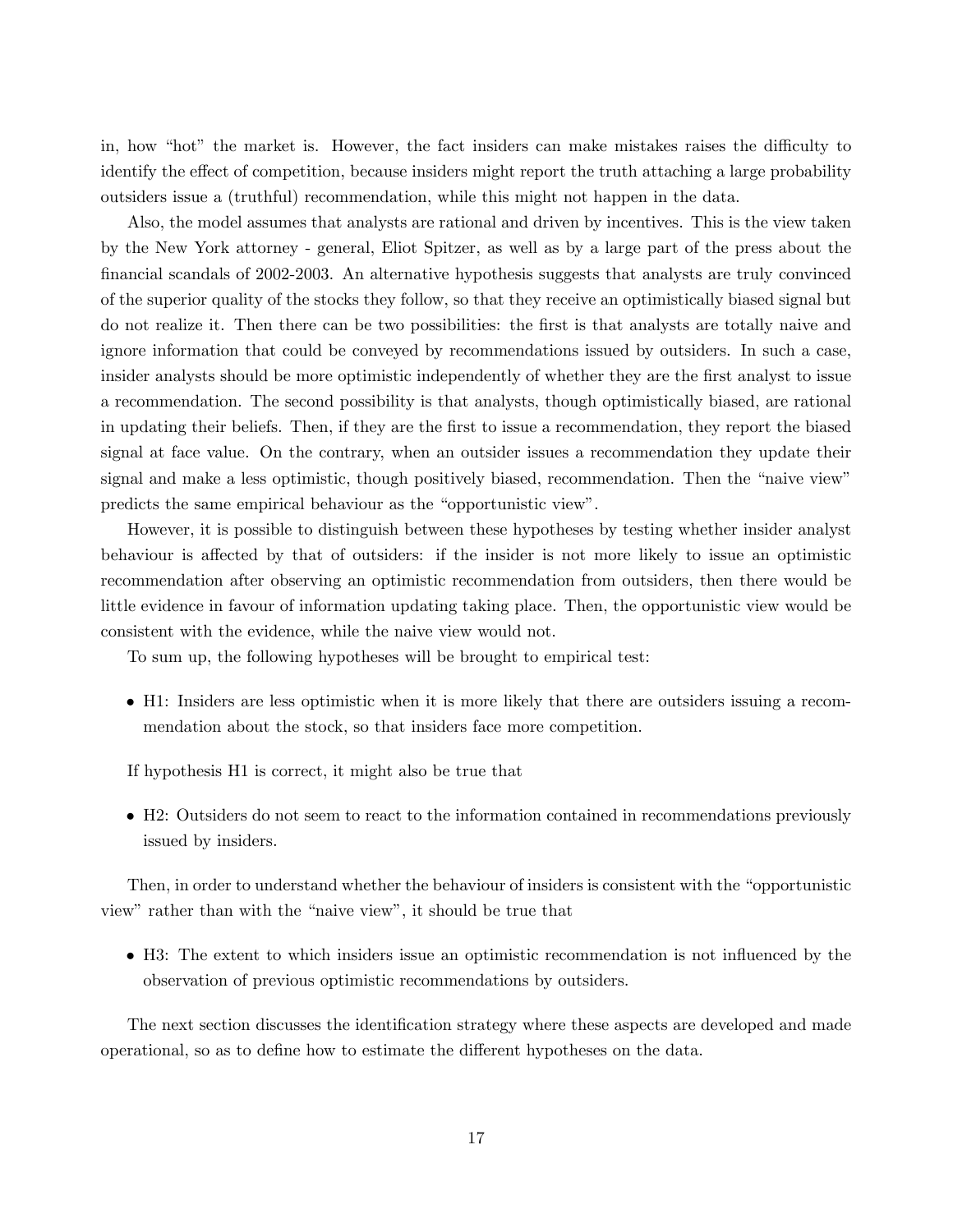# 4 Identification Strategy

The identification strategy involves three steps. The first two steps are necessary to identify whether insider analysts behave differently when they issue a recommendation facing less competition. The third step is needed to shed light on the determinants of this behaviour distinguishing between the "opportunistic view" and the "naive view".

The first step is to define which agents have a stronger conflict of interest with investors. In order to achieve this goal, only IPO deals are included in the analysis. Limiting attention to recommendations about IPOs issued in the first days after the company went public allows to define clearly who is the insider. The main identifying assumption is that an insider will behave differently if he is the only analyst issuing a recommendation than if there are outsiders issuing a recommendation on the stock. Such a differential behaviour could be caused by the mechanism suggested by the theoretical model. A crucial condition is that once the appropriate controls are included in the regression, the fact that an insider is alone is not correlated with the intrinsic unobservable quality of the company. If this is not the case, results would be biased and inconsistent. In fact, this identification strategy relies upon an important assumption: firm quality is assumed to have the same distribution once industry and time periods are controlled for, so that the fact that insiders are "alone", thus facing less competition when they issue a recommendation, is independent of firm quality once a proxy for firm quality is included in the regression. This is not unreasonable, as firm specific quality depends mostly upon entrepreneurial quality once industry, business cycle effects and returns on the stock are controlled for. This point is further discussed in section 7. Finally, it is assumed that insiders have rational expectations on the likelihood outsiders issue a recommendation on each stock. This is important to ensure that "mistakes" in the recommendation due to a wrong assessment of firm characteristics are not correlated with the same firm characteristics included to control for the expected probability outsiders issue a recommendation.

The second step is to define the relevant event window: it is crucial to understand when a recommendation is issued by the insider with outsiders also covering the stock. Two approaches are employed in the analysis. The first considers a recommendation from the insider as being issued ìaloneî if either no other recommendation about the stock is issued, or if the insider is the Örst to issue a recommendation about the stock. This provides a clear way to identify whether the information provided by the insider can be contrasted with that provided by outsider analysts. The second approach states that an insider is issuing a recommendation "alone" when no other recommendation is being issued in the two previous days. Time windows of different width (up to four days) are used as robustness checks. A wider event window has the drawback that other informationally relevant events might be happening. I will also use other measures of competition: I will present regressions including the number of outsiders issuing a recommendation on the IPO as an alternative control for competitive pressure.

The third step is needed to establish whether an analyst updates his beliefs after observing a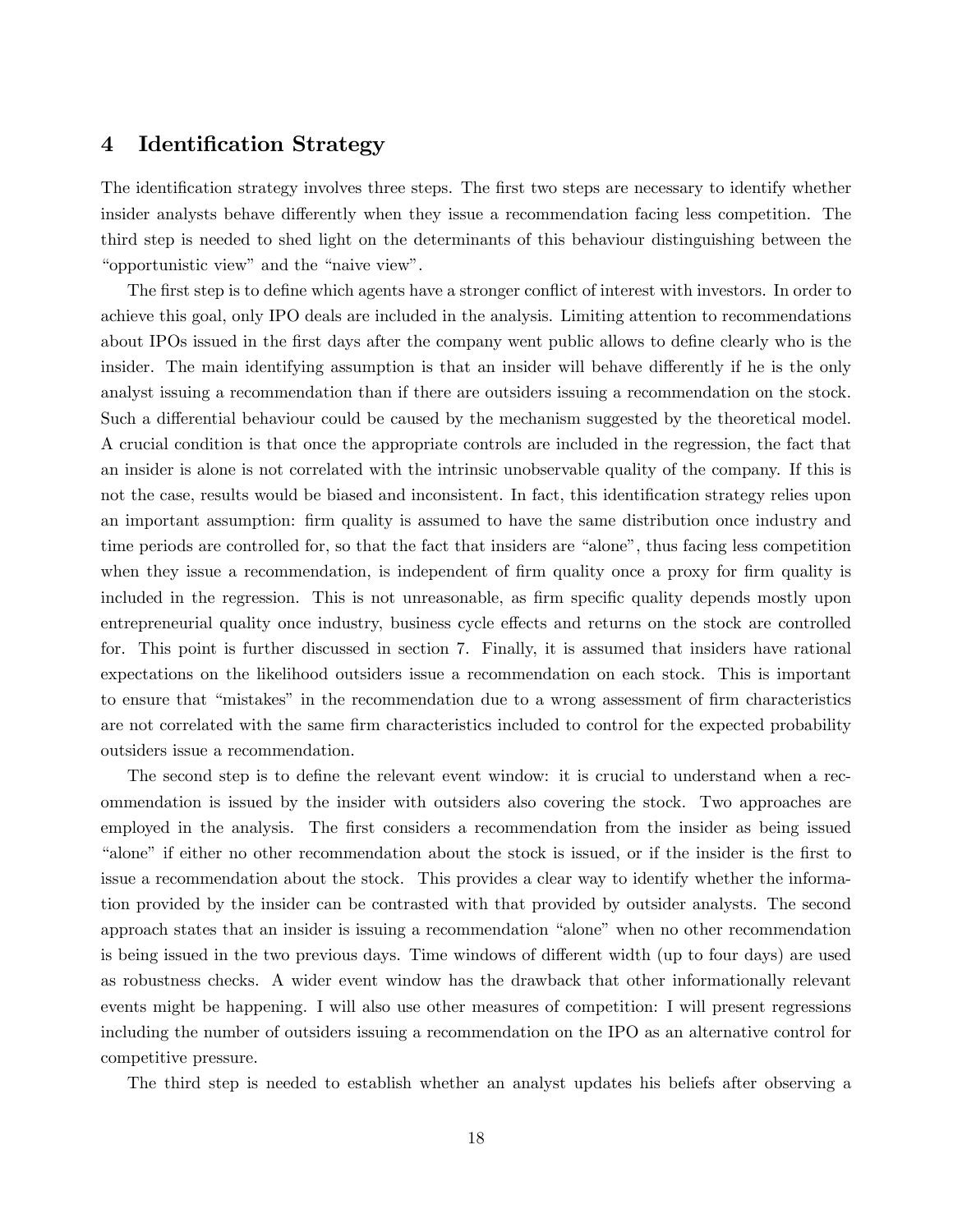recommendation from other analysts (this could be due to rational Bayesian updating or to herd behaviour). This is crucial in order to understand whether the behaviour of insiders is driven by incentives or not. This task is accomplished by testing directly whether insiders seem to use the information contained in recommendations from outsiders (and vice versa). This is done by running a Probit regression to check whether the fact that outsiders issued a positive recommendation before the insider, raises the chances the latter issues a positive recommendation. A rejection of this hypothesis suggests insiders are optimistic independently of whether they observed an optimistic recommendation from outsiders. Of course, if the hypothesis is not rejected that could also be due to the intrinsic quality of the Örm and the fact that signals are conditionally correlated.

### 5 Description of Data

Information about IPO deals is provided by Thomson One Banker. The dataset lists IPOs on the US market from 1995 to 2004 providing data about the identity of the bookrunner, the date of the IPO, the size of the issue, the offer price, the industry, the nationality of the company. There are 3886 IPOs in the dataset<sup>10</sup>. Data on analysts recommendations come from  $I/B/E/S$ . Recommendations are coded in a scale from 1 (the most favorable to the company, "the IPO is very good") to 5 (the least favorable to the company, "The IPO is very bad"). The database also provides information about the analyst issuing the recommendation, the date of the recommendation, the broker the analyst is working for. The two dataset are matched in order to identify who is the analyst issuing the recommendation and whether this analyst is working for the bookrunner and is thus an "insider", or not. The companies receiving at least one recommendation are 3081. The overall sample contains 80000 recommendations over the whole time span 1995 - 2004. I also include information on returns. These come from the CRSP database.

The main data issue is dealing with IPOs with more than one bookrunner. In such cases the game changes: one insider knows that there are chances that other insiders as well as outsiders issue a recommendation and this can modify his incentives. The strategy is to exclude the company when multiple insiders are issuing a recommendation in the same time window. The fact that brokers engaged in extensive M&A activities is not an important problem for this work as the analysis is limited to the recommendations issued in the first days after the IPO.

Insiders are prevented to release recommendations about the company before the end of the "quiet" periodî. Then, I consider all recommendations issued 20 days earlier and 20 days later than the end of the quiet period. This was set at 25 days until July 2002, and later extended to 40 days. For this reason, data on IPOs issued after the first quarter of 2002 have been excluded from the analysis<sup>11</sup>.

 $10$ This is consistent with the information provided by Jay Ritter on the number of IPOs per year in the US.

 $11$ These could be included adding other 20 days after the quiet period. Results are unchanged. However, recommendation issued 60 days after the IPO date might incorporate a great deal of new information and the comparison with the period when the quiet period ended on the 25th day after the IPO might be debatable.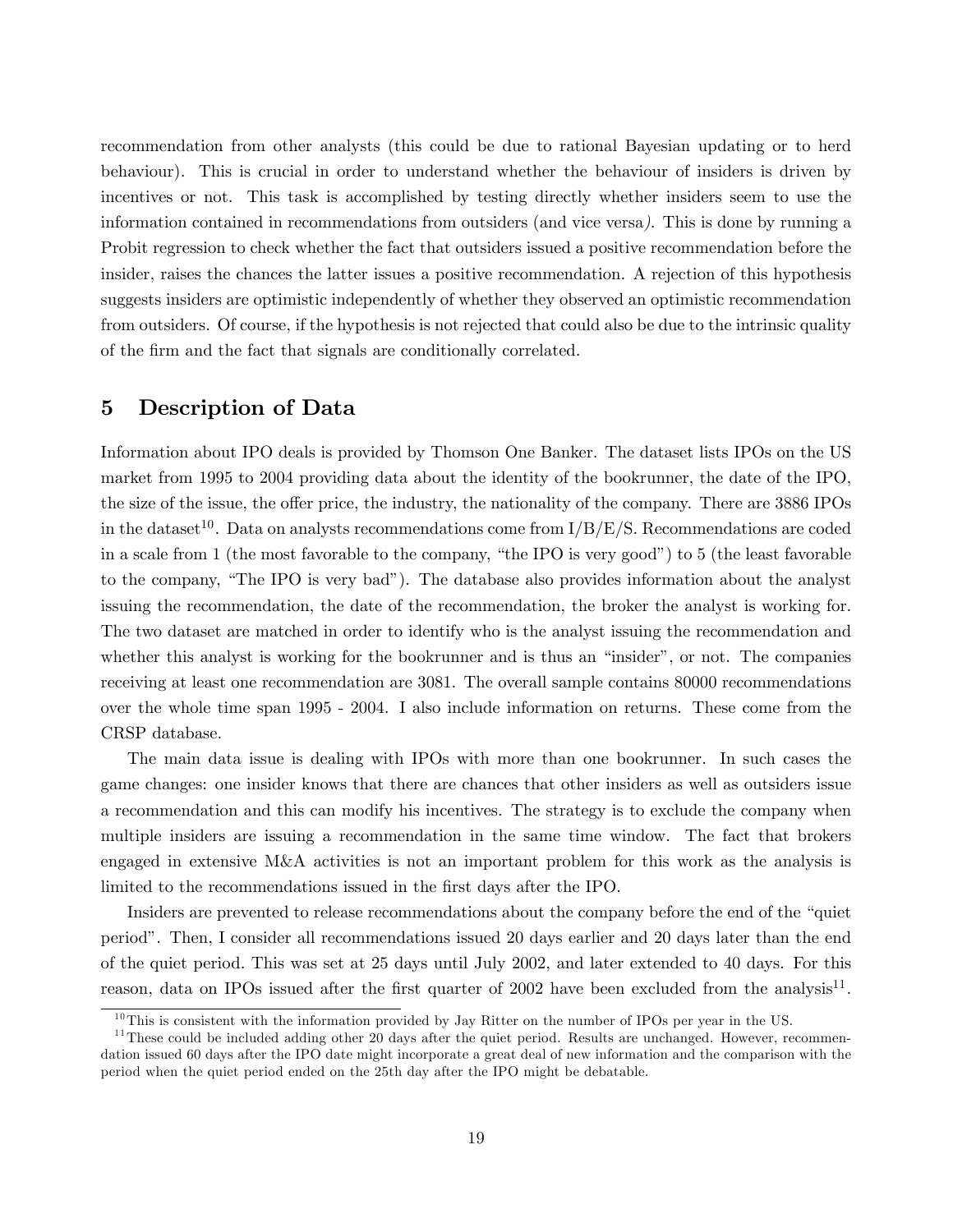Therefore the sample includes recommendations issued 5 days after the IPO (end of the quiet period minus 20 days) and before 45 days after the IPO (end of the quiet period plus 20 days). This choice is motivated by the desire to have a clear definition of "competition", and by the desire to minimize distortions coming from the possibility that new information about the company becomes public in the meanwhile. A longer interval would add noise as it is more likely that new information gets revealed in the meanwhile. A shorter interval reduces the sample numerosity and makes inference difficult. Results are anyway robust to the choice of the length of the time interval around the end of the quiet period. Finally, I focus on US firms. This is because the "market" for news on international companies might be different. Anyway, results are not affected by the inclusion of non-US firms.

#### 5.1 Descriptive Statistics

When the sample is restricted to recommendations issued not later than 45 days and not earlier than 5 days from the IPO for the time span 1995 - first quarter of 2002 (inclusive), the total number of observed recommendations drops to 4823, about 1987 firms, by 1601 analysts. When recommendations about firms having more than one bookrunner are excluded, the sample has  $4556$  recommendations about 1929 Örms, by 1549 analysts. For some observations the analyst identity is not reported, though the bookrunner identity is. This occurs for 370 recommendations. When this happens, recommendations are excluded in order to be able to use information about analysts, both employing panel estimation and to adjust standard errors allowing for clustering at the analyst level. After this step, the sample features 4208 observations about 1884 firms by 1549 analysts. There are a few cases (34 observations) where an insider issues more than one recommendation in the 45 days sample. Sometimes this is due to a mistake in records (the same recommendation is recorded twice), in other cases it is a different recommendation issued a few days later. Typically this is more optimistic than the first and follows a more optimistic recommendation from an outsider. This is an interesting issue and it would deserve closer scrutiny as in 18 cases the second recommendation is more optimistic than the first, independently of the recommendations issued by outsiders, in 11 cases it is unchanged, even if outsiders report less optimistically in the meanwhile, and only in 4 cases (out of 34) the insider issues a worse recommendation. Unfortunately the limited number of observations available does not allow to provide hard evidence about this behaviour. These observations are excluded from the analysis, but the estimation has been performed also on the sample including such observations as a further robustness check and results hold.

The database also contains information on the type of shares issued. There are 15 different types of issues, as listed in Table I.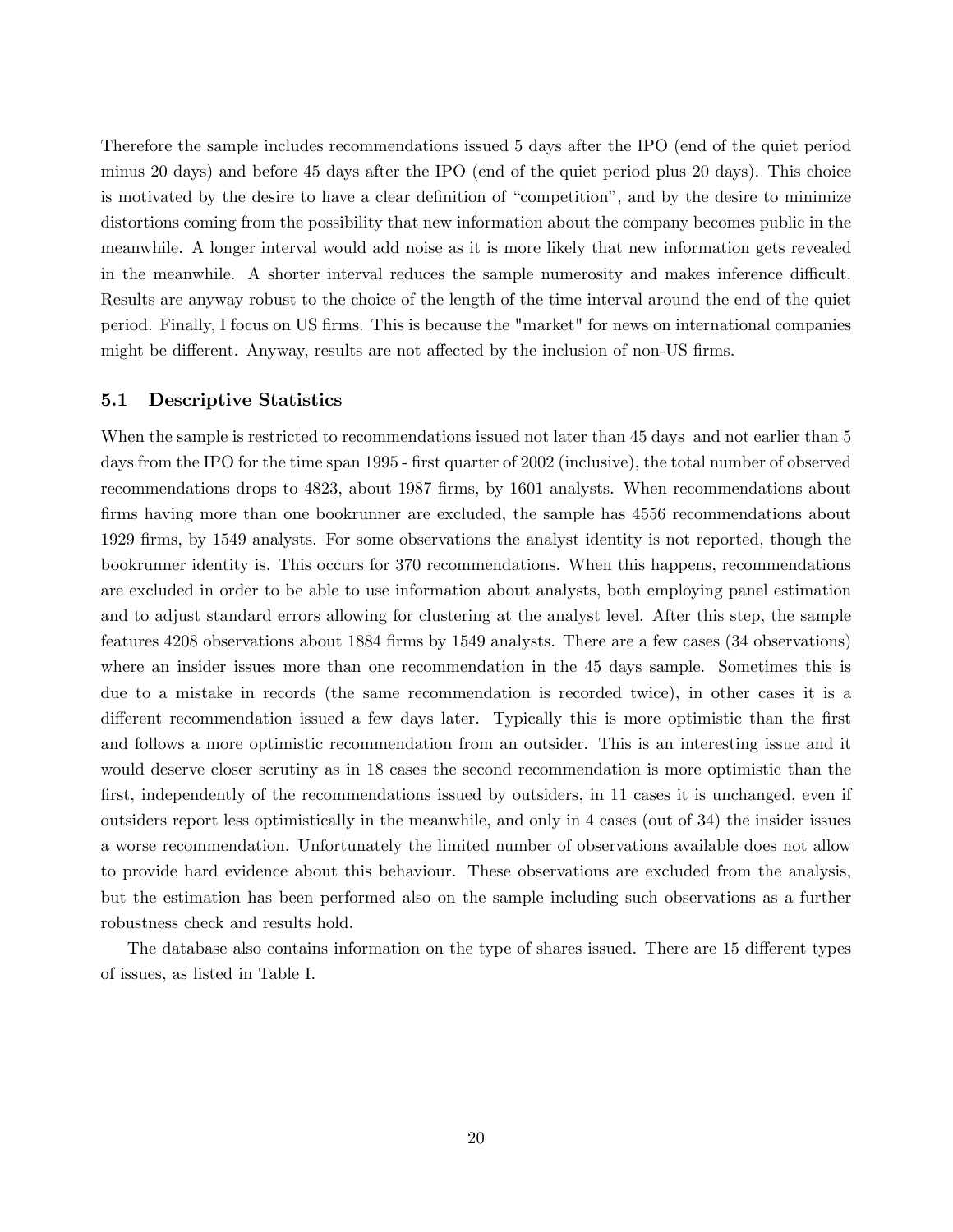| Table I                  |                |         |                 |                       |       |         |                 |
|--------------------------|----------------|---------|-----------------|-----------------------|-------|---------|-----------------|
| Type of shares issued    | Freq           | Percent | $_{\text{Cum}}$ | Type of shares issued | Freq  | Percent | $_{\text{Cum}}$ |
| Class A Shares           | 138            | 6.48    | 6.48            | <b>ADR</b>            |       | 0.05    | 7.70            |
| Class B Shares           | 8              | 0.38    | 6.85            | <b>ADS</b>            | 32    | 1.50    | 9.20            |
| Global Dep Shares        |                | 0.05    | 6.90            | Common Shares         | 1,892 | 88.83   | 98.03           |
| Income Dep Securities    | $\overline{2}$ | 0.09    | 7.00            | Non-Voting Class B    |       | 0.05    | 98.08           |
| Series B-1               | 1              | 0.05    | 7.04            | Ord/Common Shares     | 11    | 0.52    | 98.59           |
| Sub Voting Sharess       | 1              | 0.05    | 7.09            | Ordinary Shares       | 24    | 1.13    | 99.72           |
| Limited Partnership Int. | 11             | 0.52    | 7.61            | Beneficial Interest   | 6     | 0.28    | 100.00          |
| Trust Units              |                | 0.05    | 7.65            |                       |       |         |                 |

I am including in the analysis, ordinary (or common) shares, only. Comparing different financial instruments can be misleading as the degree of "competition" among analysts could differ for very specialized financial instruments. Also including issues of shares with limited (or extra) voting rights could affect the recommendation. Therefore the sample is limited to the IPOs classified as "Common shares", "Ord/Common Shs", "Ordinary Shares". In this case the dataset includes 3790 recommendation from 1428 analysts on 1717 firms. When I include information on returns, the sample size is marginally decreased. If returns in the three months following the IPO are included, then there are 3692 recommendations from 1390 analysts about 1649 IPOs and when returns are computed in the six months following the IPO, then there are 3660 recommendations from 1388 analysts about 1635 IPOs. The last refinement of the dataset concerns the exclusion of non-US firms<sup>12</sup>. Then, the analysis is performed on a sample made by 3614 recommendations from 1361 analysts about 1623 IPOs.

It is important to review the summary statistics of the sample.

The average recommendation is summarized in Table II-A.

|                                                             |              | Mean Std. Dev. Min Max |   |
|-------------------------------------------------------------|--------------|------------------------|---|
| All analysts excluding recommendations by multiple insiders | 1.566 0.5709 |                        |   |
| Insiders                                                    | 1.521        | 0.5460                 | 3 |
| Insider only when the insider is the first                  |              | 1.451 0.5400           |   |
| Insider only when no outsider issues a recommendation       | 1.370        | 0.5010                 | 3 |
| Insider only within two days time window                    | 1.460        | 0.5427                 |   |

A preliminary inspection of Table II-A suggests that insiders issue more optimistic recommendations than outsiders, and furthermore that insiders seem to be more optimistic when they face less competition.

 $12$ The inclusion of non-US firms does not affect the results.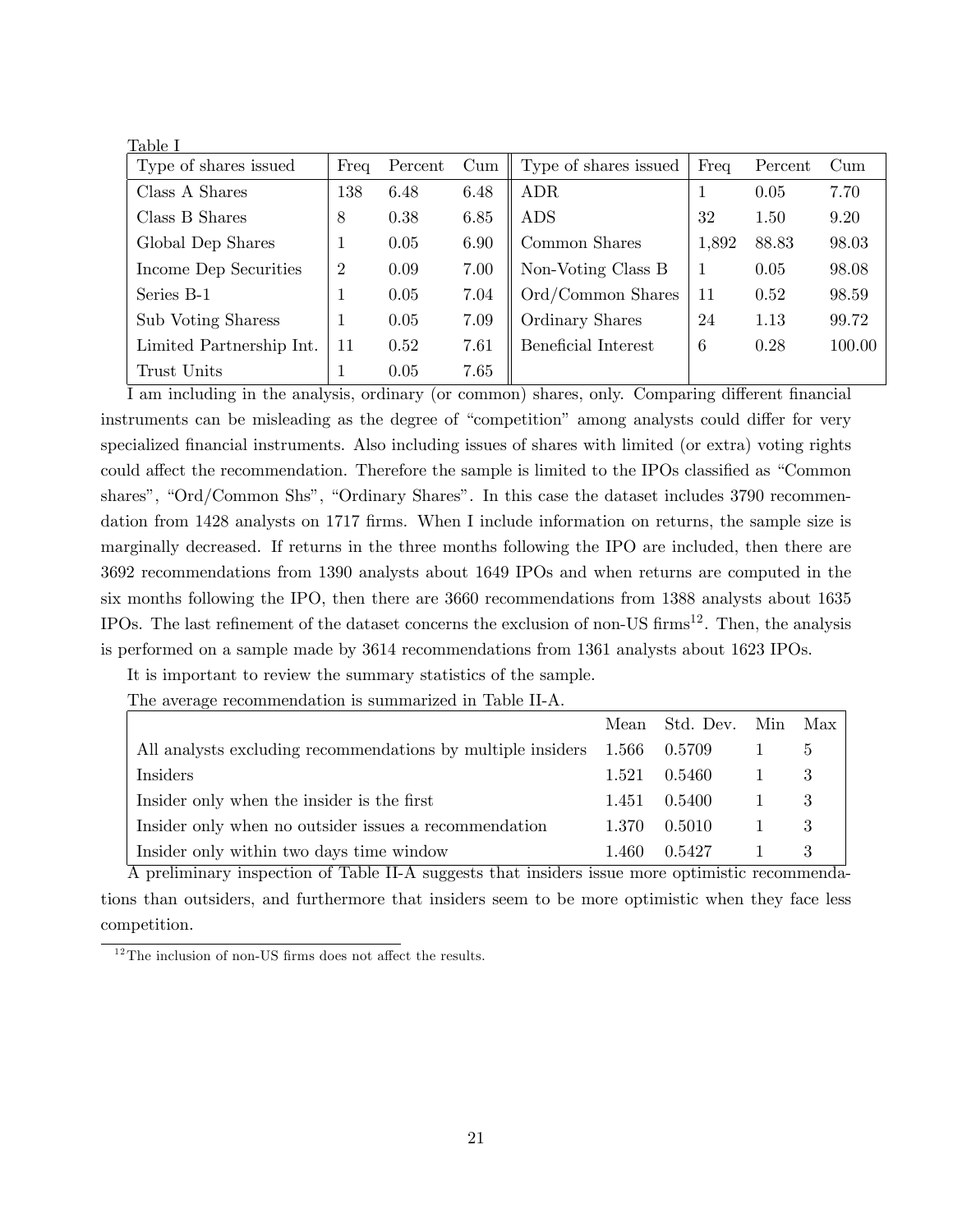| Recc           | All   | <b>Insiders</b> | Outsiders |
|----------------|-------|-----------------|-----------|
| 1              | 47.22 | 50.23           | 45.66     |
| $\overline{2}$ | 49    | 47.35           | 49.86     |
| 3              | 3.70  | 2.42            | 4.36      |
| 4              | 0.05  |                 | 0.08      |
| 5              | 0.03  |                 | 0.04      |

Table II-B summarizes the distribution of recommendations.

About 50 percent of recommendations take the most positive value, 1; while the other half has a predominance of 2: Hence recommendations could also be approximated by a binary variable, taking the value 1 or 0:

It is also interesting to examine firm characteristics. Table III shows statistics about the size of the IPO. This is measured as the amount of proceedings from the IPO in million US dollars.

| raple . | Ш | 11.ZP |
|---------|---|-------|
|         |   |       |

|                 | all    | insider first | insider and no outsiders |
|-----------------|--------|---------------|--------------------------|
| Obs             | 3616   | 442           | 226                      |
| Mean            | 156.11 | 72.11         | 51.69                    |
| Median          | 64.4   | 45.49         | 40.68                    |
| Std. Dev        | 387.87 | 121.47        | 46.19                    |
| <b>Skewness</b> | 6.32   | 797           | 3.55                     |

These statistics show that companies recommended only from insiders, or whose first recommendation is issued by an insider, are smaller on average. It seems obvious that outsiders are more likely to issue a recommendation about "larger" issues. This could constitute a problem if size is related to firm unobservable quality. On the contrary as long as size is a measure of firm visibility<sup>13</sup>, it will be a crucial factor in determining the incentives of outsiders to acquire information and issue a recommendation. Size is also measured as number of shares issued. The two measures are quite correlated (the coefficient of correlation is 0.81) and similarly distributed.

Table IV in the appendix summarizes the industry each firm pertains to, as recorded in the Thomson One Banker dataset. The table reports the 25 industries observed more often. Most firms operate in the IT sector (Software, IT Consulting & Services, Semiconductors, etc.) reflecting the "Hi - Tech" boom of the nineties. The dataset provides two distinct definitions for industry, at different levels of aggregation. The most detailed of these<sup>14</sup> is used in the regressions.

### 6 Results

I firstly test whether the predictions of the opportunistic view are consistent with the empirical behaviour of analysts. Then, I turn to discriminate between the opportunistic and the naive view.

 $13$ This expression refers to the degree investors are interested in getting information about the company.

 $14$ Similar to the SIC 3-digit classification, although not exactly coincident with the SIC classification system.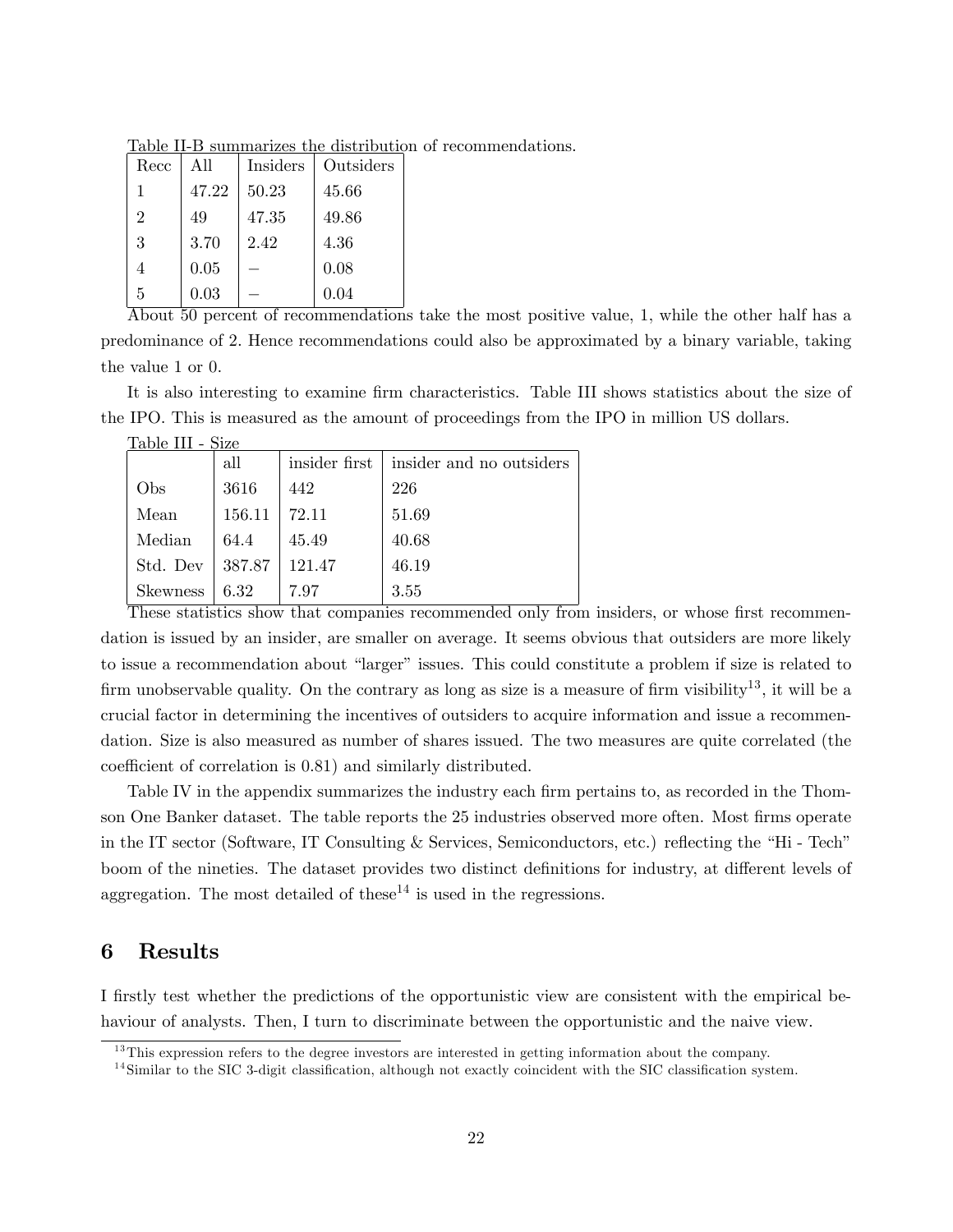#### 6.1 Testing the Opportunistic View

The first step consists in testing the behaviour of insiders. The dependent variable is discrete and ordered. This suggests estimating a multinomial ordered Logit or Probit model. However, a linear model is more flexible as it allows an easier use of fixed or random effects estimation. Furthermore, the explanatory variables are mostly dummies and this makes the linear probability model a good approximation for the underlying model.

The fact that an insider faces less competition when issuing a recommendation should be ináuenced by the size of the issue, the time period, the specific situation of the firm, the industry, possibly the quality of the IPO. Then, the main regression takes the following form:

$$
recc_{i,j,t} = \alpha + \beta_0 \cdot \text{dumins}_{i,j,t} + \beta_1 \cdot \text{in} \cdot \text{solone}_{i,j,t} + \gamma X_{j,t} + \varepsilon_{i,j,t}
$$

where  $recc_{i,j,t}$  is the recommendation about firm j from analyst i at time t,  $dumin_{i,j,t}$  is a dummy variable taking the value 1 when the recommendation from analyst  $i$  about firm  $j$  is issued by an insider, *insalone*<sub>i,jt</sub> is a dummy variable taking the value 1 when the recommendation on firm j is issued by an analyst  $i$  being an insider "alone", thus facing less competition from outsiders, in the relevant time window, and  $X_{j,t}$  is a matrix of controls including industry fixed effects, quarterly dummies to capture the effect of the business cycle, the size of the issue (measured as the proceeds amount of the issue<sup>15</sup>, the name of the variable is  $Size$ ), the number of IPO per year (the name of the variable is  $Numipo$ ), the S&P 500 equally weighted index on the day of the recommendation<sup>16</sup> (the name of the variable is  $S\&P$  500 E.W.I.), and returns on the stock, as a control for the quality of the Örm. I used the three, the six and the one year return from the issue date. Results are not affected by the choice of this time span. The three month return could be more directly affected by recommendations, while the one year return probably incorporates the influence of other events that were not included in the analyst information set at the time of the recommendation and could be very difficult to forecast. Therefore, I present results including the six-months returns as a control for quality<sup>17</sup> (the name of the variable is *Six Month Return*). The set of controls X aims at capturing the likelihood other analysts issue a recommendation and the factors that can affect the degree of optimism of the recommendation.

As mentioned above, a key issue is the criterion used to classify whether an insider faces less competition from outsider. Three criteria are used: the variable *insalone* will be labelled  $first$  when an insider is defined to face less competition if he is the first to issue a recommendation about the company, *insstre* if there is no recommendation about the company issued on the same date or in the two preceding days, and finally, *onlyins* if the insider is the only analyst issuing a recommendation

 $15$ Results are analogous if the number of shares issued is used as a measure of size.

 $16$  Source: Datastream.

 $17$ Another possibility is to include returns relative to industry performances, value weighted returns, or returns relative to the S&P 500. Results are robust to these alternative choices.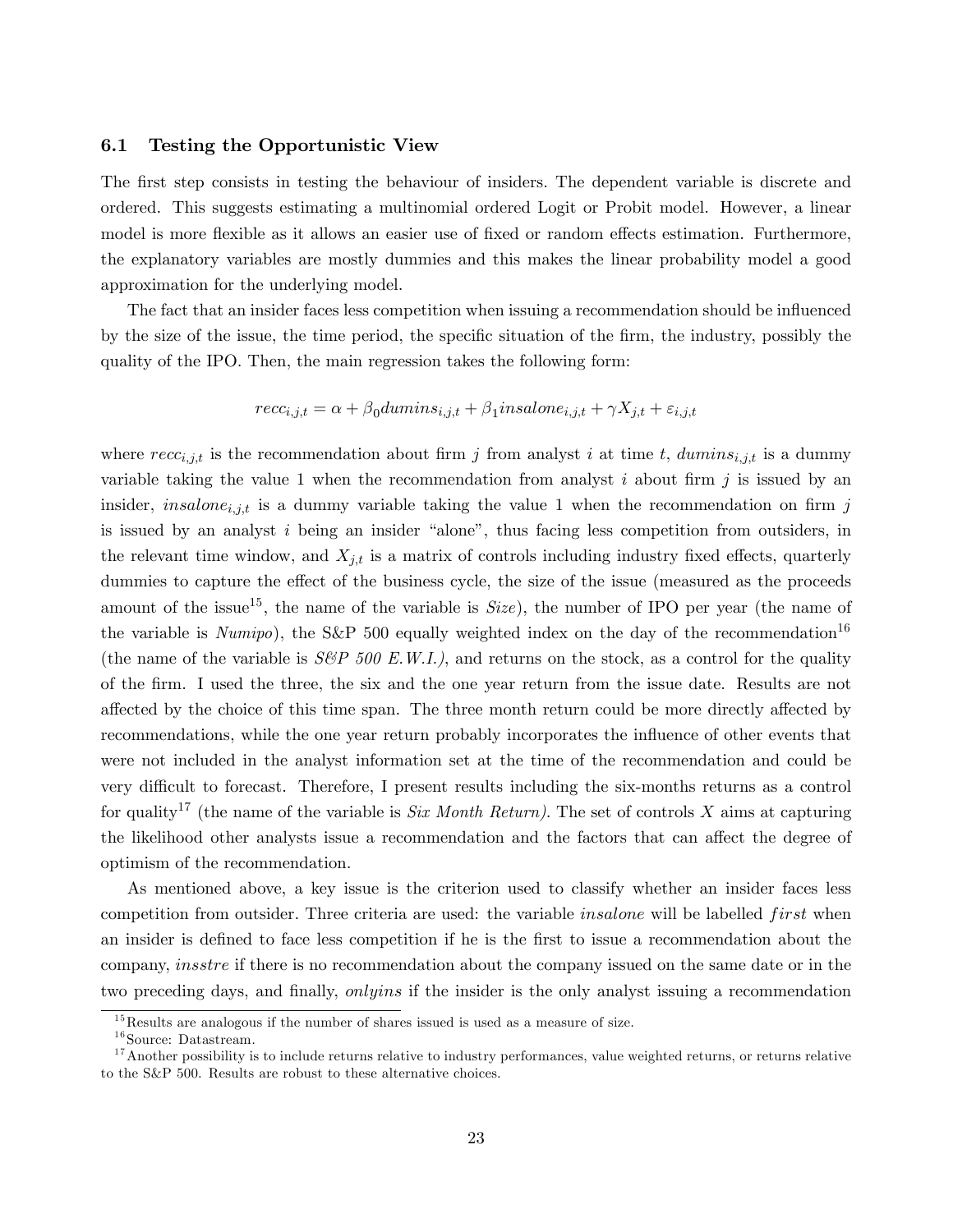about the stock in the whole 45 days after the IPO date.

The error term  $\varepsilon_{i,j,t}$  can take a two way component form, so that  $\varepsilon_{i,j,t} = \zeta_i + \eta_{i,j,t}$  where  $\zeta_i$ represents an analyst time invariant component. The crucial assumption for identification is that  $E(d, \varepsilon_{i,j,t} | X) = 0$  where  $d = \text{dumins}, \text{insalone},$  where insalone can be onlyins, first, instre. It can be especially important to control for analyst fixed effects as firms can be allocated to analysts as a function of analyst characteristics. Another specification takes care of the fact that recommendations are discrete ordered variables, and the model is estimated as an ordered logit or probit. In such cases the model becomes

$$
\Pr(recc_{i,j,t}=k)=\Lambda(\beta_0dumins_{i,j,t}+\beta_1insalone_{i,j,t}+\gamma X_{j,t}+\varepsilon_{i,j,t})
$$

for the logit, and

$$
\Pr(recc_{i,j,t}=k)=\Phi(\beta_0dumins_{i,j,t}+\beta_1insalone_{i,j,t}+\gamma X_{j,t}+\varepsilon_{i,j,t})
$$

for the probit, where  $k = 1, 2, 3, 4, 5$  is the value of the recommendation. Finally, as recommendations issued by insiders only take values of  $1, 2$  or 3 as summarized in Table  $II-B$ , it is possible to construct a binary variable taking the value 1 if the recommendations is the highest ( $recc = 1$ ) and zero if the analyst has been less optimistic ( $recc = 2$  and  $recc = 3$ ). The model then has the following form

$$
\Pr(recc_{i,j,t}=1) = \alpha + \beta_0 dumins_{i,j,t} + \beta_1 insalone_{i,j,t} + \gamma X_{j,t} + \varepsilon_{i,j,t}
$$

if the linear probability model is used,

$$
Pr(recc_{i,j,t} = 1) = \Lambda(\beta_0 \text{dumins}_{i,j,t} + \beta_1 \text{dinslone}_{i,j,t} + \gamma X_{j,t} + \varepsilon_{i,j,t})
$$
  

$$
Pr(recc_{i,j,t} = 1) = \Phi(\beta_0 \text{dumins}_{i,j,t} + \beta_1 \text{insalone}_{i,j,t} + \gamma X_{j,t} + \varepsilon_{i,j,t})
$$

if, respectively, a logit or a probit specification is used. Finally, insalone  $=$  first, onlyins, insstre depending on the definition used to identify an insider as being "alone" and thus facing less competition from outsiders.

The main hypothesis to be tested concerns the behaviour of analysts as a function of whether other analysts are transmitting information about the same company in a given time window. Starting from the linear model, one gets,  $E(recc | X, insider) = \alpha + \beta_0 + \gamma X$  and  $E(recc | X, insider alone) =$  $\alpha + \beta_0 + \beta_1 + \gamma X$ . The main hypothesis to be tested is  $\beta_1 = 0$  versus an alternative  $\beta_1 \neq 0$ . The model would suggest furthermore that  $\beta_1 < 0$ , so that insiders are more optimistic when there is little coverage of the stock from outsiders. Then, when the ordered logit model is estimated one gets,  $Pr(recc = 1 |$ X, insider alone) –  $Pr(recc = 1 | X, insider) = \beta_1$ . Hence if  $\beta_1 \neq 0$ , insiders would behave differently depending on whether there are other outsider analysts issuing a recommendation. Correspondingly,  $Pr(recc = 5 | X, insider alone) - Pr(recc = 5 | X, insider)$  would be different from zero and its sign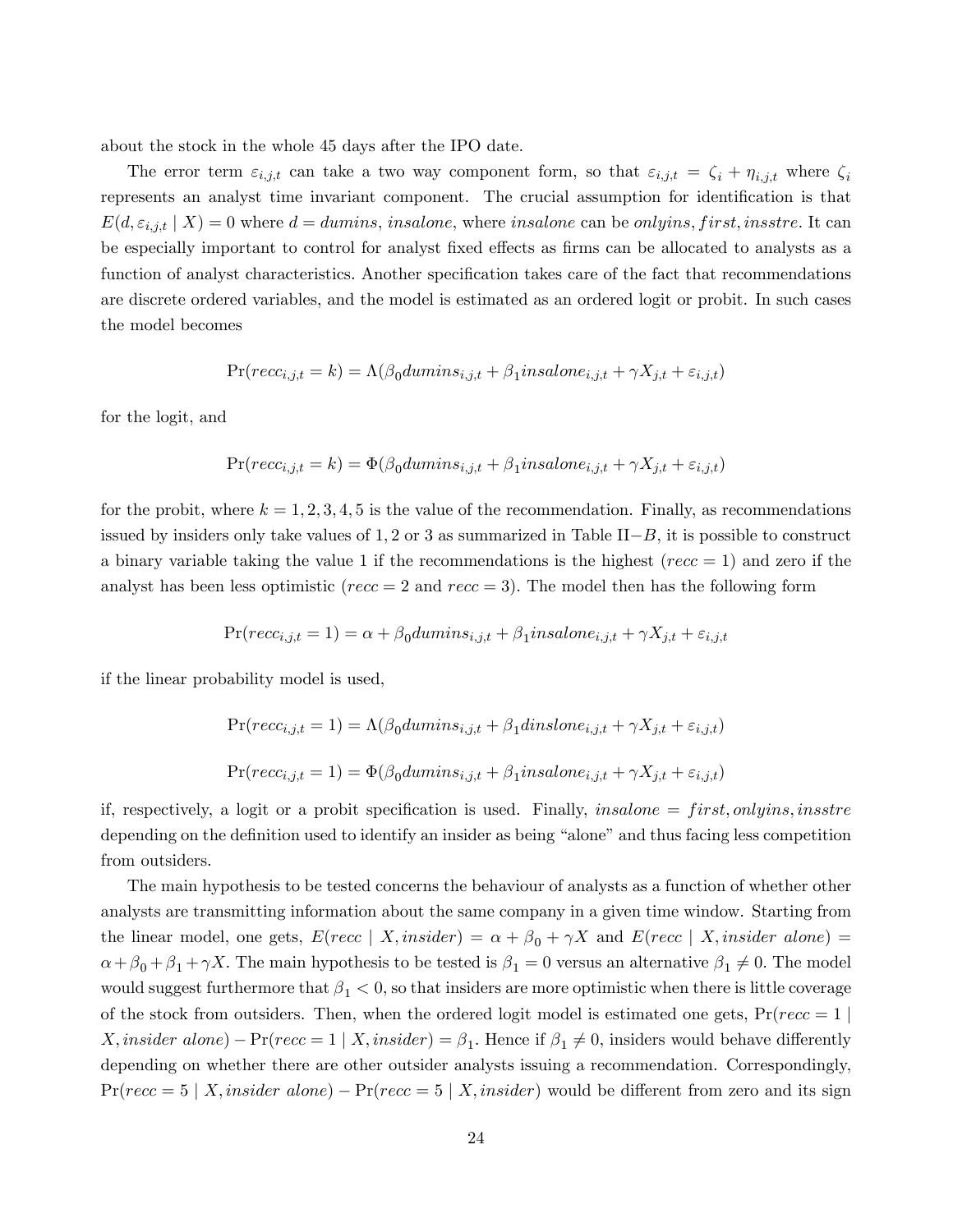is the opposite of  $\beta_1$ . For intermediate outcomes, in order to test whether  $Pr(recc = k | X, insider)$  $alone$ )  $-Pr(recc = k | X, inside)$  (where  $k = 2,3,4$ ) is positive, it is necessary to use the estimated threshold values. However, for the purpose of this work, it matters most to investigate whether insiders alone are more or less likely to issue the most optimistic recommendation. Finally, in the simple probit or logit model, where the dependent variable is the probability of observing a recommendation equal to 1, the hypothesis is  $\beta_1 \neq 0$ , to investigate whether  $Pr(recc_{i,j,t} = 1 \mid X, insalone = 1) - Pr(recc_{i,j,t} = 1)$  $1 | X, in \text{salone} = 0 \neq 0$ , and a further hypothesis would be that  $\beta_1 > 0$ . Now, the sign of  $\beta_1$  is positive because the dependent variable is the probability the recommendation is the most optimistic. Thus,  $\beta_1 > 0$  means that when the insider issues the recommendation alone there is a larger probability of observing the most optimistic recommendation.

Table V in the appendix reports results for *insalone = first* (an insider is identified as facing less competition if he is the first to issue a recommendation). The model is estimated with OLS, as an ordered logit, and with both analyst fixed and random effects<sup>18</sup>. The dummy is significant at the 10% level (p-value 0.07) when the model is estimated through OLS and maximum likelihood as an ordered logit. When analyst fixed effects are included, the dummy is still significant at the  $10\%$  level, even if there is an average of about 2 recommendations per analyst. When the model is estimated with random effects, the dummy for the insider alone is significant at the  $5\%$  level. Of course this estimate could be inconsistent if  $E(\zeta_i, X) \neq 0$ , i.e. if the analyst fixed effect is correlated with the insider dummy, but an Hausman test does not reject the hypothesis that the random effect provides consistent estimates for the dummies for the insider facing less competition<sup>19</sup>. The dummy for being an insider is significant (at the  $1\%$  level) only when analyst effects are taken into account. Moreover, the estimate of the coefficient for size is never significant, although it changes sign, becoming negative, when analyst fixed effects are included in which case it approaches the  $10\%$  significance level. It is also interesting to notice that the number of IPO in the year has a negative sign and it is significant when analysts fixed effects are included. Therefore, when the market is "hotter", controlling for analyst fixed effects, recommendations tend to be more optimistic. The  $S\&P$  500 is positive and significant at the 10% level, except when analyst fixed effects are included. The positive sign seems to indicate that when the market raise, recommendations tend to be less optimistic. It is not easy to rationalize this fact. The six month return has the expected sign (negative, indicating that larger returns are associated with smaller, and thus more optimistic, recommendations) but it is not significant. This might be caused by the fact that returns at a relatively short horizon are a poor measure of the information received by analysts when issuing recommendations on  $IPOs<sup>20</sup>$ .

 $18$ Standard errors are estimated allowing for clustering at the analyst level except in the fixed and random effect cases. In the latter cases standard errors are consistently estimated provided the analyst effects are not time varying.

 $19$ Another point to be mentioned is that the panel is unbalanced. An analyst might disappear from the dataset both because he is Öred, because is promoted or because resigns. I donít have such information. However it is not clear that the process determining whether an analyst is still in the sample is correlated to his degree of optimism as a function of the degree of competition from outsiders.

 $^{20}$ Using returns over longer horizons would add noise, as new information become available.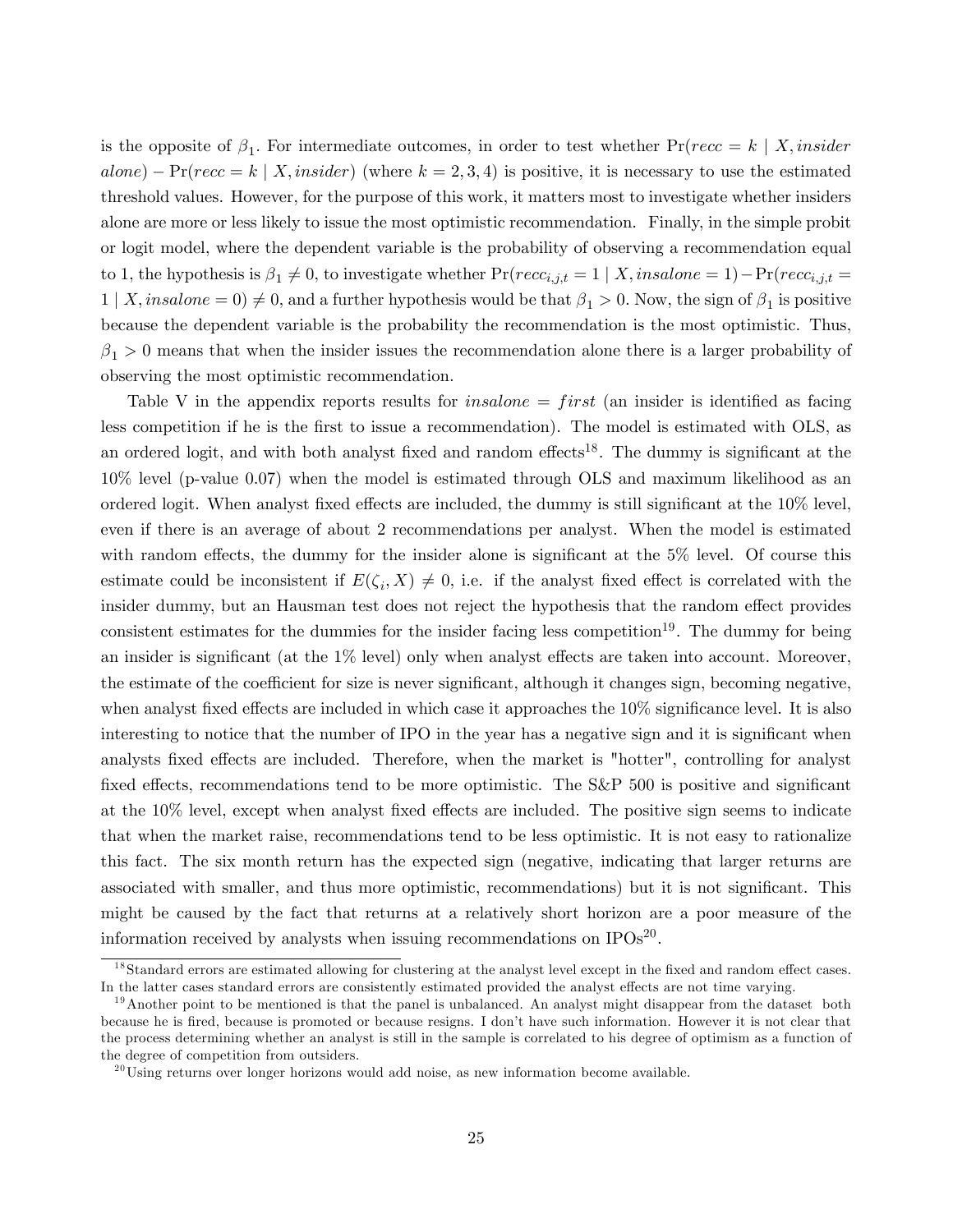Table VI reports the same analysis for the case *insalone*  $=$  *insstre* (the analyst is identified as facing less competition if there were no recommendations from outsiders or other insiders in the 2 days before). The coefficient for the dummy for the insider facing less competition is negative and significant at the  $10\%$  level for the OLS estimation and at the  $5\%$  when the model is specified as an ordered logit. When analyst fixed effects are introduced the dummy is negative but not significant, while when the model is estimated with random effects the dummy is negative and significant at the  $10\%$  level. Again when analyst effects are included the dummy for being an insider becomes significant. The other coefficients behave in the same way as in the set of regressions presented in Table V for the case insalone  $=$  first.

Table VII reports results for the last definition used to identify an insider as issuing a recommendation facing less competition: the case insalone  $=$  onlyins (the insider is the only analyst to issue a recommendation on the stock). This is probably the most restrictive definition and opens the possibility that sample selection has the strongest influence. On the other hand this definition allows to better capture the situation when the insider analyst feels less competitive pressure (I am assuming she has rational expectations) and thus would, according to the model predictions, behave opportunistically. Results are stronger, as the dummy for insider alone is negative and significant at the 1% level when the model is estimated with OLS, or specified as an ordered logit. It is significant at the 5% level when estimated with analyst random effects and at the 10% level when analyst fixed effects are included. The other parameters show a behaviour analogous to the previous cases. Six month returns on the stock are negative as expected, but still not significant.

Finally, Table VIII reports the results of the regressions run considering recommendations as a binary variable, with 1 indicating that the most optimistic recommendation has been issued; for the case the insider faces less competition when is the Örst to issue a recommendation. Results for the other definitions are very similar. Again, the coefficient for the insider facing less competition has the expected sign (now positive as the dependent variable is now the probability of observing the most optimistic recommendation. Therefore a positive coefficient now indicates a more optimistic behaviour). The coefficient is significant at the  $1\%$  level when the model is estimated through random effects, and at the  $5\%$  level in all the other cases. The coefficient for size is not significant for all models. The same happens for the number of IPOs in the year. The coefficient on the six month return on the stock has the expected sign (now positive, indicating that a larger return is associated with a greater chances of observing the most optimistic recommendation), but it is not significant.

Table IX reports results from logit regressions with analyst fixed effects to take care of the potential effect of analyst unobserved heterogeneity in a properly specified binary choice model. Some observations are lost, as there are very few observations for some analysts that are all 0 or 1 and thus dropped by the estimation package. This reduces the sample size. However, the dummy for insider alone is significant at the  $5\%$  level when the insider is considered as facing less competition if he is the first to issue a recommendation, or if no recommendations from outsiders are observed in the previous three days, although in the latter case it is significant at the  $10\%$  level. On the contrary, it is not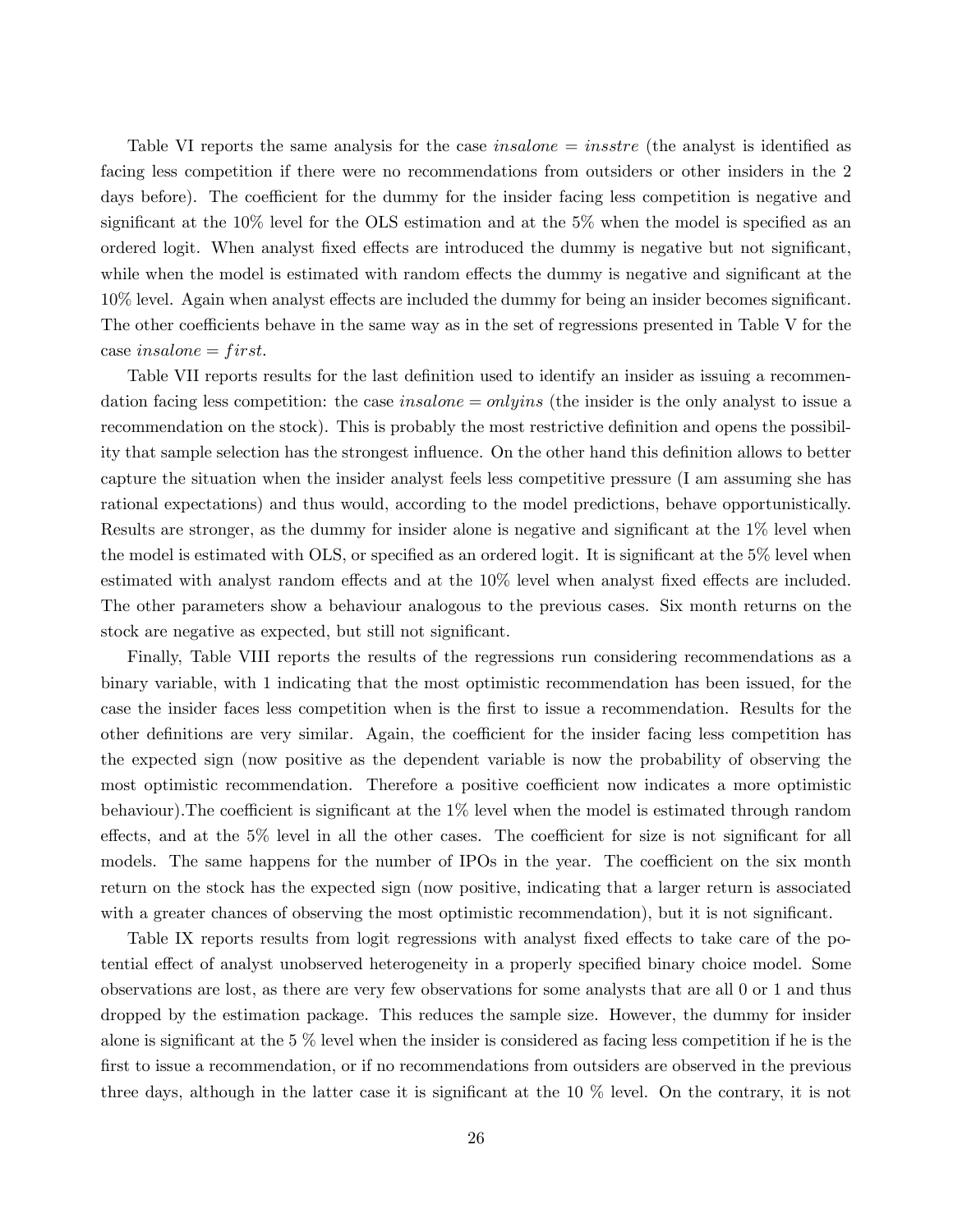significant for "onlyins" (the coefficient has the predicted sign, however).

These results suggest that the number of outsiders, an explicit measure of coverage of the stock, should influence the behaviour of insiders. Including the number of outsiders who issued a recommendation in the 45 days time span in a regression might entail problems of endogeneity, as the number of outsiders might be larger if the quality of the company is better (but then, the bias should go in the opposite direction: insiders should observe better signals when in fact more outsiders issue a recommendation). If the insider has rational expectations, he will be able to forecast correctly the number of outsiders issuing a recommendation on the same company, and thus the degree of competition. Results suggest that, indeed, the degree of optimism of the insider falls, as the number of outsiders issuing a recommendation on the company grows. Table X shows the result of a regression for recommendations issued by insiders on the number of outsiders who issued a recommendation on the company plus the usual control. The number of outsiders has a positive and significant coefficient, indicating that the larger the number of outsiders, the higher, and thus the less optimistic, the recommendation. It is interesting to notice that now the coefficient for size is negative and significant, suggesting that insiders are more optimistic on larger firms, once controlling for the total number of outsiders. This is interesting as it seems to indicate that size embeds a larger chance outsiders issue a recommendation. Once this effect is netted out, size turns out to be significant and negative, indicating that larger companies are more likely to receive positive recommendations by insiders. Table XI presents results of a probit regression for the probability the insider issues the most optimistic recommendation. Again, the number of analysts reduces the chances the insider is very optimistic (remember that a positive sign here points to a higher probability the insider issues a recommendation equal to 1). The other variables behave in the same way as in the linear regression presented in Table X.

Thus, this analysis suggests that insider analysts are less optimistic when the competitive pressure from outsider analysts is stronger.

# 6.2 Discriminating between the Opportunistic and the Naive View: Testing for Bayesian Updating

The results presented up to this point could have also been caused by "simple" rational Bayesian updating or even by herd behaviour: when insiders are the Örst to issue a recommendation they do not have any other information but their private signals, while if they can observe a report from an outsider, they might decide to use this information when issuing a recommendation on the company. Thus, it is important to understand whether Bayesian updating takes place, in order to distinguish the "opportunistic" versus the "naive" view to explain overoptimism. To this end, I will examine whether insiders are influenced by outsiders when issuing their recommendation. This is done by checking whether the chances the insider issues a positive recommendation increase after observing a positive recommendation from outsiders. In practice, I will both consider the average recommendation from outsiders, and the best recommendation. The average recommendation from outsiders issued before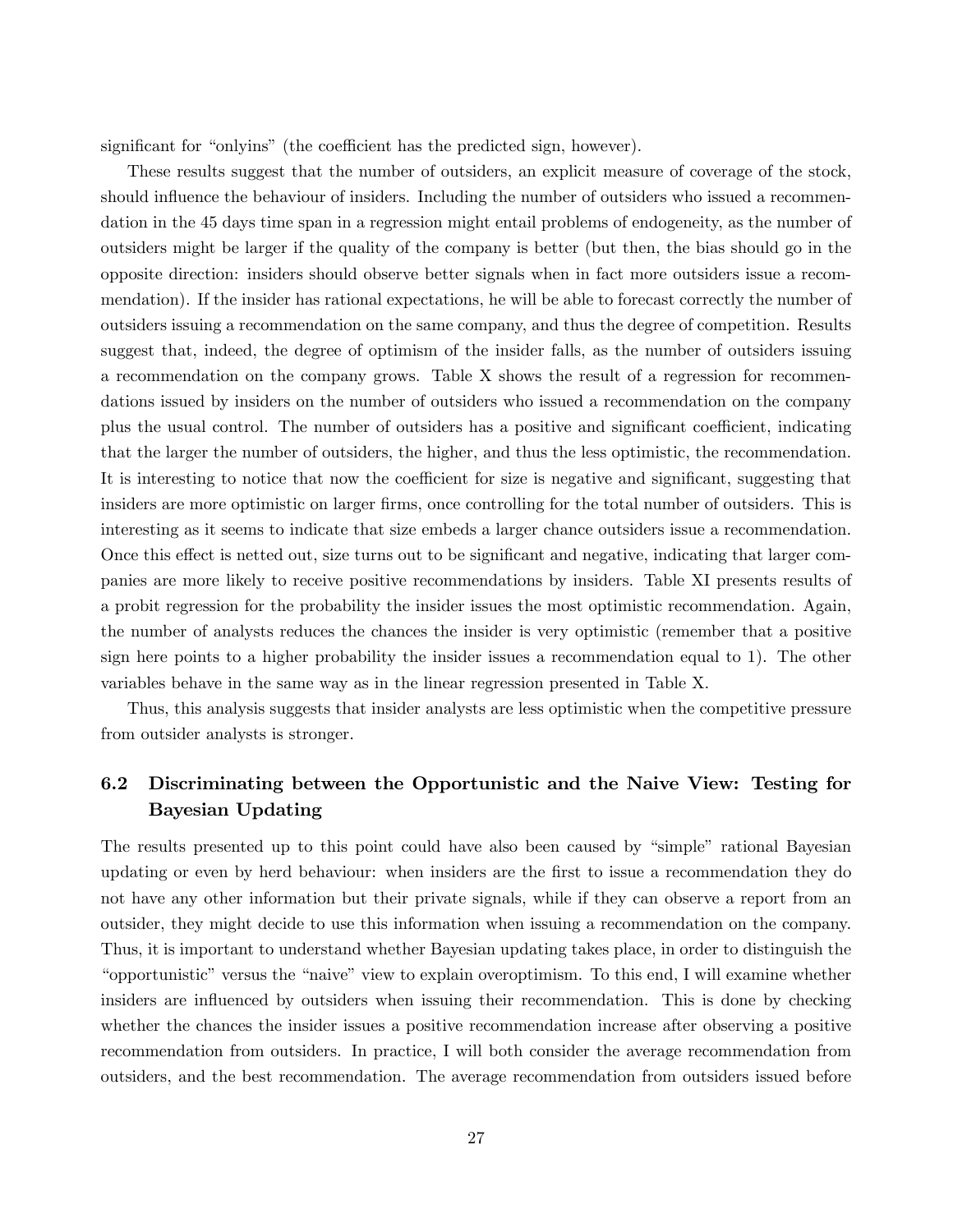the insider is distributed as follows

| recc           | obs            | freq           | cum   | recc                    |              | obs freq | cum    |
|----------------|----------------|----------------|-------|-------------------------|--------------|----------|--------|
|                | 87             |                |       | 33.72 33.72   2.333   1 |              | 0.39     | 93.41  |
| 1.333          | $\overline{2}$ | $0.78$ $34.50$ |       | 2.5                     |              | 2.71     | 96.12  |
| 1.5            | 38             | 14.73          | 49.22 | 2.666                   | $\mathbf{1}$ | 0.39     | 96.51  |
| 1.666          | 5              | 1.94           | 51.16 | 3                       | 9            | 3.49     | 100.00 |
| $\overline{2}$ | 108            | 41.86          | 93.02 |                         |              |          |        |
| Total          |                |                |       |                         | 258          |          |        |

where *obs* indicates the actual number of occurrences,  $freq$  the probability frequency, and cum the cumulative probability. It can be seen that half of the times the average recommendation is not below 1.5. Therefore I define a dummy variable taking the value 1 if the average recommendation is greater or equal than 1:5: This captures the cases where recommendations equal to 1 are not less than those larger than 1. The second regression uses the most optimistic recommendation issued by outsiders, and I define a dummy variable taking the value 1 when at least an outsider issued a 1. This strategy is formalized as follows

$$
pr(recc_{ins,i,t} = 1) = \Phi(\alpha + \beta outopt_i + \gamma X_{i,t} + \varepsilon_{i,t})
$$

where  $recc<sub>ins,i,t</sub>$  represents the recommendation issued by the insider on company i at time t, outopt<sub>i</sub> is a dummy taking the value 1 if either the average of outsider recommendations is larger than 1.5, or whether at least one outsider issued a 1 (the highest possible), and  $X_{i,t}$  is a vector of controls including size, number of IPOs in the year, quarterly and industry dummies, the six month return on the stock, and the S&P equally weighted index. The main hypothesis to be tested is whether  $\beta \neq 0$ , and in particular whether  $\beta > 0$ . Table XII-A presents results for the sample including only recommendations issued in the three days prior to the date the insider issued his recommendation. As the sample is not very large, quarterly and industry dummies are excluded from the estimation. Results show clearly that *outopt*, the measure for outsider optimism, is not significant. Table XII-B presents results including all recommendations issued before the one issued by the insider. Of course there can be noise in these results, as new information about the company becomes available. Again there is no evidence the insider is more likely to issue the most optimistic recommendation following optimistic reports from outsiders. Similar results can be obtained if the regression includes all recommendations issued in the 10 or 5 days prior to the recommendation issued by the insider. Notice that finding a significant coefficient of the dummy for an optimistic report from outsiders would not signal that insiders use the information of outsiders, it could just be that the company is of intrinsically good quality. However, finding the coefficient is not significant is clearly inconsistent with the hypothesis that insiders update their information observing the information provided by outsiders.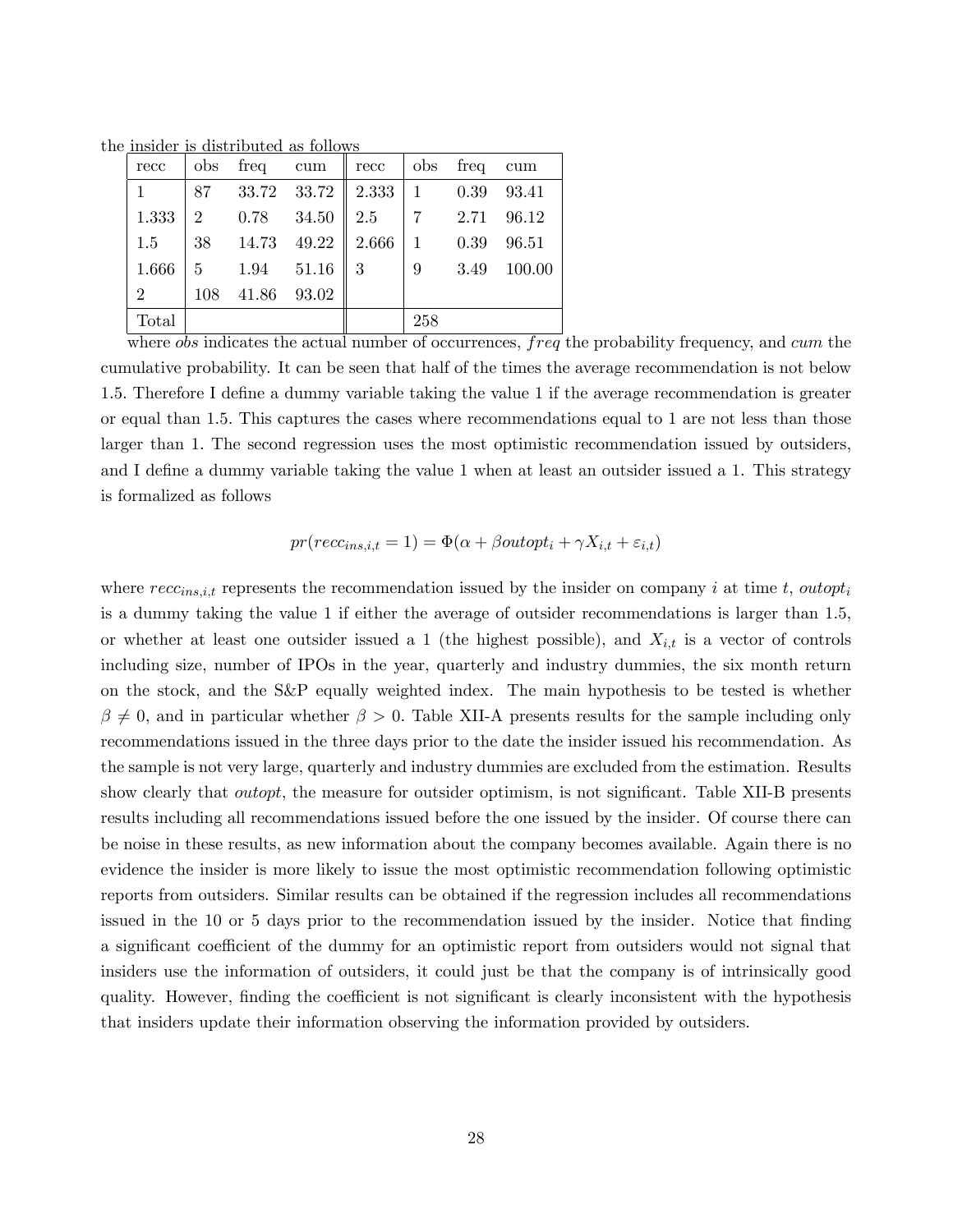The same analysis is performed to investigate the behaviour of outsiders. The probit regression

$$
pr(recc_{out,i,t} = 1) = \Phi(\alpha + \beta insopt_i + \gamma X_{i,t} + \varepsilon_{i,t})
$$

is run on the sample of recommendations issued by outsiders in the days after the insider recommendations. In the regression *insopt* is a dummy taking the value 1 if the insider issued the most optimistic recommendation. Results are reported in Table XIII and clearly indicate that the dummy is not significant: outsiders do not seem to use the information contained in insider's recommendations to update their beliefs about the company. This is interesting as insiders are likely to hold more precise information about the company. This result seems to suggest that outsiders do not regard the information provided by insiders as very credible $^{21}$ .

#### 6.3 Summary of Results

The evidence provided so far suggests the following:

- 1. Insiders issue more optimistic recommendations when competition, measured in various ways referring to the extent of coverage from outsider analysts, is less intense.
- 2. Insiders do not seem to update their beliefs when observing outsiders recommendations, as the probability they issue the highest possible recommendation is not affected by whether they observed a positive recommendation by outsiders.
- 3. Outsiders do not use the informational content of insider's recommendations as they are not more optimistic after observing an optimistic recommendation from the insider.

These findings help to distinguish between competing hypotheses brought forward to explain insider analysts overoptimism. The first finding would be consistent both with an incentive based theory, and with an irrationality based theory where insiders are optimistically biased but update their information rationally, so that they learn about the true distribution of firm quality when observing recommendations from outsiders. The second finding would be consistent with an incentive based theory, but not with the "irrationality with learning" hypothesis. In the latter case, insiders should be more optimistic when observing an optimistic message and less optimistic otherwise. On the contrary, the fact that they tend to maintain the same degree of optimism independently of whether they observed positive recommendations from outsiders, suggests insiders behave opportunistically aiming at sustaining a positive perception of the quality of the IPO. The third finding, that outsiders do not seem to be influenced by an optimistic recommendation from the insider, signals that recommendations from insiders are not regarded as credible by outsiders.

<sup>&</sup>lt;sup>21</sup>Of course there can be other explanations, such as the fact that outsiders want to impress the market through an anti-herding strategy.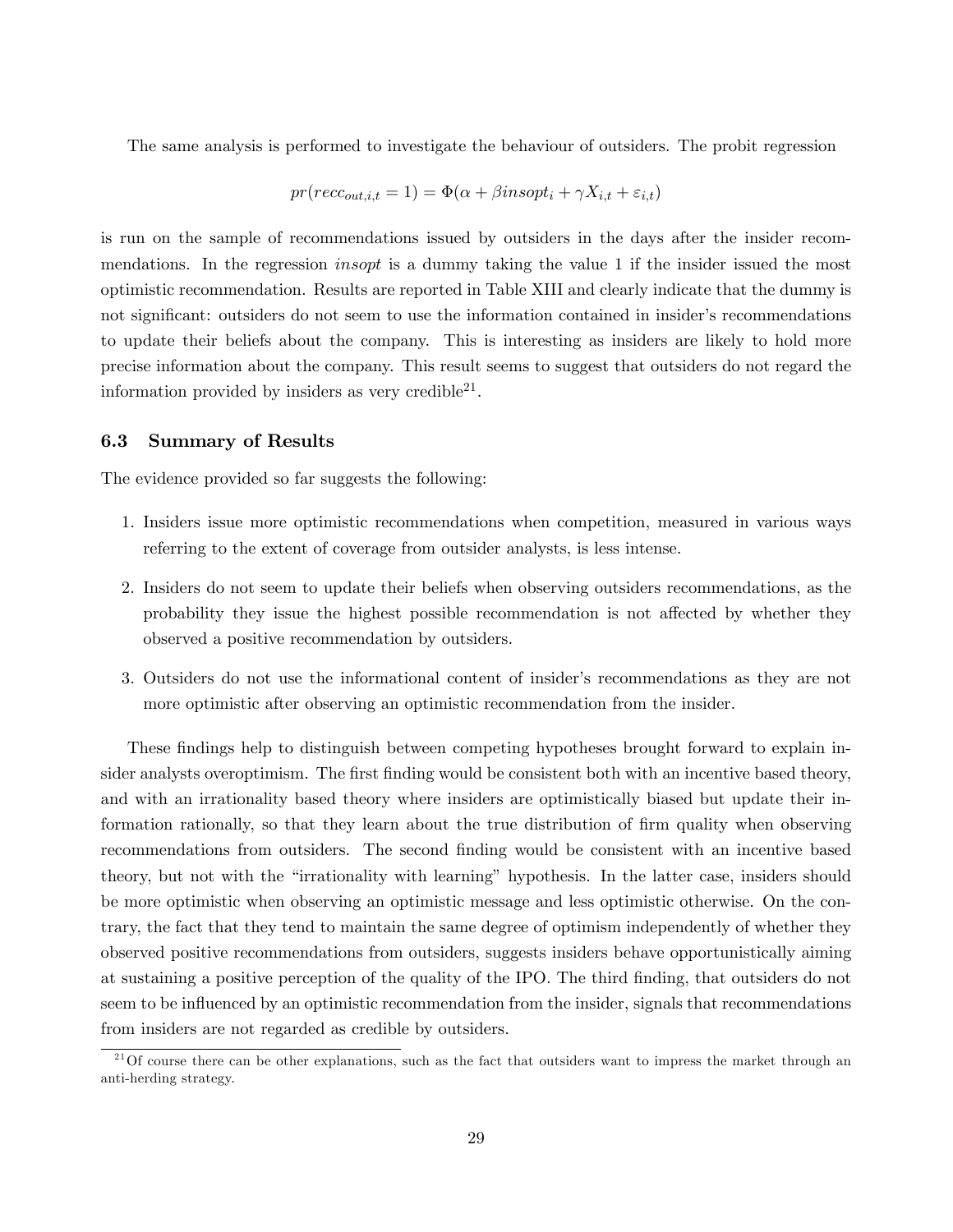Thus far the analysis maintained the assumption that the degree of competition from outsiders, i.e. independent of intrinsic Örm quality, once observable characteristics of the IPO are controlled for. The analysis also controlled for the influence of analyst fixed effects, and this seems to be sufficient to conclude that the dummy for the insider alone is exogenous conditional on firm characteristics and analyst identity. However, the next section explicitly addresses the possibility that some form of selection takes place, so that the degree of competition (stock coverage from outsider analysts) is lower exactly when the IPO is of better quality.

### 7 Addressing Selection

One potential problem of the analysis is the possible presence of selection bias: if it happens that insider analysts face less competition exactly when firms are better, then there would be no strategic behaviour from insiders who would just be reporting what they observe. There can be three answers to this important point. The first is that it would be hard to imagine that outsiders issue recommendations about worse firms: if they have more freedom about which firm to analyse, then it would be unlikely that they on average chose to cover the less promising Örms. The second answer is that controlling for the number of IPOs in the year, industry and quarterly dummies, the six month return on the stock which is a proxy for quality, the size of the issue and analyst fixed effects, should be enough to control for the effect of selection. The third answer is to run regressions that can address the selection problem. I will Örstly use an Heckman selection model, and then Instrumental Variables with the predicted probability the insider faces less competition (the insider is "alone") as an instrument. Both models use an exclusion restriction on the variable "size of the IPO". This variable typically used a control in regressions where the dependent variable is earnings forecast, or firm returns. I included it in the base model as a further control as I do not have access to many firm level characteristics. However, it is not theoretically clear why the size of the IPO should be included as an explanatory variable in a regression where the dependent variable is a recommendation which should represent a signal of firm quality. In other words, it is not obvious why the IPO size should affect its quality. This is especially true as I included a proxy for firm quality such as realized returns on the stock. The fact that size is not significant in the base regressions provides some support to this hypothesis. On the other hand, size is clearly a measure of firm visibility, and therefore of the likelihood outsiders will compete with the insider in providing information about the company. Thus, for these reasons, it seems that size can be part of a valid exclusion restriction and used to construct an instrument for the probability the insider faces less competition from outsiders.

A first regression models the probability the insider faces less competition using an Heckman selection model. The probability the insider issues a recommendation alone is modelled as follows

$$
Pr(Insalone_{i,j,t} = 1) = \Phi(size_j, X_{j,t}, \tau_{i,j,t})
$$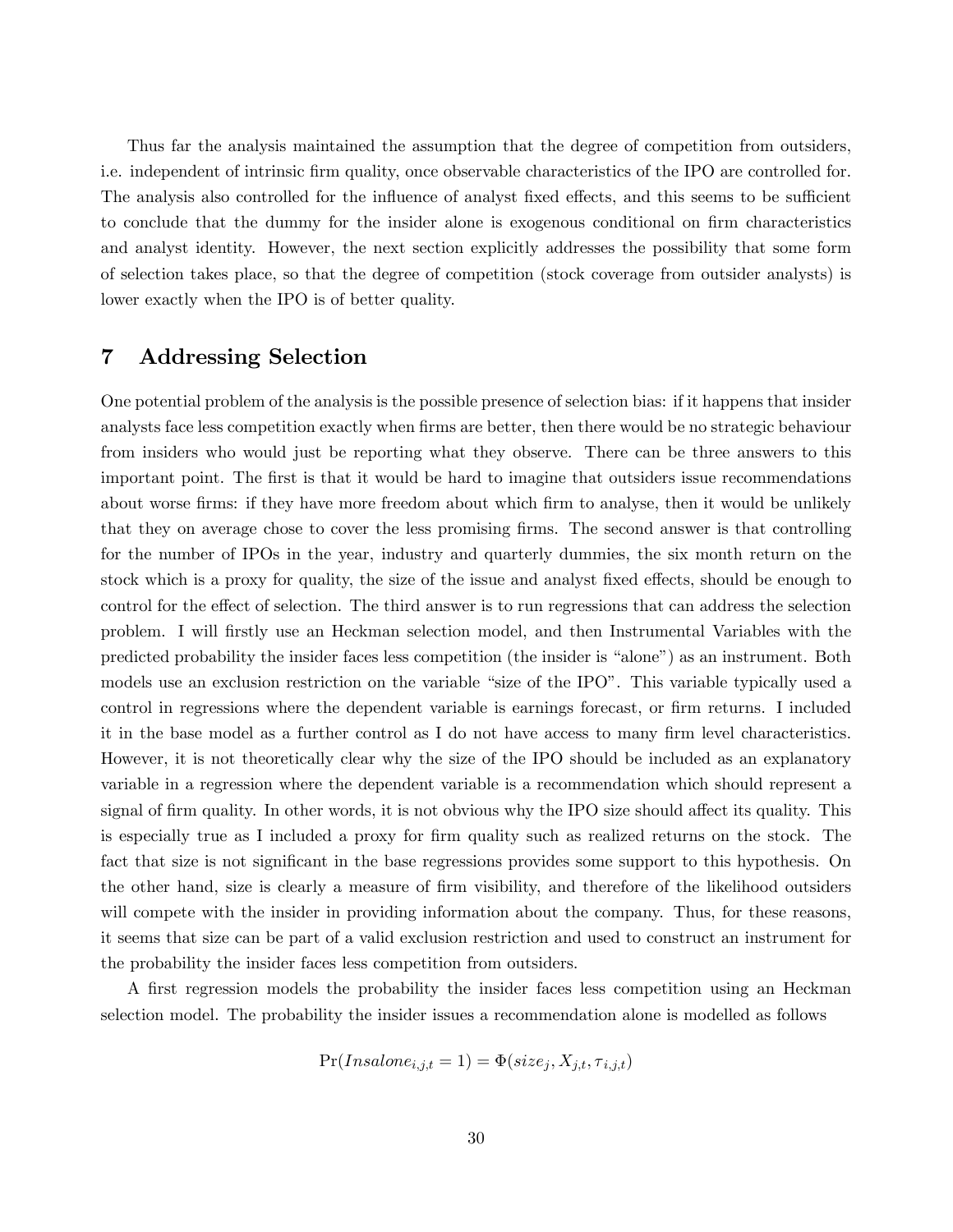where  $\tau_{i,j,t}$  is a disturbance term, while the equation for the recommendation is as before

$$
recc_{i,j,t} = \alpha + \beta_0 dumins_j + \beta_1 insalone_{j,t} + \gamma X_{j,t} + \varepsilon_{i,j,t}
$$

where estimates of the latter equation would be inconsistent if  $corr(\tau_{i,j,t}; \varepsilon_{i,j,t}) \neq 0$ . The matrix of controls is analogous to that in the base model, I estimate the model using a two-step procedure, as this is more robust, although it would not be efficient if the two disturbances  $\tau_{i,j,t}$  and  $\varepsilon_{i,j,t}$  were jointly Normal. One exclusion restriction is imposed as size is used as explanatory variable for the probability the insider is alone, but it is excluded by the equation to explain the recommendation. Table XIV shows results. The dummy for the insider facing less competition is negative but not significant  $(p-value at 0.14)$  when insalone = first. However, the disturbances seem not to be correlated, as the covariance *lambda* is not significantly different from zero: therefore the hypothesis that there is no selection cannot be rejected. The same happens when  $insalone = onlyins$ : the dummy for insider alone is not significant but the correlation between the disturbances is not significantly different from zero. When instead *insalone* = *insstre*, the coefficient is negative and significant at the  $5\%$  level. However, the covariance of the errors is again not significantly different from zero and the hypothesis that selection is not an issue cannot be rejected. Therefore, it might appear that the evidence that outsider analyst coverage induces a less optimistic behaviour on part of insider analysts is weakened by these results: the coefficient on the dummy for the insider facing less competition is significant only for one of the three definitions. However, there is little evidence for selection effect to matter once controls for returns and market conditions are included and there would be no need to run the Heckman selection model as the results presented in Tables 5 to 9 would provide consistent estimates of the parameters (at least the specification with analysts fixed effects).

Another approach consists in using instrumental variables. The positive side of this approach is that it poses less structure than the Heckman model. The instrument used is the predicted probability the insider is alone. This requires finding an appropriate exclusion restriction to estimate the model. As discussed above, size has no clear theoretical link with Örm unobservable quality, while it is likely to be correlated with the degree of competition the insider faces on a given stock. The identification strategy thus uses the predicted probability the insider faces less competition as an instrument. Operationally, the first step consists in running a regression for  $Pr(insalone_{i,j,t} = 1) = \Phi(\alpha + \rho X_{j,t} + \phi z_j)$ , where  $z_j$ is the *size* of firm j. Then the predicted probabilities  $Pr(insalone = 1)$  are used as instruments for insalone in a 2 Stage Least Square regression, where the second stage is  $rec_{i,j,t} = \alpha + \beta_0 \frac{duminos_j}{dt} +$  $\beta_1 Z_{j,t} + \gamma X_{j,t} + \varepsilon_{i,j,t}$  and  $Z_{j,t}$  is the first stage regression predicted *insalone* from the regression  $insalone_{i,j,t} = \alpha + \eta \Pr(insalone_{i,j,t} = 1) + \kappa X_{j,t} + \xi_{i,j,t}$ . Wooldridge (2002) shows that this procedure allows to consistently estimate  $\beta_1$ . An important assumption for this approach to be valid is that  $E(recc)$  is linear in the regressors. As recc is a discrete variable that will not hold in this case. However the linear probability model is a good approximation in this case and so this approach is not that bad in this situation. A nice feature of this identification strategy is that it is robust to mis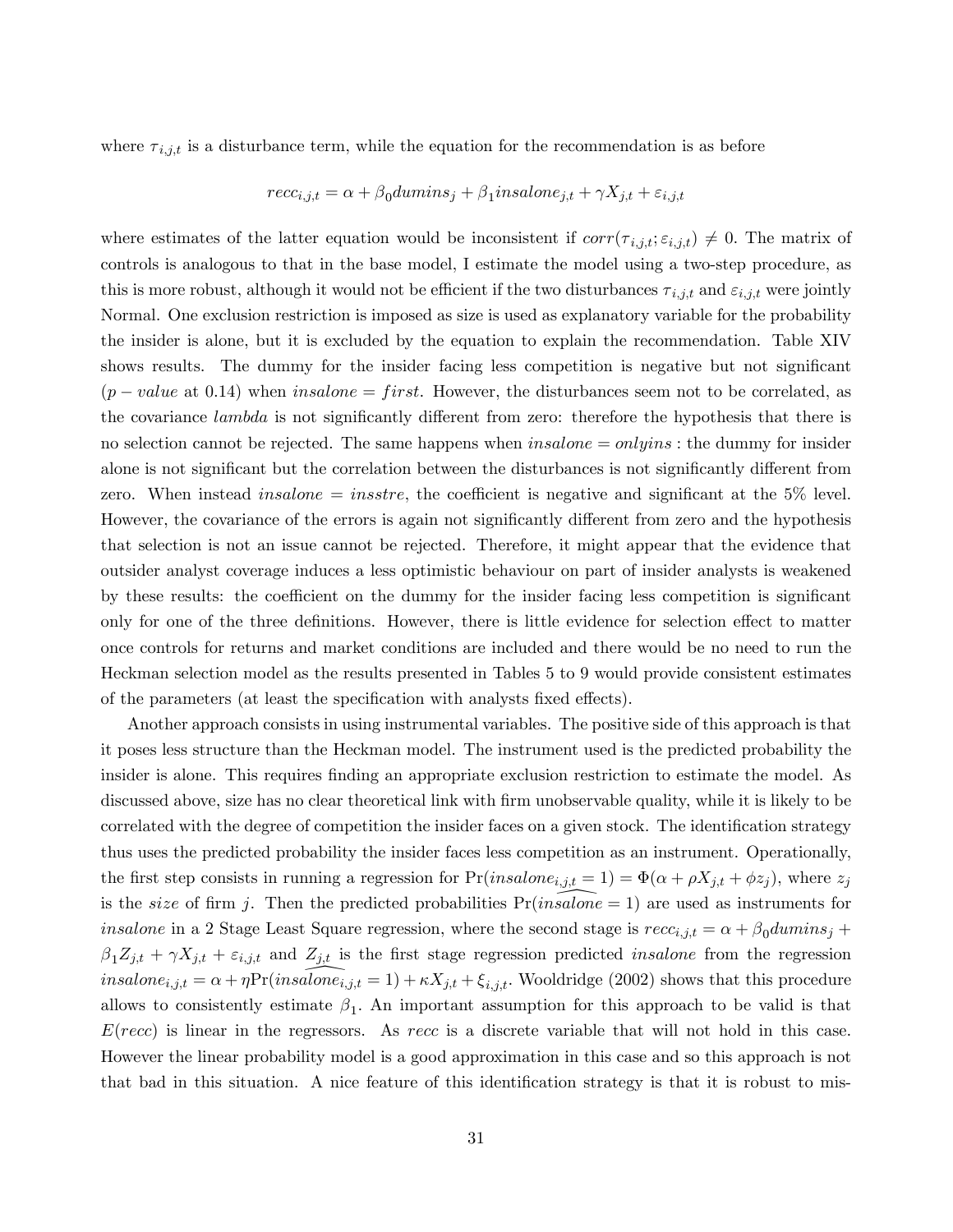specification of the model for  $Pr(first = 1)$ . In fact, even if that is not a probit function, the estimates from the first step will be consistent, as argued in Wooldridge (2002). Results are summarized in Table XV: the dummy for insider facing less competition is negative and significant for both the case of insalone = first and the case insalone = only ins. It is negative and barely significant for the case insalone = insstre as the  $p-value$  on the coefficient is 0.106. On the contrary the behaviour of the dummy for insiders changes: the sign of the coefficient is now positive, indicating that insiders are more optimistic than the baseline situation (average outsider recommendation) when they are not alone. However it is never significantly different from zero. The number of IPOs per year is negative and significant, suggesting that the larger the number of IPOs, the more recommendations are positive. This can be caused by many effects: it could be that best firms tend to wait periods of "boom" to go public, or it could be that analysts tend to be more optimistic in periods when the market is "hot" as they know it is likely that all stocks will grow for a while and thus they can inflate more safely their recommendations.

# 8 Discussion

The evidence provided suggests that insider analysts behave differently according to whether there are other analysts providing information about a firm. This could be due to opportunistic behaviour, to Bayesian updating, or to sample selection. The latter can be excluded in light of the evidence provided by the selection and the I.V. regressions and by the set of controls included in the "standard" regressions. Thus it does not seem that insider analysts issue a recommendation facing less competition when companies are of higher quality. Bayesian updating is inconsistent with the evidence provided in section 5.3. Then opportunistic behaviour remains as the only explanation consistent with the empirical evidence.

An important implication of these results is that the "psychological" explanation for insider overoptimism is inconsistent with the evidence documented in this paper. On the contrary, the empirical evidence is consistent with the "opportunistic view" for analyst overoptimism. This conclusion has important policy implications: if insiders overoptimism was caused by a psychological bias, changing insiders incentives might have a limited effect on the information they provide. On the contrary, if their behaviour is driven by existing incentives, then that should be the focus of policy makers.

It is useful to discuss further the possible role of selection by thinking about what the results are suggesting. If insiders are more optimistic when no outsiders are issuing a recommendation because the firm is intrinsically better when they face less competition, then outsiders analysts tend to concentrate on firms that have worse perspectives ex-ante. This conclusion is difficult to defend: financial information can be thought of as an experience good. An investor appreciates the quality of an analyst recommendation if she invests in the company recommended. She would not do so if the recommendation is not very positive. It is difficult to think that investors follow a stock they did not purchase in order to evaluate whether the negative recommendation of the analyst was right. Thus, if anything,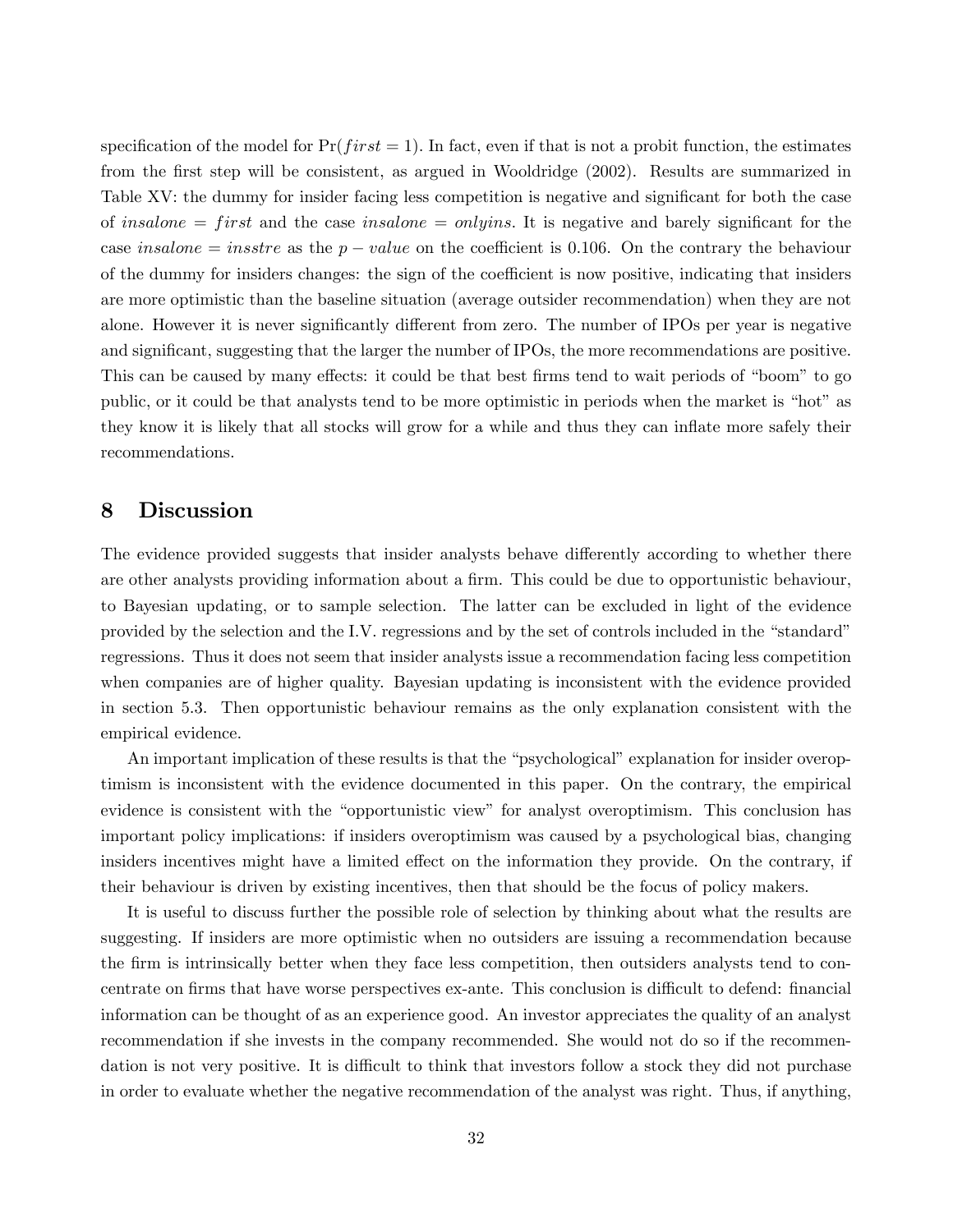outsiders should, on average, cover a company with better ex-ante prospects. Then the fact the insider faces less competition would be negatively correlated with the quality of the company. In such a case the results of this paper would even more strongly suggest that insiders behave opportunistically and that competition has a beneficial role in disciplining insider analysts.

A last point concerns the decision to issue a recommendation: this has not been modelled formally, and it was assumed that insiders always issue a recommendation. However, this is not necessarily the case. It is not clear what the incentives of the insider are in such a situation: she might prefer to say nothing rather than issue a bad recommendation. Then, the market should discount this fact and interpret no recommendation as a bad recommendation, thus reducing the incentives to keep silent. Under an empirical point of view, this means there is no recommendation by insiders about the worst company. This can justify why insider recommendations are, on average, more optimistic than those of outsiders, but has no effect on the differential behaviour of insiders as a function of whether outsiders issue a recommendation. A possibility would be that insiders decide not to issue a recommendation because they know there will be an outsider around and the cost of lying, in terms of reputation, will be larger. In such a case, we would observe insiders issuing a recommendation when outsiders are likely to be around, for better companies, and the larger degree of optimism of insiders when they face less competition, would even be underestimated.

# 9 Conclusion

This paper develops a theoretical model to investigate whether the presence of less informed but unbiased agents can reduce opportunistic behaviour of more informed, but possibly biased agents (insiders). The theoretical model predicts that insiders should report information less optimistically when other unbiased, but less informed, agents issue a recommendation as well. This result is brought to data and tested on financial analysts recommendations on IPOs issued during the first 45 days from the date of the IPO. The main result is that analysts working for the bookrunner (insiders) tend to be more optimistic when there is less coverage of the stock from outsider analysts. The paper employs three measures to identify when the insider is "monopolist" as coverage from outsiders is weaker: if she is the Örst analyst to issue a recommendation about the IPO, if no other analyst issued a recommendation on the same day and in the two previous days, if no other analyst issued a recommendation at all on the same company in the 45 days window. The empirical analysis shows that for all definitions, an insider facing less competition issues more optimistic recommendations. These results could not necessarily be driven by incentives, but might be generated by two factors. The first is rational Bayesian updating: insiders are optimistically biased but update their information if they can observe recommendations from outsiders. However regression analysis does not reject the hypothesis that the degree of overoptimism is independent of whether the insider observed information from outsiders, providing evidence against Bayesian updating. The second is selection: an insider could be facing less competition exactly when the firm is of better quality, so that the overoptimism is in fact just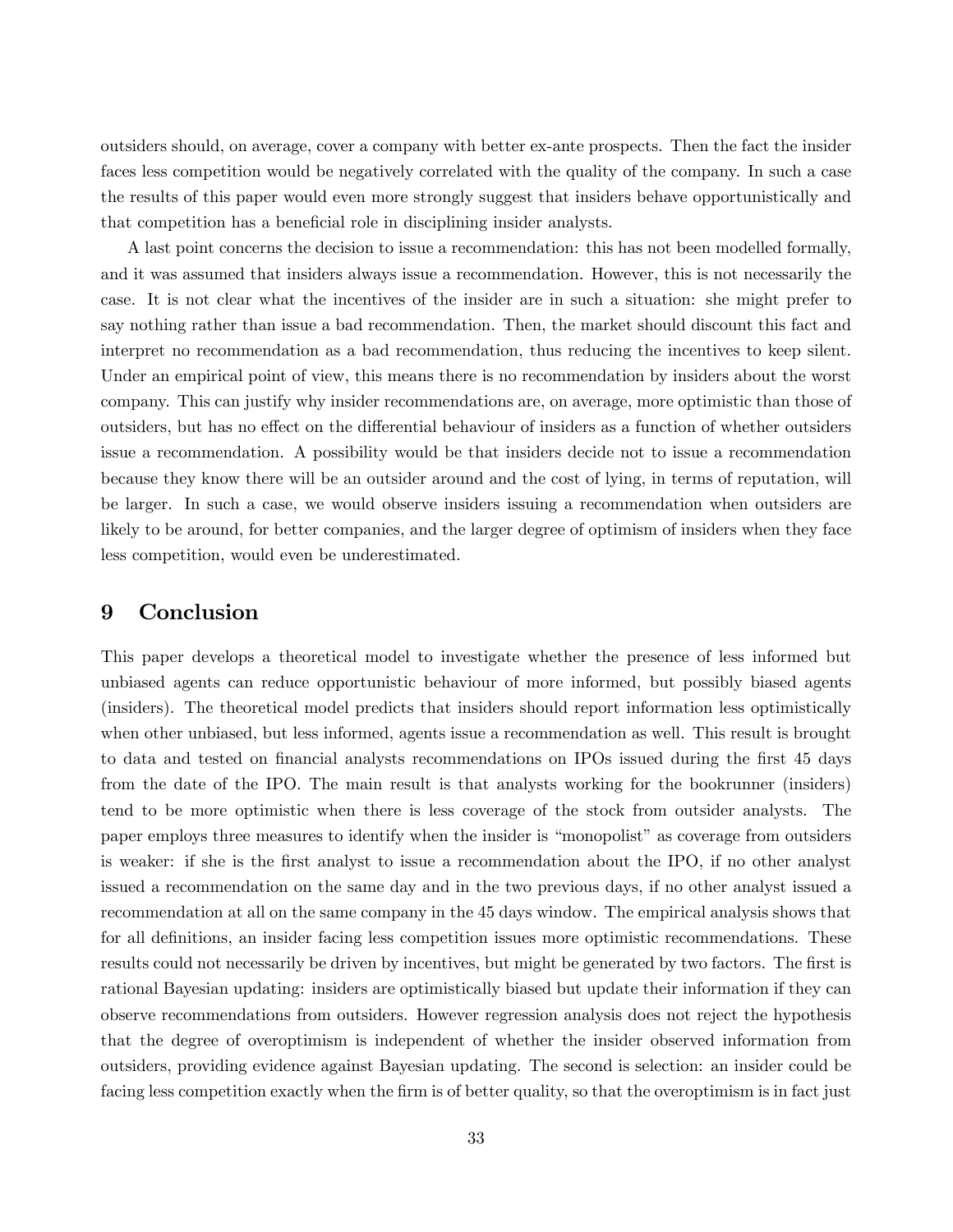a truthful report about firms coming from a higher quality sample. Even though this seems unlikely to happen in practice, such concern can be addressed by estimating the model include appropriate controls, by estimating an Heckman model, and by using an instrumental variable framework. Results seem to be robust to these further checks.

Moreover the results of this paper allow to discriminate between the two major hypotheses the literature proposed to explain insider analysts overoptimism: the first, which I label the "opportunistic view" suggests that insiders are influenced by incentives, the second, the "naive view", suggests that analysts are affected by a cognitive bias that make them truly convinced about the superior quality of the firm they followed through the whole due diligence process. They might be less optimistic if they update their biased beliefs after observing the unbiased signals of outsiders. The fact that insiders are not more likely to issue a positive recommendation when they observe a positive recommendation from outsiders is inconsistent with this hypothesis. Hence, these results provide indirect evidence in favour of the hypothesis that insider analyst overoptimism is driven by incentives. The fact that insider analyst behaviour is shaped by incentives rather than by a psychological bias, is not only an academic result, but leads to important policy implications: if the naive view was correct, it would be advisable to appoint an analyst as responsible for the due diligence process, and a different one as responsible for providing information to the market after the IPO. That would create a duplication of effort but improve the quality of information. Measures aiming at reducing the extent to which analyst pay is linked to overall (and thus investment banking) performance will be useless. On the contrary, the opposite would be true if analysts are overoptimistic because of incentives as suggested by the results presented in this paper.

# References

- [1] Benabou, R. and Laroque, G. (1992). "Using Privileged Information to Manipulate Markets: Insiders, Gurus, and Credibilityî, Quarterly Journal of Economics, 107, 921-948
- [2] Blanes-i-Vidal, J. (2004). "Credibility and Cheap Talk of Securities Analysts: Theory and Evidence", mimeo LSE
- [3] Crawford, V. and Sobel, J. (1982). "Strategic Information Transmission", Econometrica, 50, 1431-1451
- [4] Fang, L. and Yasuda, A. (2005). "The Dynamic Effect of Reputation on Conflict of Interest in Sell-side Research<sup>"</sup>, mimeo Wharton School
- [5] Hong, H. and Kubik, J. (2003). "Analyzing the Analysts: Career Concerns and Biased Earnings Forecasts", Journal of Finance, 58, 313 - 351
- [6] Horner, J. (2002). "Reputation and Competition", American Economic Review, 92, 644-663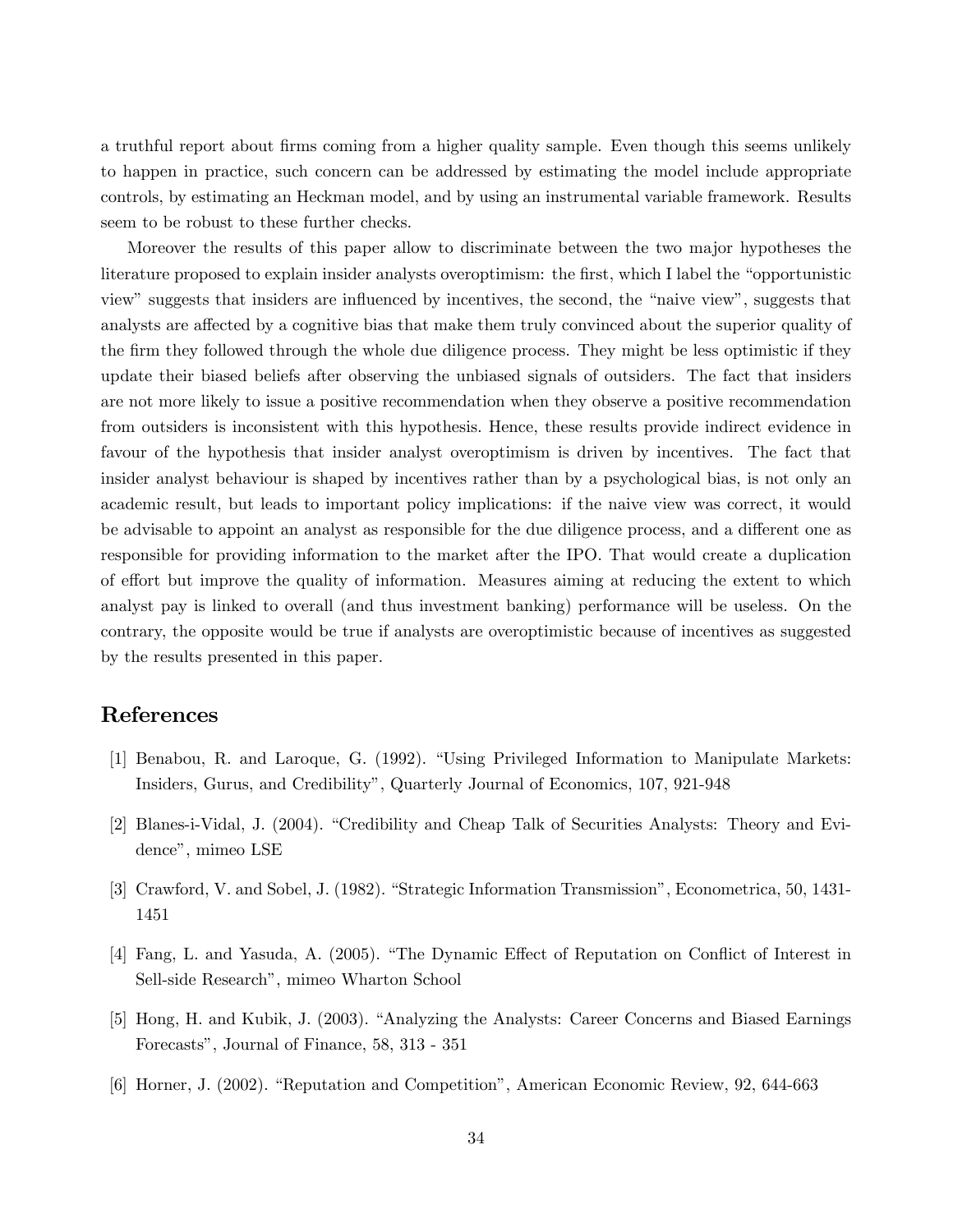- [7] Jackson, A. (2005). "Trade Generation, Reputation, and Sell-side Analysts", Journal of Finance, 60, 673-717.
- [8] Ljungqvist, A., Marston, F. and Wilhelm, W. (2005). "Competing for Securities Underwriting Mandates: Banking Relationships and Analyst Recommendations<sup>"</sup>, Journal of Finance, forthcoming
- [9] Michaely, R. and Womack, K. (1999). "Conflict of Interest and the Credibility of bookrunner Analyst Recommendations", Review of Financial Studies, 12, 653-686
- [10] Michaely, R. and Womack, K. (2004). "Brokerage Recommendations: Stylized Characteristics, Market Responses, and Biases", forthcoming in Advances in Behavioral Finance II, R. Thaler Ed.
- [11] Morris, S. (2001). "Political Correctness", Journal of Political Economy, 109, 231-265
- [12] Rajan, R. and Servaes, H. (1997). "Analysts Following of Initial Public Offerings", Journal of Finance, 52, 507-529
- [13] Sette, E.  $(2005)$ . "Competing Influence", mimeo LSE
- [14] Sobel, J. (1985). "A Theory of Credibility", Review of Economic Studies, 52, 557 573
- [15] Wooldridge, J. (2002). "Econometric Analysis of Cross Section and Panel Data", MIT Press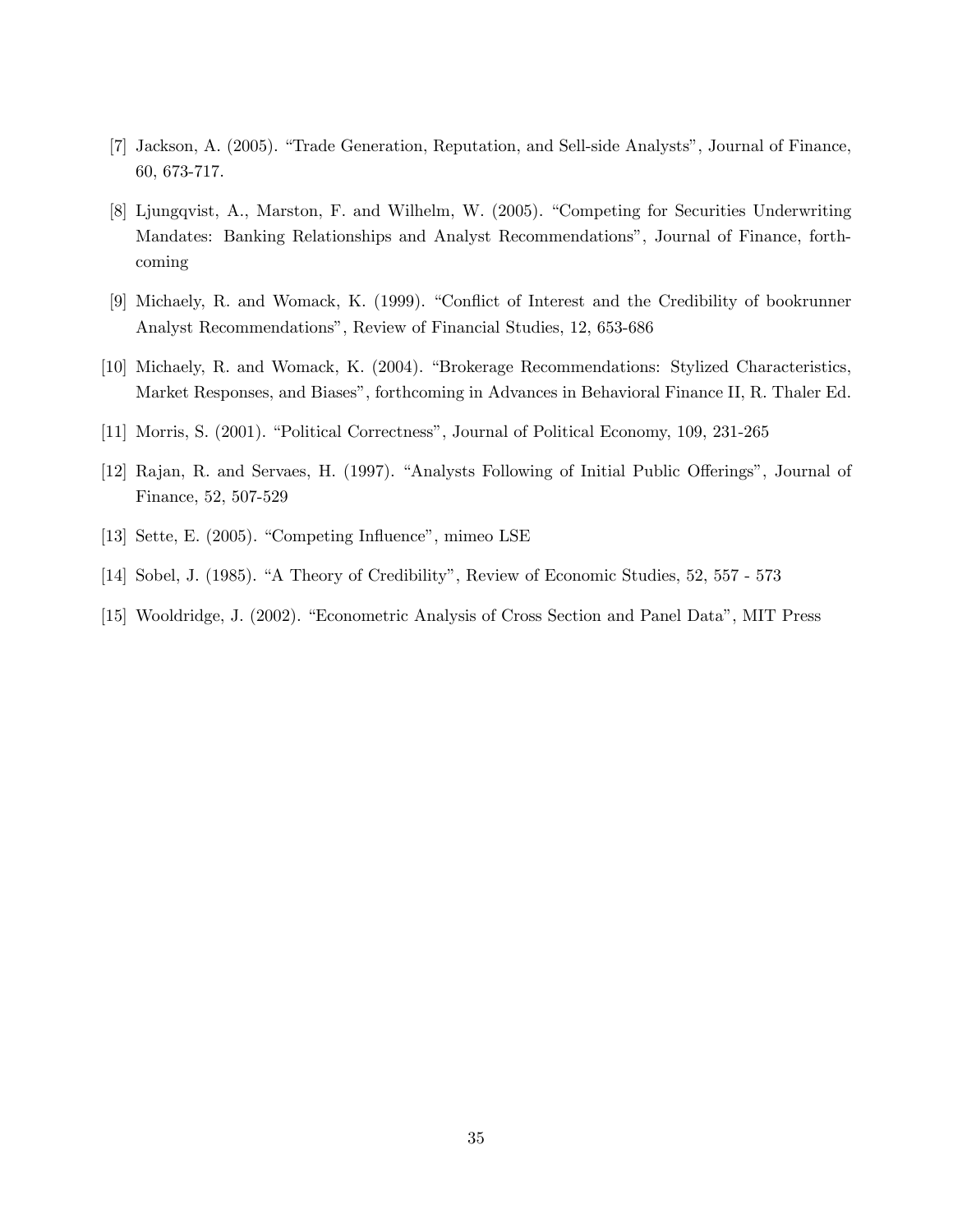# 10 Appendix - Tables

| Industry                               | Number of obs. | $Frequency$ |
|----------------------------------------|----------------|-------------|
| Software                               | 319            | 18.57       |
| IT Consulting&Services                 | 140            | 8.15        |
| Professional Services                  | 119            | 6.93        |
| Healthcare Equipment&Supplies          | 111            | 6.46        |
| Semiconductors                         | 73             | $4.25\,$    |
| Computers&Peripherals                  | 64             | 3.73        |
| Telecommunications Equipment           | 53             | 3.08        |
| Pharmaceuticals                        | 48             | 2.79        |
| Internet Software & Services           | 46             | 2.68        |
| Healthcare Providers & Services (HMOs) | 41             | 2.39        |
| Biotechnology                          | 40             | 2.33        |
| Telecommunications Services            | 40             | 2.33        |
| Machinery                              | 29             | 1.69        |
| Oil&Gas                                | 29             | 1.69        |
| Electronics                            | 28             | 1.63        |
| Other Consumer Products                | 28             | 1.63        |
| <b>REITs</b>                           | 23             | 1.34        |
| Food & Beverage Retailing              | 22             | 1.28        |
| Insurance                              | 22             | 1.28        |
| Other Retailing                        | 21             | 1.22        |
| Other Financials                       | 20             | 1.16        |
| Advertising & Marketing                | 19             | 1.11        |
| Building/Construction & Engineering    | 18             | 1.05        |
| Chemicals                              | 17             | 0.99        |
| Food & Beverages                       | 17             | 0.99        |

Table IV - Distribution of firms by industry. Total number of firms:  $1718\,$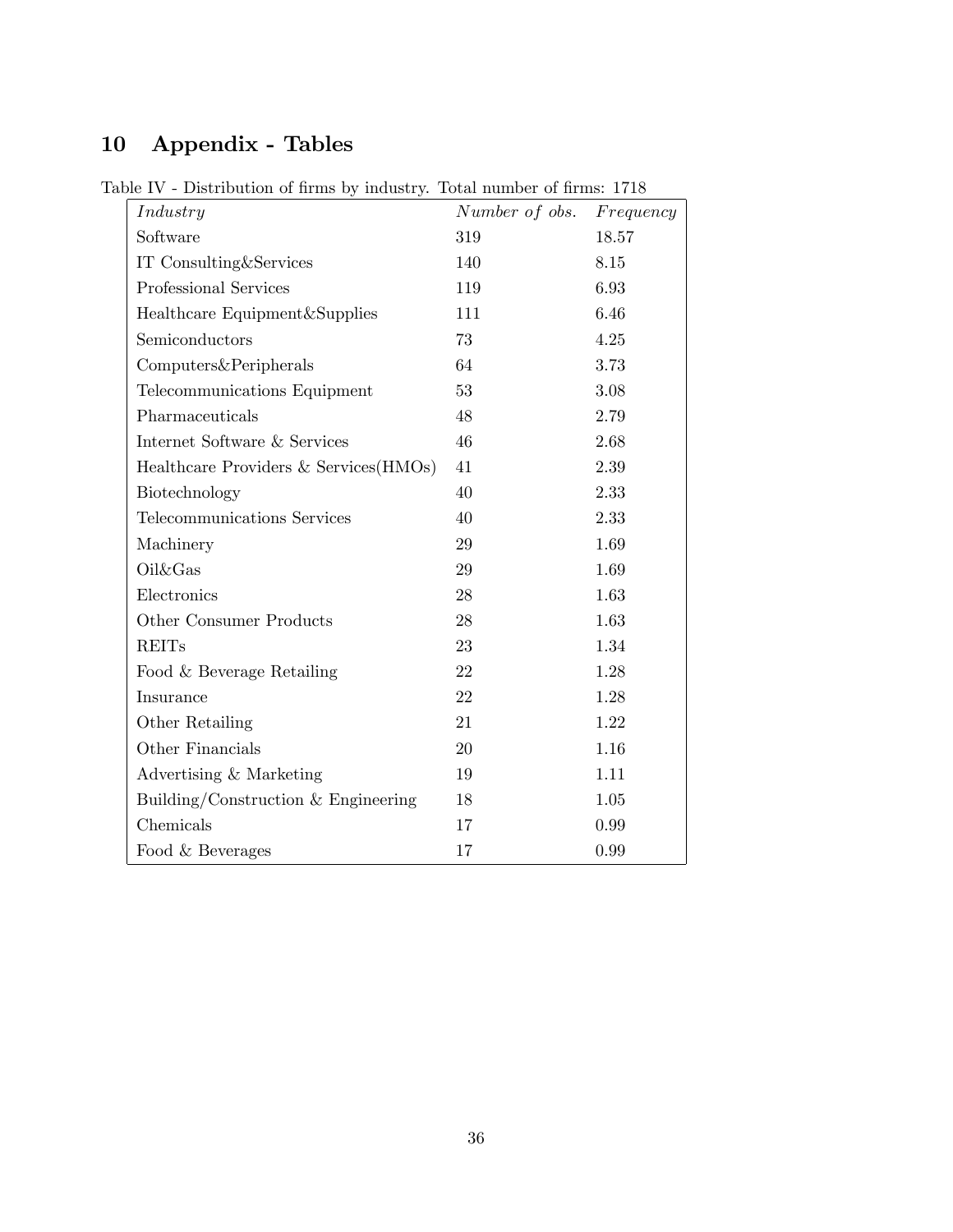Table V

| Dependent variable is recommendation coded from 1 (most optimistic), to 5 (less optimistic). |
|----------------------------------------------------------------------------------------------|
| Regression with robust standard errors Number of $\omega$ bs = 3614                          |
| Number of clusters $(analyst) = 1361$                                                        |

|                       | OLS         | Ordered Logit | FixedEffects  | RandomEffects |
|-----------------------|-------------|---------------|---------------|---------------|
| First                 | $-.0603493$ | $-.2351518$   | $-.0589403$   | $-.0576215$   |
|                       | $(-1.75)^*$ | $(-1.80)^*$   | $(-1.75)^*$   | $(-1.95)$ **  |
| Dumins                | $-.0175948$ | $-.0498783$   | $-.1152867$   | $-.078634$    |
|                       | $(-0.64)$   | $(-0.49)$     | $(-4.78)$ *** | $(-3.79)$ *** |
| Numipo                | $-.0000256$ | $-.0000923$   | $-.0000574$   | $-.0000312$   |
|                       | $(-0.78)$   | $(-0.76)$     | $(-1.76)^*$   | $(-1.10)$     |
| <b>Size</b>           | .0000287    | .0001087      | $-.0000553$   | 0.00000268    |
|                       | (0.91)      | (0.91)        | $(-1.60)$     | (0.10)        |
| Six Month Return      | $-.0097875$ | $-.0369763$   | $-.0190627$   | $-.0160713$   |
|                       | $(-0.70)$   | $(-0.71)$     | $(-1.56)$     | $(-1.42)$     |
| S&P 500 (E.W.I.)      | .0005639    | .001972       | .0004495      | .0005238      |
|                       | $(1.78)^*$  | $(1.68)^*$    | (1.50)        | $(1.96)$ **   |
| Quarterly dummies     | yes         | yes           | yes           | yes           |
| Industry dummies      | yes         | yes           | yes           | yes           |
| Analyst fixed effects | $n_{O}$     | $n_{O}$       | yes           | $n_{O}$       |
| R-. Squared           | 0.0878      | 0.0559        | 0.0227        | 0.0766        |

 $Note: t-statistics$  in parenthesis:

 $^*$  significant at 10%,  $^{**}$  significant at  $1\%$ 

Hausman test for coefficient on  $first \text{ chi2} = \frac{-.0013188}{.0163333}$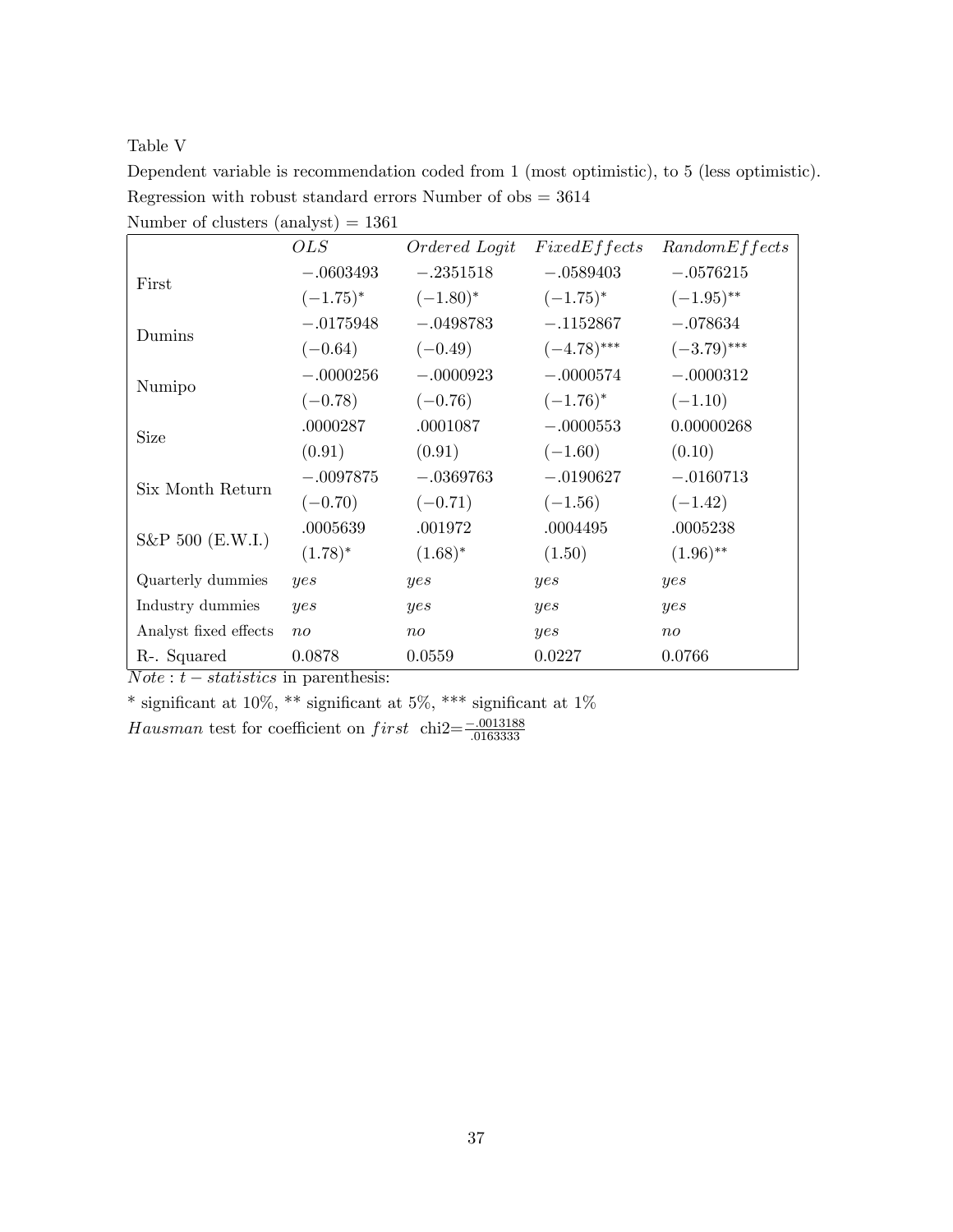Table VI

Dependent variable is recommendation coded from 1 (most optimistic), to 5 (less optimistic). Number of  $obs = 3614$ 

Regression with robust standard errors

| $\mu$ and $\mu$ crusters (aliaryse) $-$ 1901 |               |               |               |               |
|----------------------------------------------|---------------|---------------|---------------|---------------|
|                                              | OLS           | Ordered Logit | FixedEffects  | RandomEffects |
|                                              | $-.061897$    | $-.2457085$   | $-.043044$    | $-.0459819$   |
| Insstre                                      | $(-1.93)^{*}$ | $(-2.03)$ **  | $(-1.35)$     | $(-1.63)^*$   |
| Dumins                                       | $-.009928$    | $-.0179791$   | $-.1160697$   | $-.0775404$   |
|                                              | $(-0.34)$     | $(-0.17)$     | $(-4.54)$ *** | $(-3.49)$ *** |
| Numipo                                       | $-.0000247$   | $-.0000881$   | $-.0000567$   | $-.0000304$   |
|                                              | $(-0.75)$     | $(-0.73)$     | $(-1.74)^*$   | $(-1.07)$     |
| <b>Size</b>                                  | .0000291      | .0001094      | $-.0000547$   | 0.00000329    |
|                                              | (0.92)        | (0.91)        | $(-1.58)$     | (0.12)        |
| Six Month Return                             | $-.010271$    | $-.0385424$   | $-.0195319$   | $-.0165101$   |
|                                              | $(-0.74)$     | $(-0.74)$     | $(-1.59)$     | $(-1.46)$     |
| S&P 500 (E.W.I.)                             | .00056        | .0019566      | .0004465      | .0005215      |
|                                              | $(1.77)^*$    | $(1.67)^*$    | (1.49)        | $(1.95)$ **   |
| Quarterly dummies                            | yes           | yes           | yes           | yes           |
| Industry dummies                             | yes           | yes           | yes           | yes           |
| Analyst fixed effects                        | $n_{O}$       | $n_{0}$       | yes           | $n_{O}$       |
| R Squared                                    | 0.0880        | 0.0560        | 0.0226        | 0.0766        |

Number of clusters  $(analyst) = 1361$ 

 $Note: t-statistics$  in parenthesis:

 $^*$  significant at 10%,  $^{**}$  significant at  $1\%$ 

Hausman test for insstre parameter  $=\frac{.0029379}{.0148287}$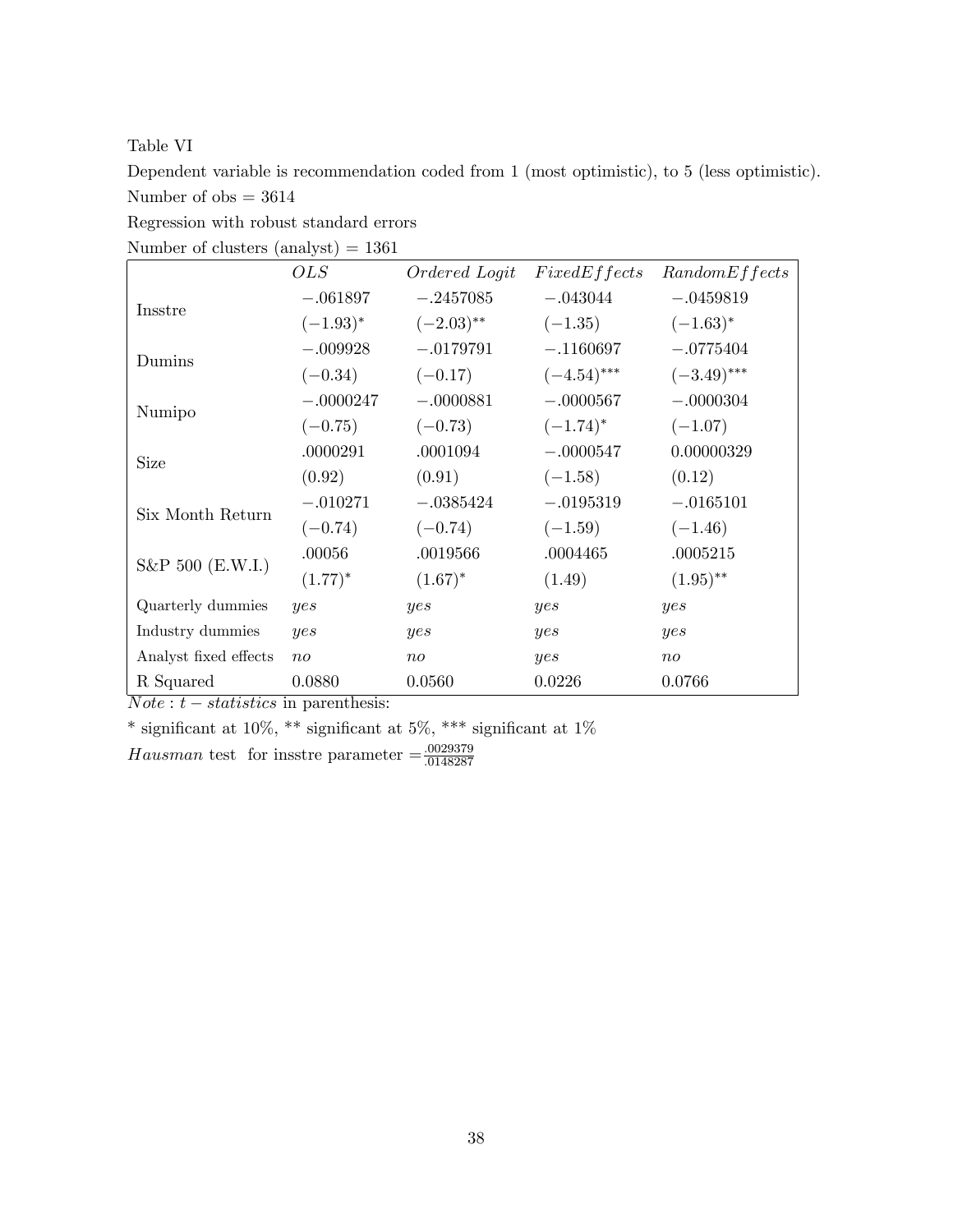Table VII

Dependent variable is recommendation coded from 1 (most optimistic), to 5 (less optimistic). Regression with robust standard errors

Number of clusters  $(analyst) = 1361$ 

| $M$ and $M$ or $M$ $\rightarrow$ $M$ <sup><math>\pm</math></sup> |               |               |               |               |
|------------------------------------------------------------------|---------------|---------------|---------------|---------------|
|                                                                  | OLS           | Ordered Logit | FixedEffects  | RandomEffects |
| Onlyins                                                          | $-.1382504$   | $-.548603$    | $-.0767929$   | $-.0940997$   |
|                                                                  | $(-3.39)$ *** | $(-3.25)$ *** | $(-1.76)^*$   | $(-2.53)$ **  |
| Dumins                                                           | $-.0153119$   | $-.0418544$   | $-.122648$    | $-.0824697$   |
|                                                                  | $(-0.60)$     | $(-0.44)$     | $(-5.48)$ *** | $(-4.32)$ *** |
| Numipo                                                           | $-.0000257$   | $-.0000927$   | $-.0000564$   | $-.0000306$   |
|                                                                  | $(-0.79)$     | $(-0.76)$     | $(-1.73)^*$   | $(-1.08)$     |
| <b>Size</b>                                                      | .0000261      | .0000991      | $-.0000549$   | 0.00000196    |
|                                                                  | (0.83)        | (0.82)        | $(-1.59)$     | (0.07)        |
| Six Month Return                                                 | $-.0106935$   | $-.0402189$   | $-.019381$    | $-.0165915$   |
|                                                                  | $(-0.77)$     | $(-0.77)$     | $(-1.58)$     | $(-1.47)$     |
|                                                                  | .0005684      | .0019893      | .0004472      | .0005279      |
| S&P 500 (E.W.I.)                                                 | $(1.80)^*$    | $(1.70)^*$    | (1.49)        | $(1.98)$ **   |
| Quarterly dummies                                                | yes           | yes           | yes           | yes           |
| Industry dummies                                                 | yes           | yes           | yes           | yes           |
| Analyst fixed effects                                            | $n_{O}$       | $n_{O}$       | yes           | $n_{O}$       |
| R Squared                                                        | 0.0898        | 0.0573        | 0.0233        | 0.0784        |

Number of  $obs = 3614$ 

 $Note: t-statistics$  in parenthesis:

 $^*$  significant at 10%,  $^{**}$  significant at  $1\%$ 

Hausman test on parameter for onlyins  $=\frac{.0173068}{.0226552}$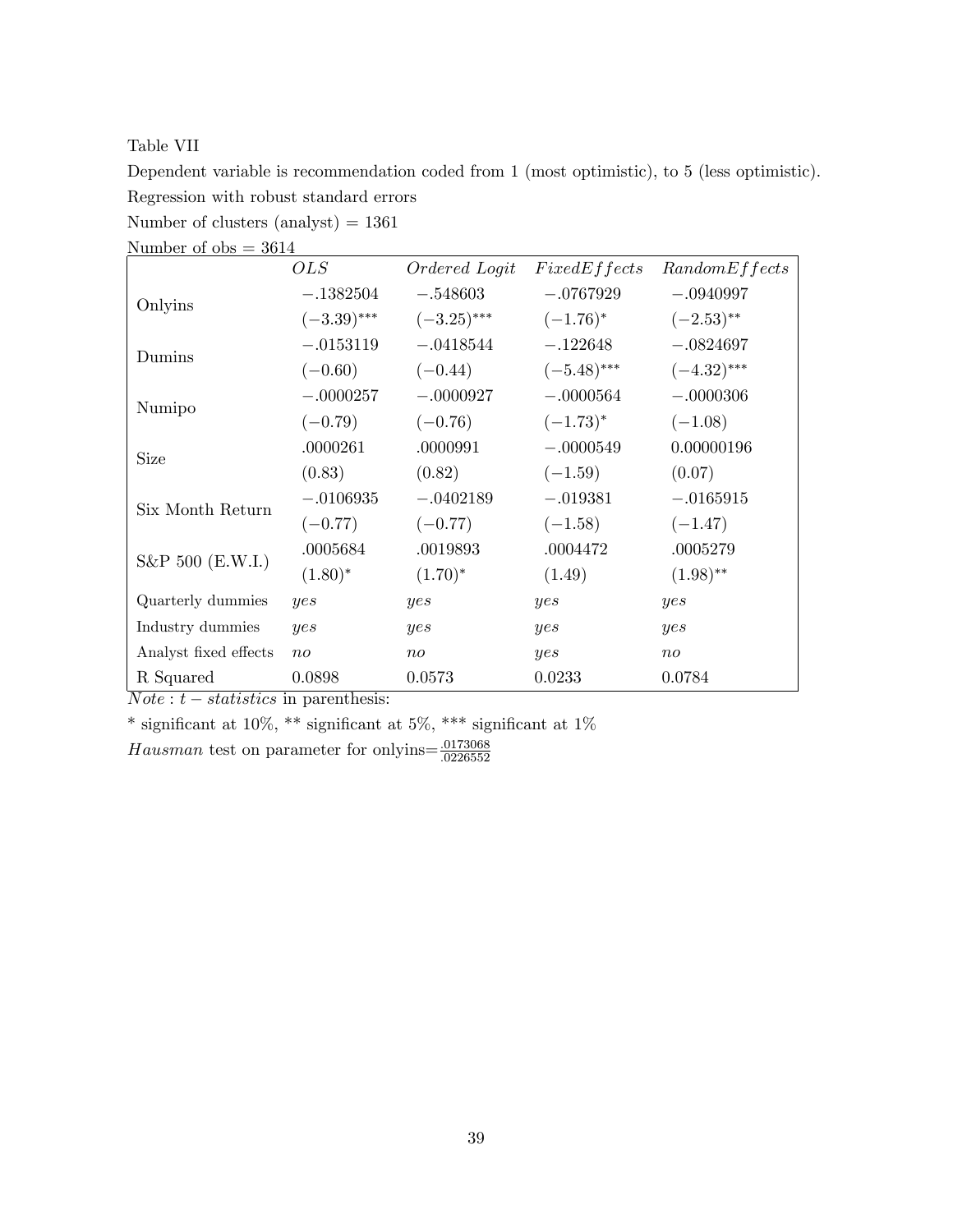| LATTELLE OF CHRISTIS, 1901 |                 |                |              |               |
|----------------------------|-----------------|----------------|--------------|---------------|
|                            | OLS             | Pr <i>obit</i> | FixedEffects | RandomEffects |
|                            | .0573772        | .1597304       | .0581979     | .0555618      |
| First                      | $(1.87)^*$      | $(1.95)$ **    | $(2.03)$ **  | $(2.20)$ **   |
| Dumins                     | .0047433        | .0103156       | .0891007     | .061415       |
|                            | (0.19)          | (0.16)         | $(4.36)$ *** | $(3.46)$ ***  |
|                            | .0000248        | .0000657       | .0000369     | .0000248      |
| Numipo                     | (0.87)          | (0.88)         | (1.34)       | (1.02)        |
| Size                       | 0.00000521      | .0000143       | .0000416     | .0000194      |
|                            | (0.21)          | (0.21)         | (1.42)       | (0.84)        |
|                            | .0079841        | .0214242       | .0166091     | .013844       |
| Six Month Return           | (0.62)          | (0.63)         | (1.60)       | (1.44)        |
| S&P 500 (E.W.I.)           | $-.0004563$     | $-.0012317$    | $-.0003174$  | $-.0003931$   |
|                            | $(-1.60)$       | $(-1.64)^*$    | $(-1.25)$    | $(-1.73)^*$   |
| Quarterly dummies          | yes             | yes            | yes          | yes           |
| Industry dummies           | yes             | yes            | yes          | yes           |
| Analyst fixed effects      | $\overline{no}$ | $n_{O}$        | yes          | $n_{O}$       |
| R Squared                  | 0.0827          | 0.0601         | 0.0245       | 0.0694        |

Table VIII dep-variable: is probability recommendation is the highest. Number of observations:3614 for OLS, Fixed and Random Effects; 3602 for Probit. Number of Clusters: 1361

Note:  $t - statistics$  in parenthesis: \* significant at 10%, \*\* at 5%, \*\*\* at 1% Hausman test for coefficient on first= $\frac{.0026361}{.0134663}$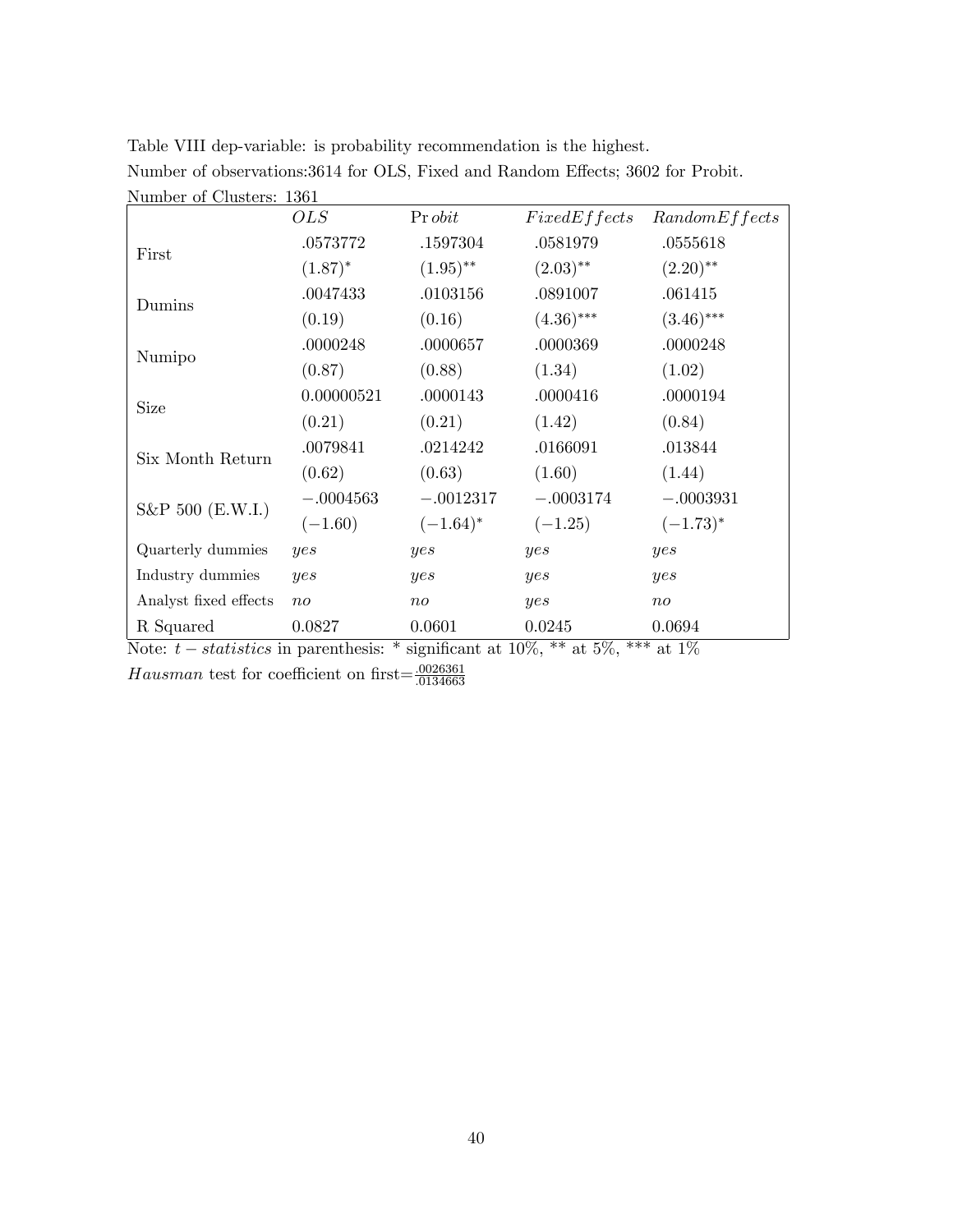Table IX - Logit estimation with analyst fixed effects. Dep variable probability recommendation is highest. Conditional fixed-effects logistic regression Number of obs  $= 1541$ Group variable (i): analyst, Number of groups  $= 307$ Obs per group:  $min = 2$ ;  $avg = 5.0$ ;  $max = 32$ 1054 groups (2073 obs) dropped due to all positive or all negative outcomes.

|                       | primo        | in sstre     | onlyins      |
|-----------------------|--------------|--------------|--------------|
|                       | .5415884     | .464767      | .334733      |
| Insalone              | $(2.04)$ **  | $(1.85)^*$   | (0.95)       |
|                       | .8094513     | .795299      | .9352079     |
| Dumins                | $(4.22)$ *** | $(3.96)$ *** | $(5.15)$ *** |
|                       | .0003488     | .0003356     | .0003581     |
| Numipo                | (1.25)       | (1.20)       | (1.28)       |
|                       | .0004643     | .0004511     | .0004543     |
| Size                  | $(1.88)^*$   | $(1.83)^*$   | $(1.85)^*$   |
| Six Month Return      | .16969       | .1719743     | .167388      |
|                       | $(1.90)^*$   | $(1.93)^*$   | $(1.88)^*$   |
|                       | $-.0011533$  | $-.001162$   | $-.0013269$  |
| S&P 500 (E.W.I.)      | $(-0.53)$    | $(-0.53)$    | $(-0.61)$    |
| Quarterly dummies     | yes          | yes          | yes          |
| Industry dummies      | yes          | yes          | yes          |
| Analyst fixed effects | yes          | yes          | yes          |

Note:  $z - statistics$  in parenthesis: \* significant at 10%, \*\* at 5%, \*\*\* at 1%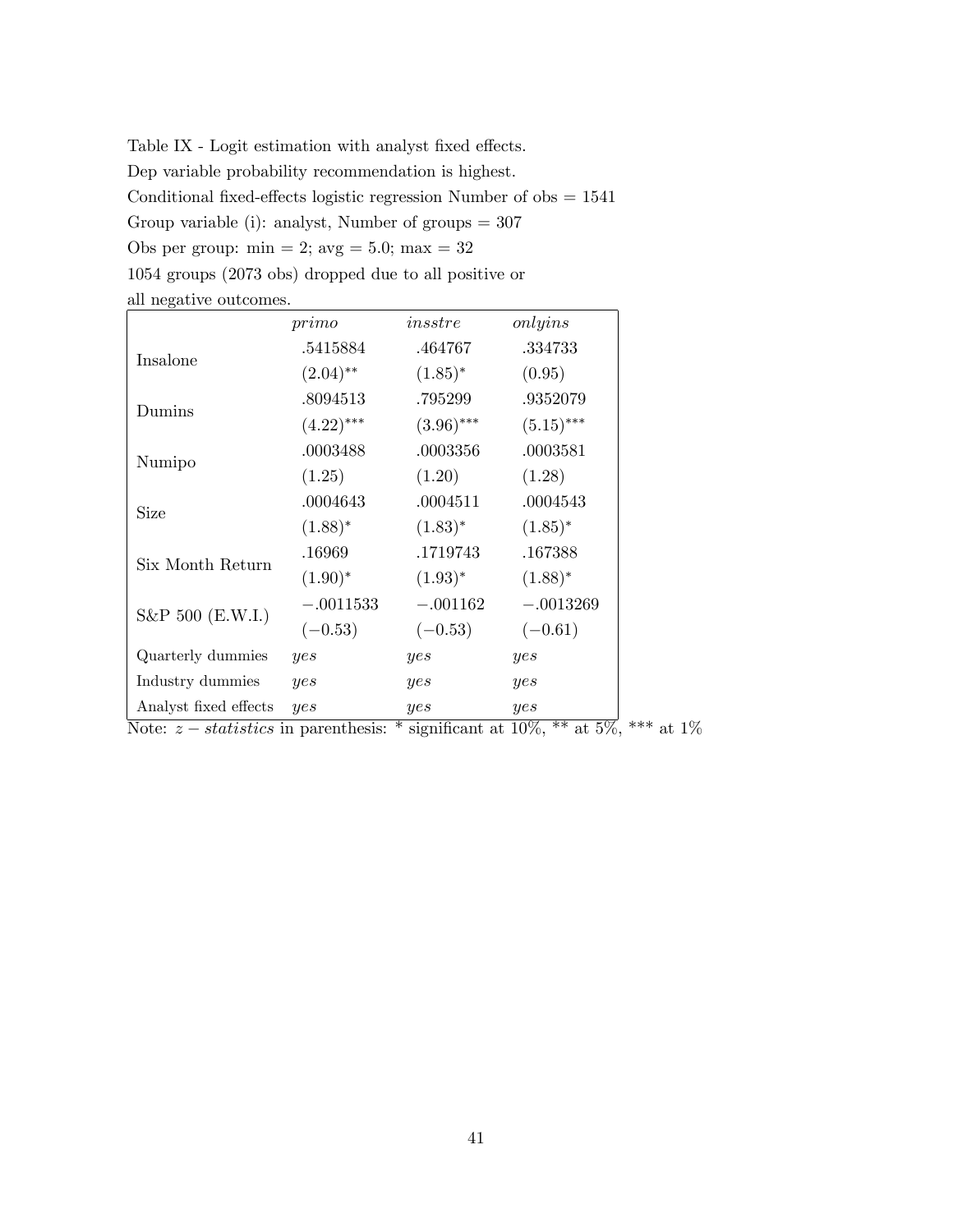Regressions including the number of outsiders issuing a recommendation as a control Table X

Dependent variable is recommendation coded from 1 (most optimistic), to 5 (less optimistic). Number of obs  $= 1236$ . R-squared  $= 0.1633$ . Number of clusters (analyst)  $= 658$ (standard errors adjusted for clustering on analyst)

|                     | recc          |
|---------------------|---------------|
| Number of outsiders | .0379669      |
|                     | $(1.91)^*$    |
| size                | $-.0001759$   |
|                     | $(-1.94)^{*}$ |
|                     | $-.0000592$   |
| $nu\,\text{mipo}$   | $(-1.15)$     |
|                     | $-.0162068$   |
| Six Month Return    | $(-0.64)$     |
| S&P 500 (E.W.I.)    | .0016213      |
|                     | $(2.92)$ ***  |
| quarterly dummies   | yes           |
| industry dummies    | yes           |

Note:  $t - statistics$  in parenthesis, \*: significant at  $10\%$ , \*\* at  $5\%$ , \*\*\* at  $1\%$ 

### Table XI

Dep variable probability recommendation is highest. Probit estimates.

Number of  $obs = 1213$ . Pseudo  $R2 = 0.1199$ 

(standard errors adjusted for clustering on analyst)

|                     | $Pr(recc=1)$           |
|---------------------|------------------------|
| Number of outsiders | $-.0969941$            |
|                     | $(-1.98)$ ***          |
| Size                | .0004352               |
|                     | $(1.77)$ <sup>**</sup> |
|                     | .0002201               |
| $Nu\,\mathrm{mipo}$ | $(1.68)^*$             |
| Six Month Return    | .0399261               |
|                     | (0.64)                 |
| $S\&P 500$ (E.W.I.) | $-.0046967$            |
|                     | $(-3.57)$ ***          |
| quarterly dummies   | yes                    |
| industry dummies    | yes                    |

Note:  $t - statistics$  in parenthesis, \*: significant at 10%, \*\* at 5%, \*\*\* at 1%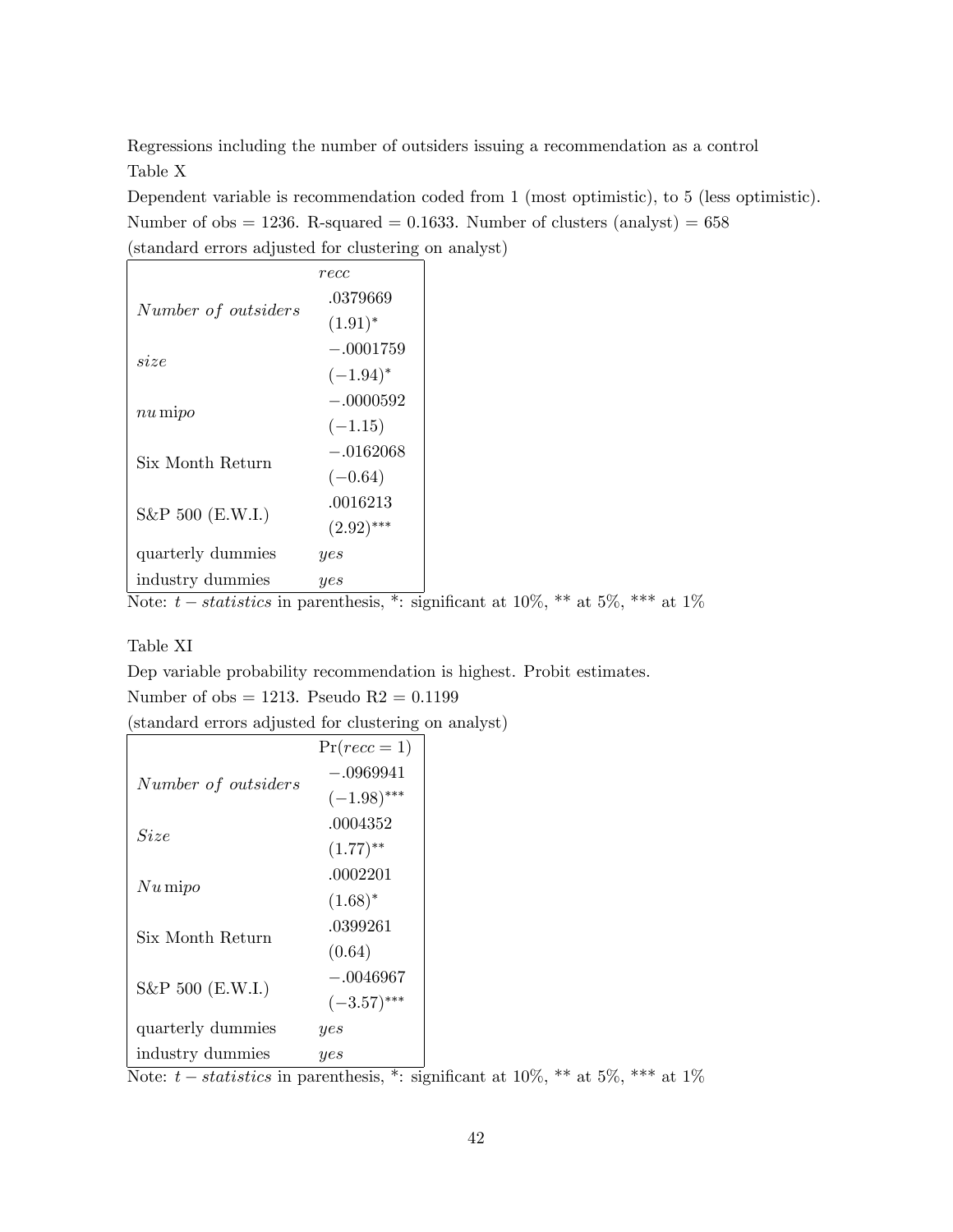Table XII-A - recommendation issued in the 3 days before the insider recommendation Dep variable probability recommendation is highest. Only recommendations from insiders. Probit estimates Number of obs = 125

|                        | $Pr(recc=1)$ | $Pr(recc=1)$ |
|------------------------|--------------|--------------|
| $Output(avg \leq 1.5)$ | .2755364     |              |
|                        | (1.15)       |              |
|                        |              | .2512684     |
| $Output(best = 1)$     |              | (1.05)       |
| Size                   | .0004227     | .0004216     |
|                        | (1.08)       | (1.08)       |
|                        | .000161      | .000158      |
| $Nu\,\mathrm{mipo}$    | (1.27)       | (1.25)       |
| Six Month Return       | .2282707     | .2305434     |
|                        | (1.54)       | (1.55)       |
| S&P 500 (E.W.I.)       | $-.0027933$  | $-.0027537$  |
|                        | $(-1.48)$    | $(-1.46)$    |

Note:  $z - statistics$  in parenthesis, \*: significant at  $10\%$ , \*\* at  $5\%$ , \*\*\* at  $1\%$ 

TableXII-B All recommendation issued before the insider recommendation.

Dep variable probability recommendation is highest. Only recommendations from insiders. Probit estimates Number of  $obs = 257$ 

|                        |             | $Pr(recc = 1)$ $Pr(recc = 1)$ |
|------------------------|-------------|-------------------------------|
| $Output(avg \leq 1.5)$ | .1894889    |                               |
|                        | (1.18)      |                               |
| $Output(best = 1)$     |             | .1737748                      |
|                        |             | (1.07)                        |
| Size                   | .0005006    | .0005001                      |
|                        | $(1.67)^*$  | $(1.67)^*$                    |
| $Nu\,\mathrm{mipo}$    | .0000777    | .0000765                      |
|                        | (0.87)      | (0.86)                        |
| Six Month Return       | $-.0376419$ | $-.0356409$                   |
|                        | $(-0.32)$   | $(-0.30)$                     |
|                        | $-.0016543$ | $-.0016447$                   |
| S&P 500 (E.W.I.)       | $(-1.25)$   | $(-1.25)$                     |

Note:  $z - statistics$  in parenthesis, \*: significant at  $10\%$ , \*\* at  $5\%$ , \*\*\* at  $1\%$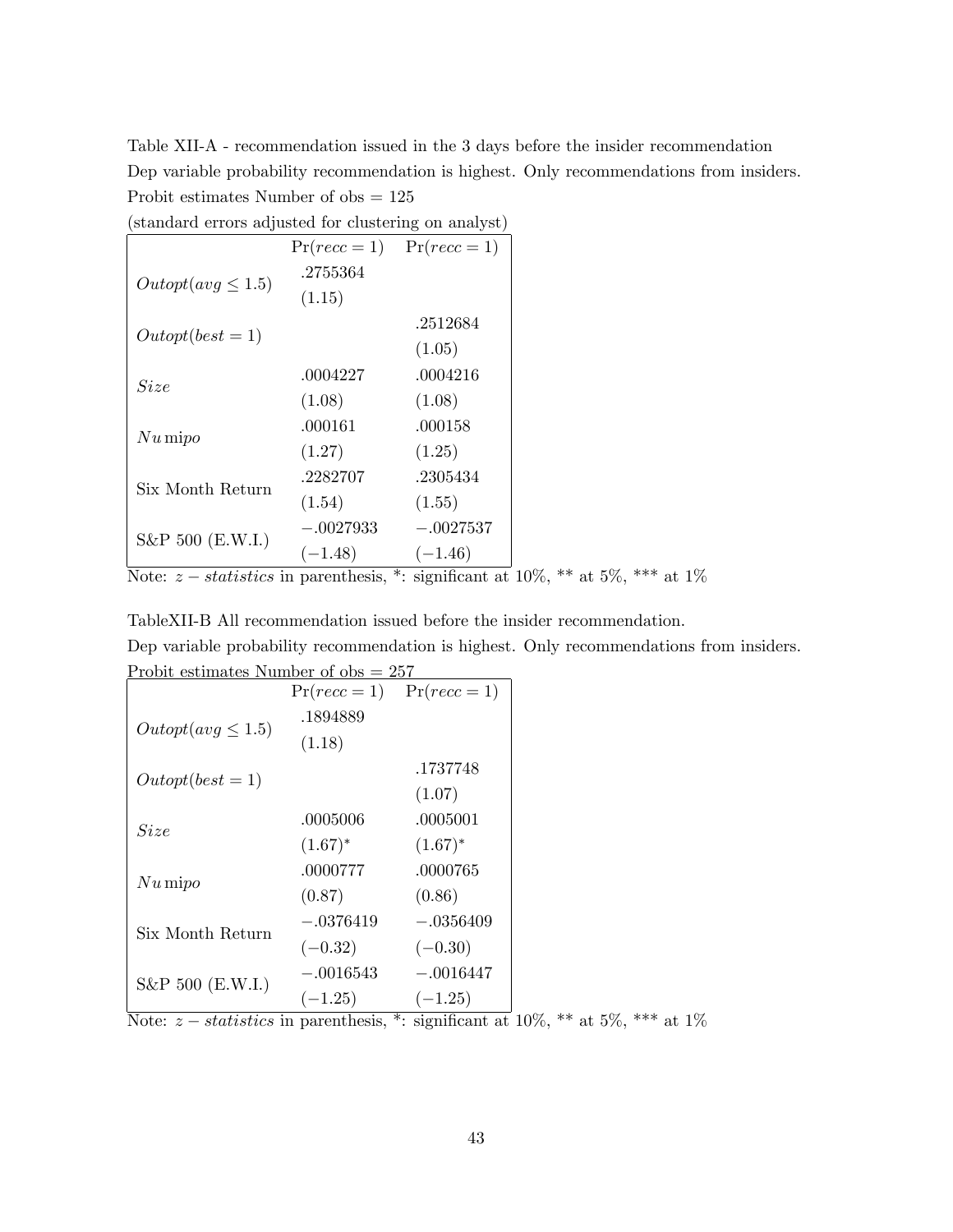Table XIII - Probability an outsider issues the best recommendation.

Dep variable probability recommendation is highest. Only recommendations from outsiders. Probit estimates Number of obs = 560

(standard errors adjusted for clustering on analyst)

|                     | $\Pr{ob}(Out = 1)$      |  |
|---------------------|-------------------------|--|
| $Insopt(rec = 1)$   | $-.0856648$             |  |
|                     | $(-0.63)$               |  |
| Size                | $-.0000118$             |  |
|                     | $(-0.08)$               |  |
| $Nu\,\mathrm{mipo}$ | $-.0001188$             |  |
|                     | $(-1.95)$ <sup>**</sup> |  |
| Six Month Return    | $-.0263024$             |  |
|                     | $(-0.37)$               |  |
|                     | .000961                 |  |
| S&P 500 (E.W.I.)    | (1.06)                  |  |

Note:  $z - statistics$  in parenthesis, \*: significant at  $10\%$ , \*\* at  $5\%$ , \*\*\* at  $1\%$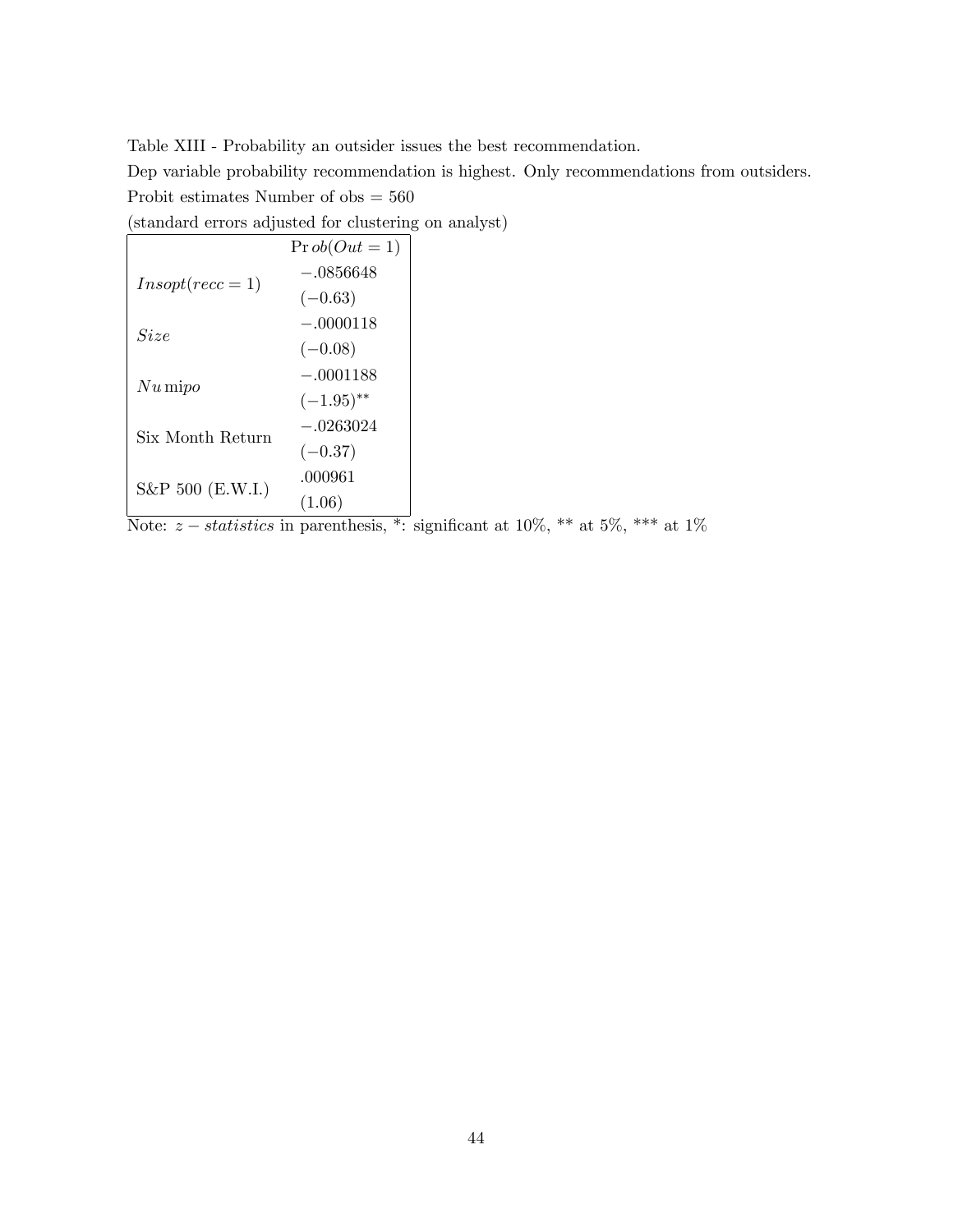Table XIV Heckman selection regression for the dummy insider faces less competition Dependent variable is recommendation coded from 1 (most optimistic), to 5 (less optimistic). Treatreg - Two Step

Number of Observations: 3788

Exclusion restriction on Size

|                   | first         | in sstre      | onlyins       |
|-------------------|---------------|---------------|---------------|
|                   |               |               |               |
| Insalone          | $-.2415127$   | $-.3285428$   | $-.2160974$   |
|                   | $(-1.46)$     | $(-1.98)$ *** | $(-1.45)$     |
| Dumins            | $-.0179517$   | $-.0097475$   | $-.0159332$   |
|                   | $(-0.80)$     | $(-0.40)$     | $(-0.78)$     |
|                   | $-.0000281$   | $-.0000236$   | $-.0000276$   |
| Numipo            | $(-0.87)$     | $(-0.72)$     | $(-0.86)$     |
|                   | $-.0086122$   | $-.0108783$   | $-.0106999$   |
| Six Month Return  | $(-0.65)$     | $(-0.81)$     | $(-0.81)$     |
|                   | .0005743      | .0005596      | .0005747      |
| S&P 500 (E.W.I.)  | $(1.86)^*$    | $(1.79)^*$    | $(1.87)^*$    |
| Quarterly dummies | yes           | yes           | yes           |
| Industry dummies  | yes           | yes           | yes           |
| Covariance of     | .0994642      | .1510167      | .0415404      |
| unobservables     | (1.11)        | (1.63)        | (0.53)        |
|                   | First         | <b>Stage</b>  |               |
| Size              | $-.0016533$   | $-.0013702$   | $-.0073185$   |
|                   | $(-5.30)$ *** | $(-5.24)$ *** | $(-6.53)$ *** |
|                   | .000000984    | .0000751      | .0000186      |
| Numipo            | $(-0.01)$     | (0.74)        | (0.14)        |
|                   | .0301355      | $-.0157219$   | $-.070882$    |
| Six Month Return  | (0.70)        | $(-0.38)$     | $(-1.04)$     |
|                   | .0002399      | $-.0001515$   | .0010675      |
| S&P 500 (E.W.I.)  | (0.23)        | $(-0.16)$     | (0.71)        |
| Quarterly dummies | yes           | yes           | yes           |
| Industry dummies  | yes           | yes           | yes           |

Note:  $t - statistics$  in parenthesis, \* significant at 10%, \*\* at 5%, \*\*\* at 1%